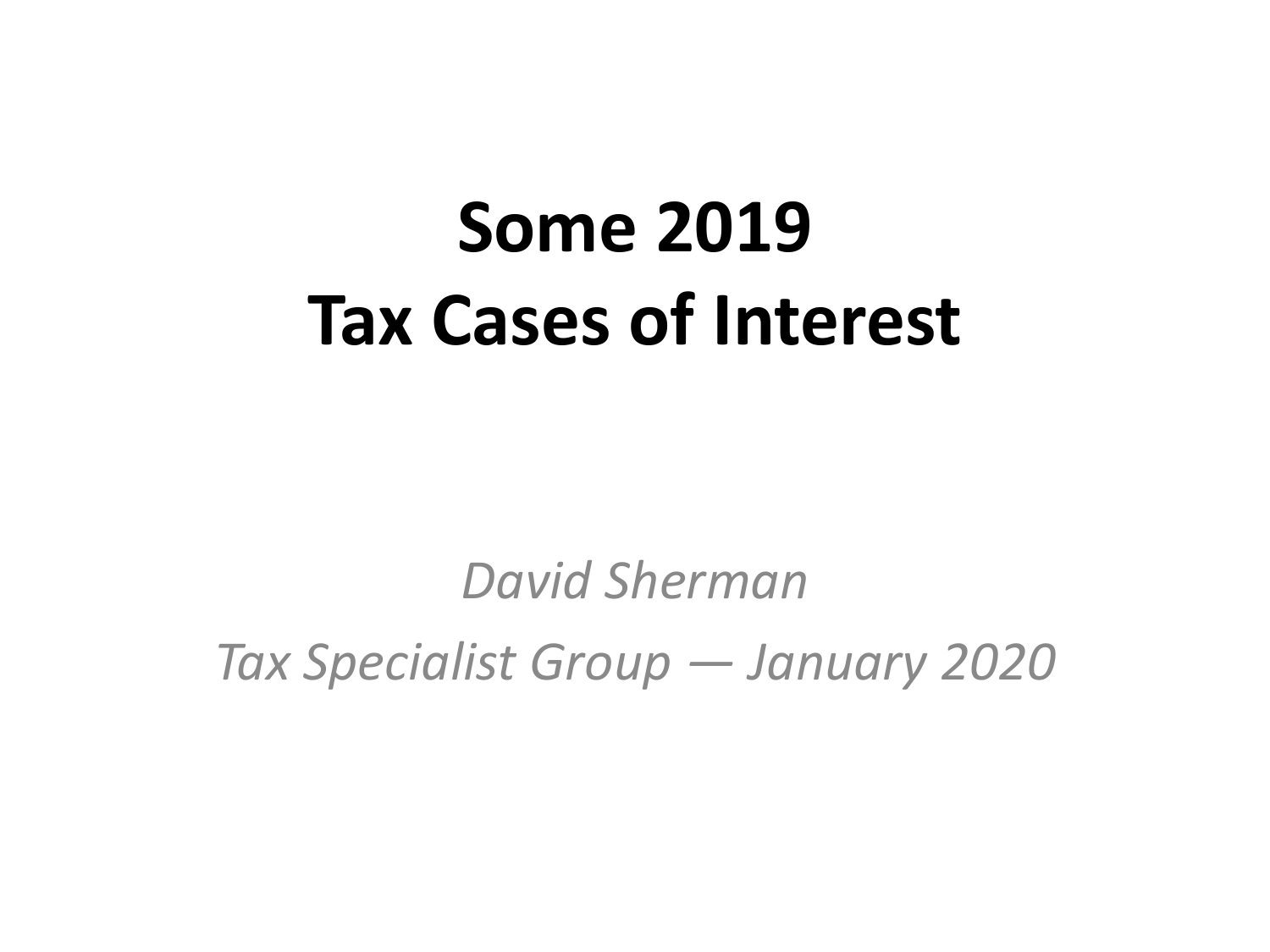# Some preliminary points…

- All these cases are in my Notes in PITA 57<sup>th</sup> ed. (in stock March 2019) [pre-July cases are in the 56<sup>th</sup>]
- TCC>FCA for Tax Court appeals (of assessments); FC>FCA for judicial review of CRA discretion
- Don't overlook QCCQ and QCCA cases as an occasional source of interpretation (parallel Quebec law)
- If you're stuck on an ITA interpretation or practice issue — check PITA Notes or email me (ds@davidsherman.ca)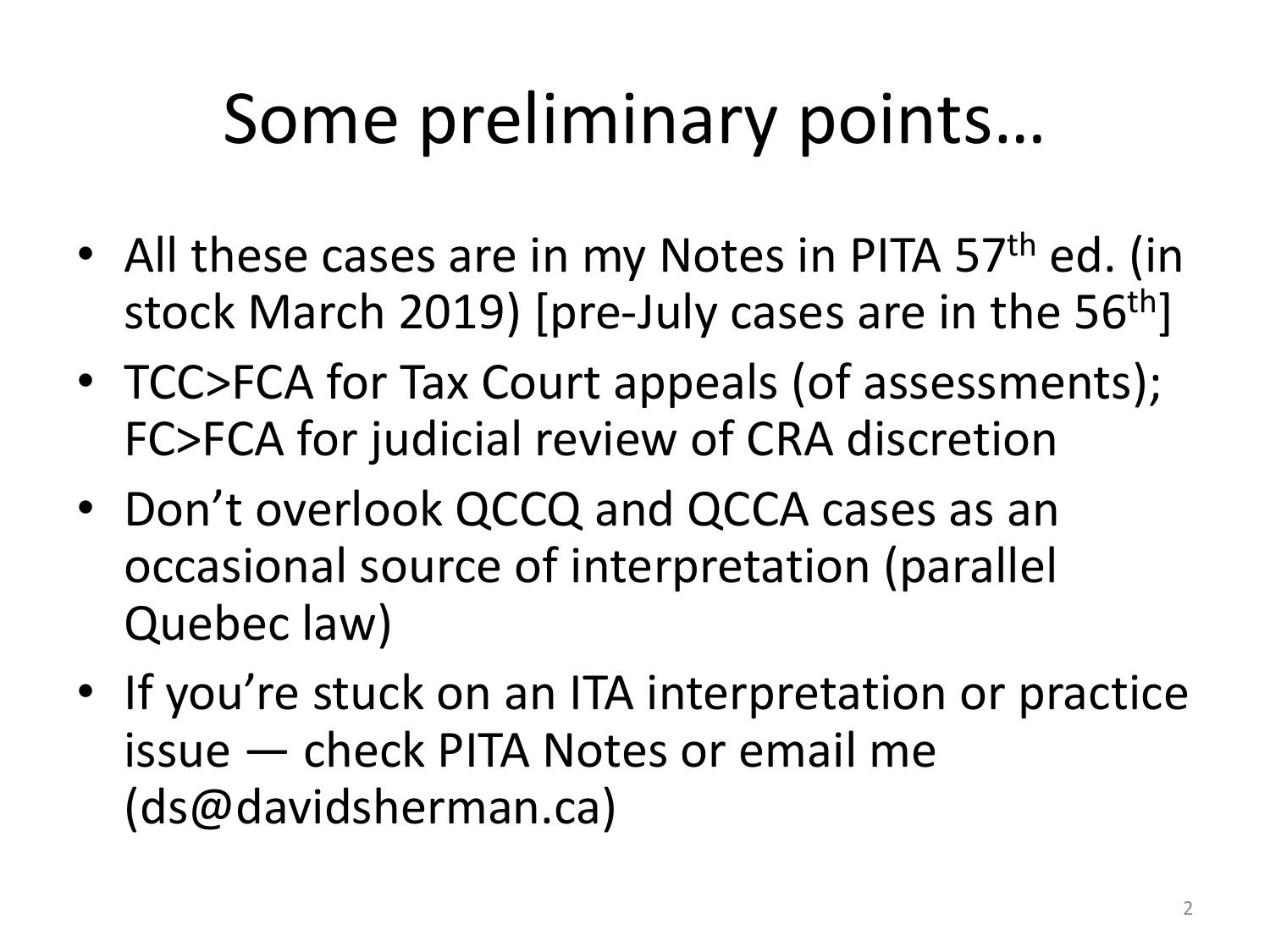- **I — Income and deductions**
- **II — SR&ED**
- **III — International**
- $IV GAAR$
- **V — Personal credits**
- **VI — Charities**
- **VII — Donations and gifting schemes**
- **VIII — Assessments, Objections, Appeals**
- **IX — CRA administration**
- **X — Judicial review — Federal Court**
- **XI — Lawsuits**
- **XII — Registered plans**
- **XIII — Remission orders**
- **XIV — Trusts — Supreme Court of Canada non-tax cases**
- **XV — Miscellaneous**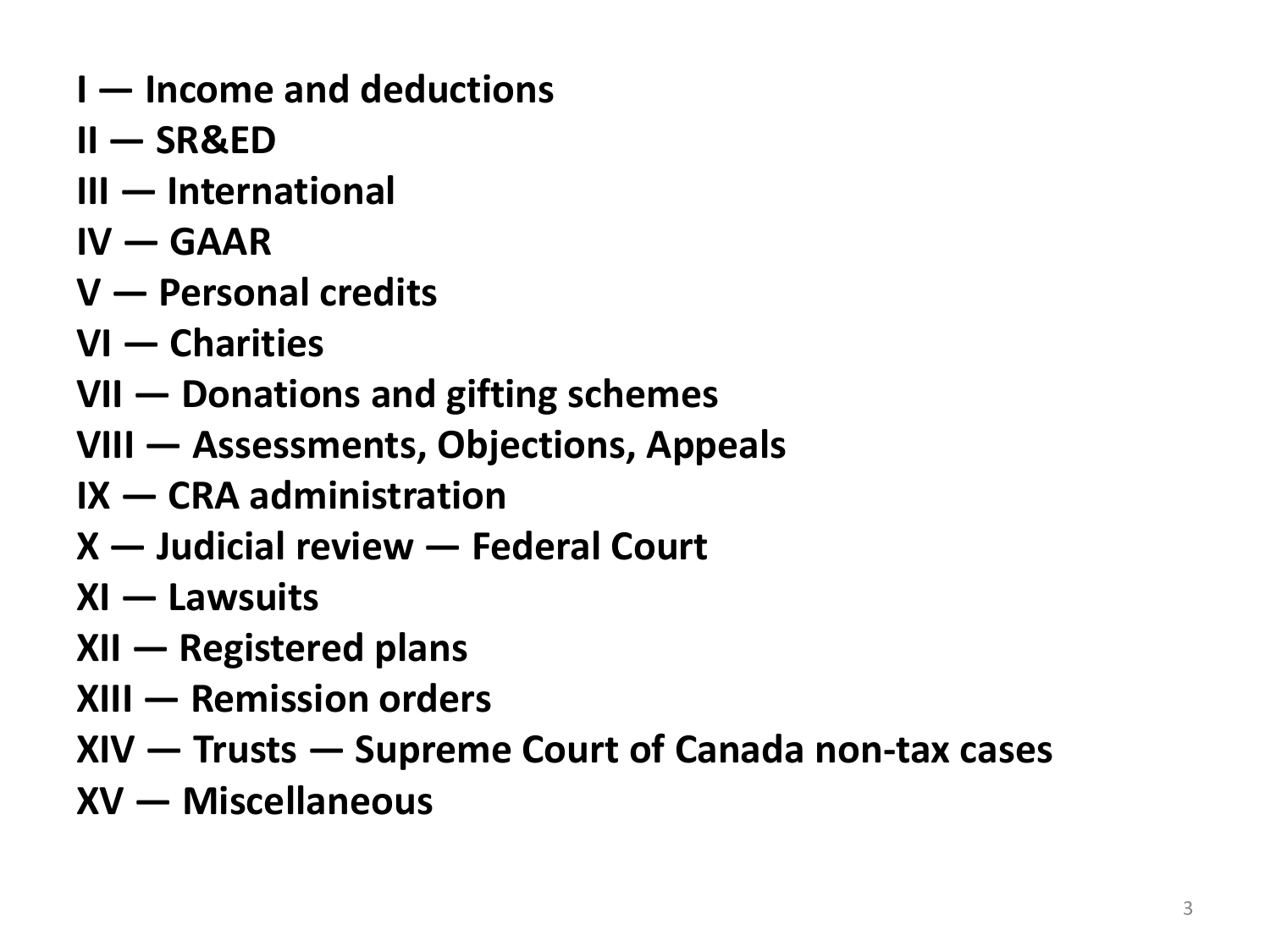# **I — Income and deductions**

- Personal income and expenses
- $\triangleright$ Interest income
- $\triangleright$  Interest expense
- $\triangleright$  Business income and expenses
- **≻Section 55**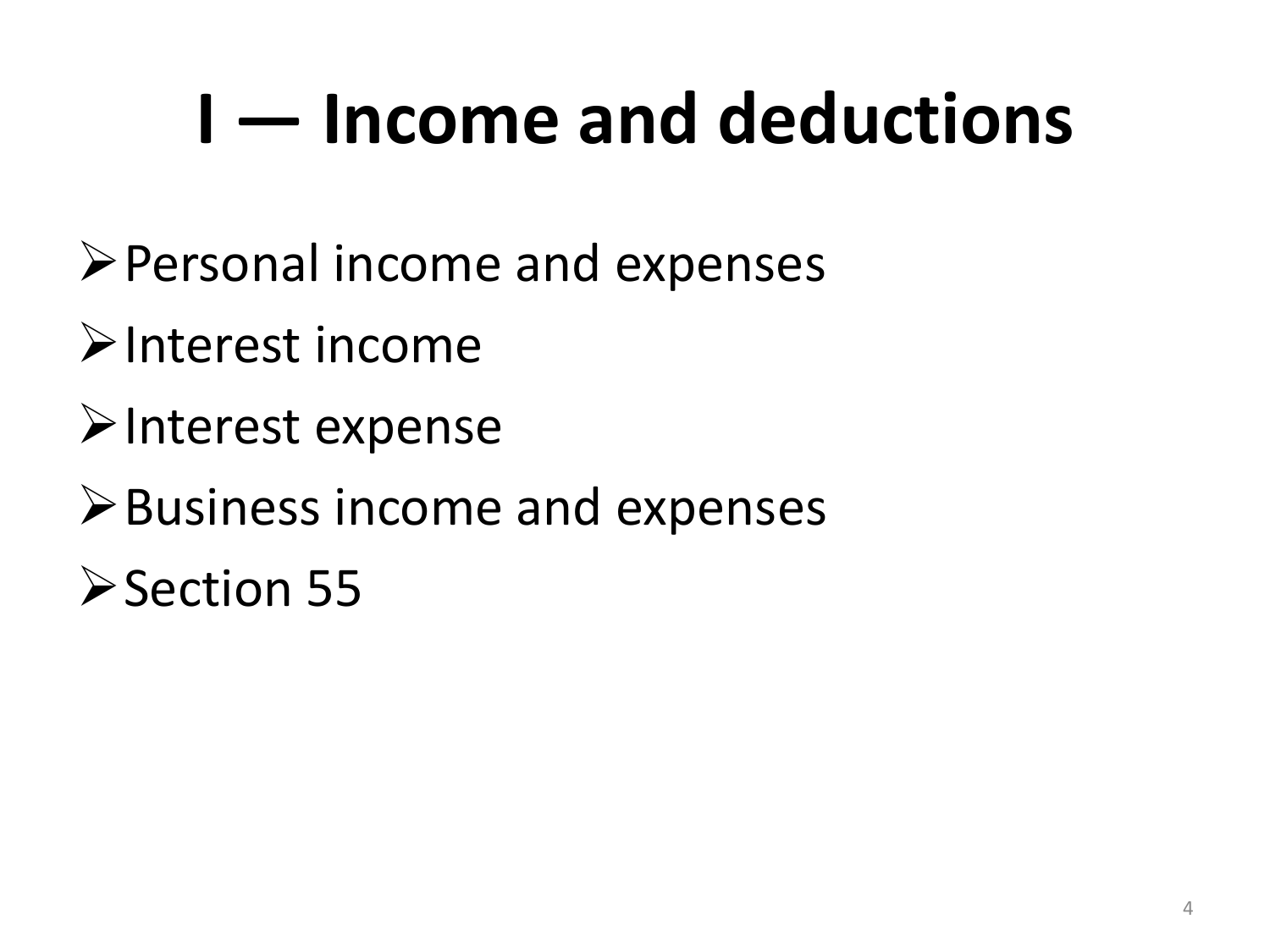# *Personal income and expenses*

*5(1) employment income: tips*

• *Xia*, 2019 TCC 30 (under appeal to FCA). Casino tips pooled and divided by the employees were taxable *[not new]*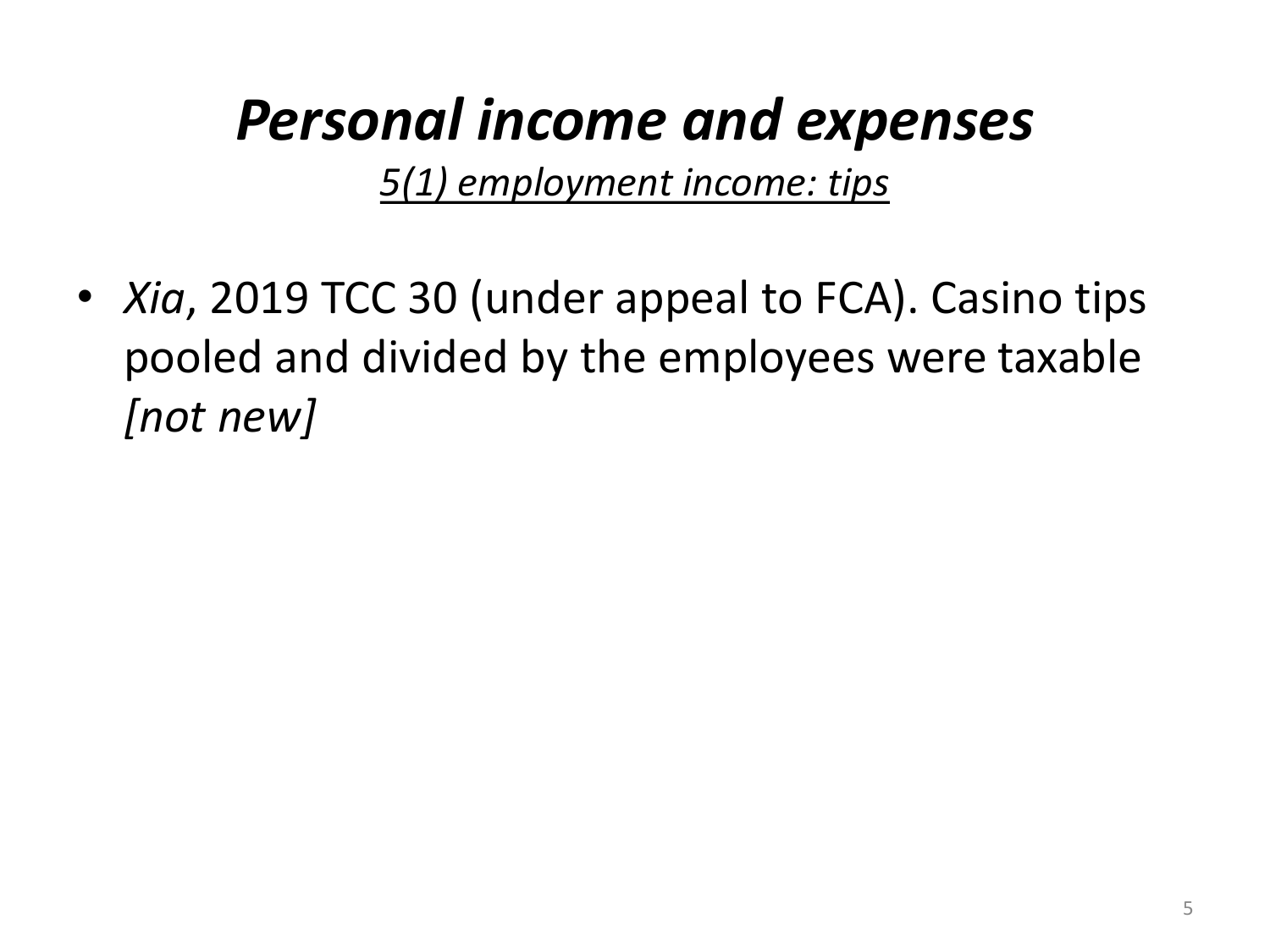*Personal income and expenses:* 8(1)(b) employment deduction for legal fees

- *Kurnik*, 2019 TCC 206: deduction **was allowed** for legal fees paid to settle suit against K's family trust because it was related to his suit for salary
- *Dauphin*, 2019 TCC 93: Montreal city councilor paid lawyers for services relating to searches of his home and office as part of police investigation into city administration. **No deduction** allowed
- *Barrett*, 2019 TCC 228: fees paid for an oppression remedy action were not sufficiently connected with B's employment to be deductible. **No deduction**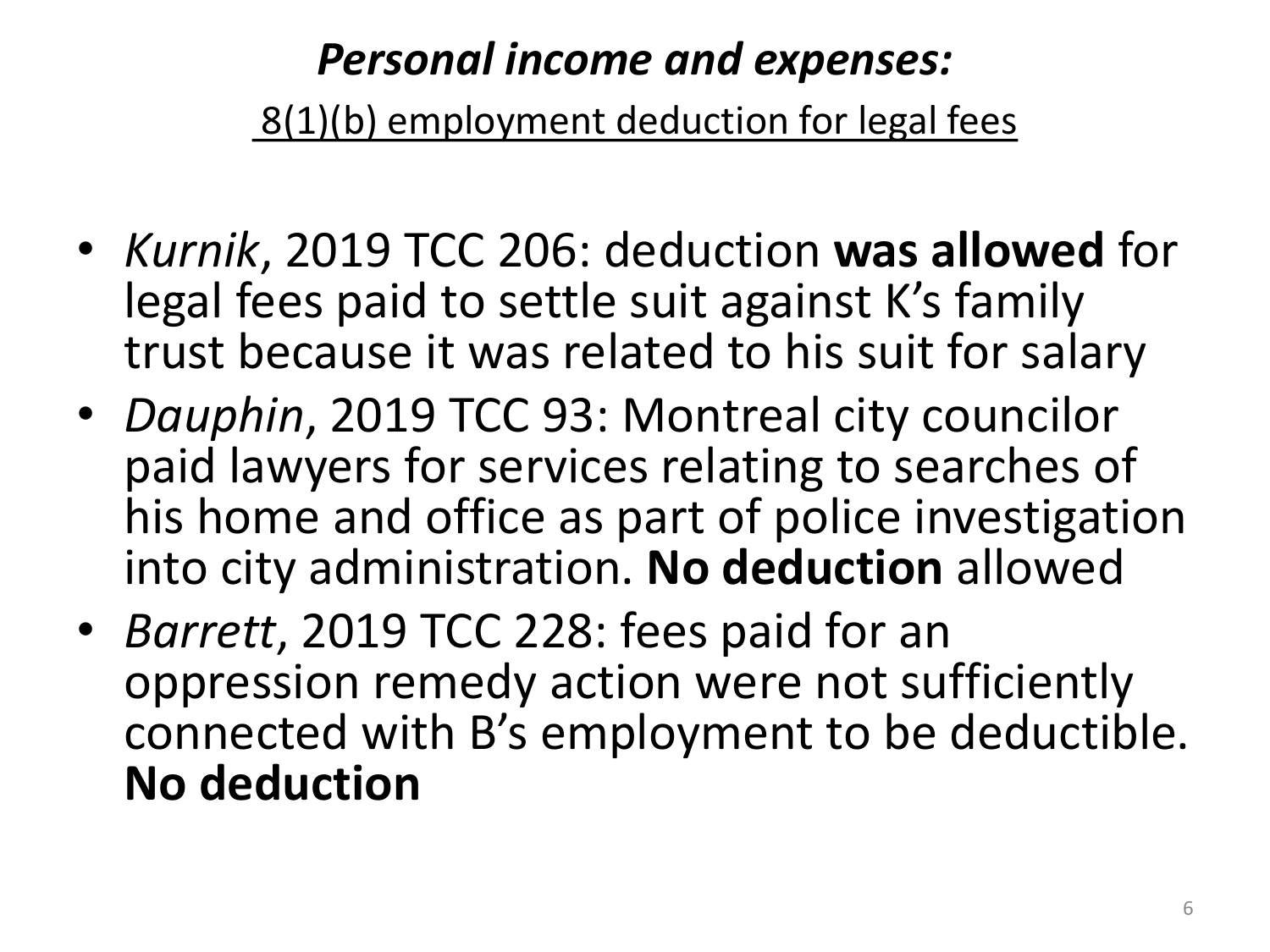# *Personal income and expenses:* 18(12) home office expenses

• *Hébert*, 2019 TCC 266, para. 29: **lawn and garden care qualifies for deduction**, since needed to keep the house looking nice for clients (earlier case *Andreone*, 2005 TCC 24 had said outside maintenance costs were non-deductible as they would be needed anyway and did not enhance the business's income-generating potential)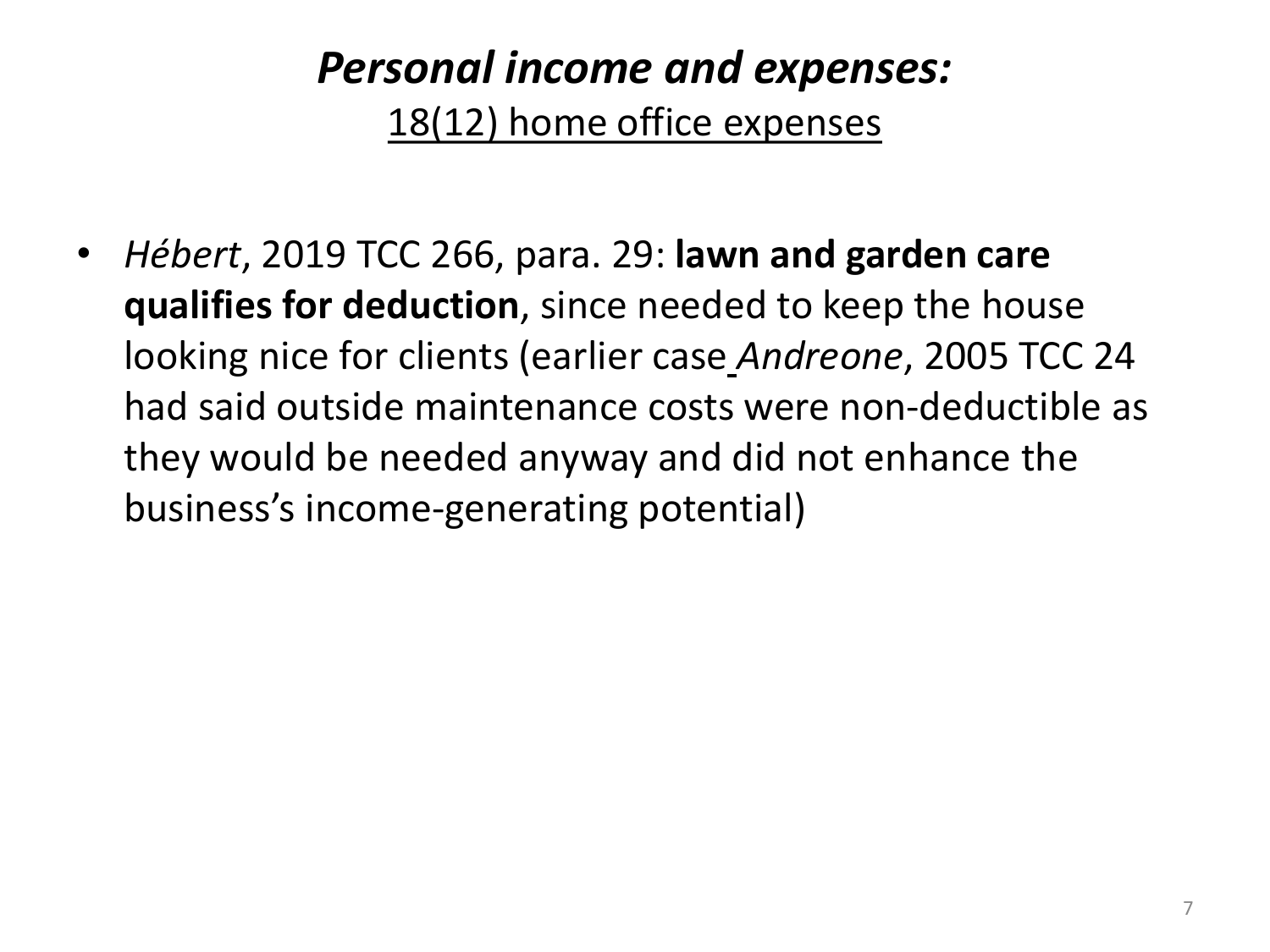# *Personal income and expenses:* 56(1)(a) pension income

• *Rasmussen*, 2019 TCC 124: payments from the **Australian government employees' "QSuper" fund** were taxable and not exempted by treaty, including a "tax-free component" that would not be taxed in Australia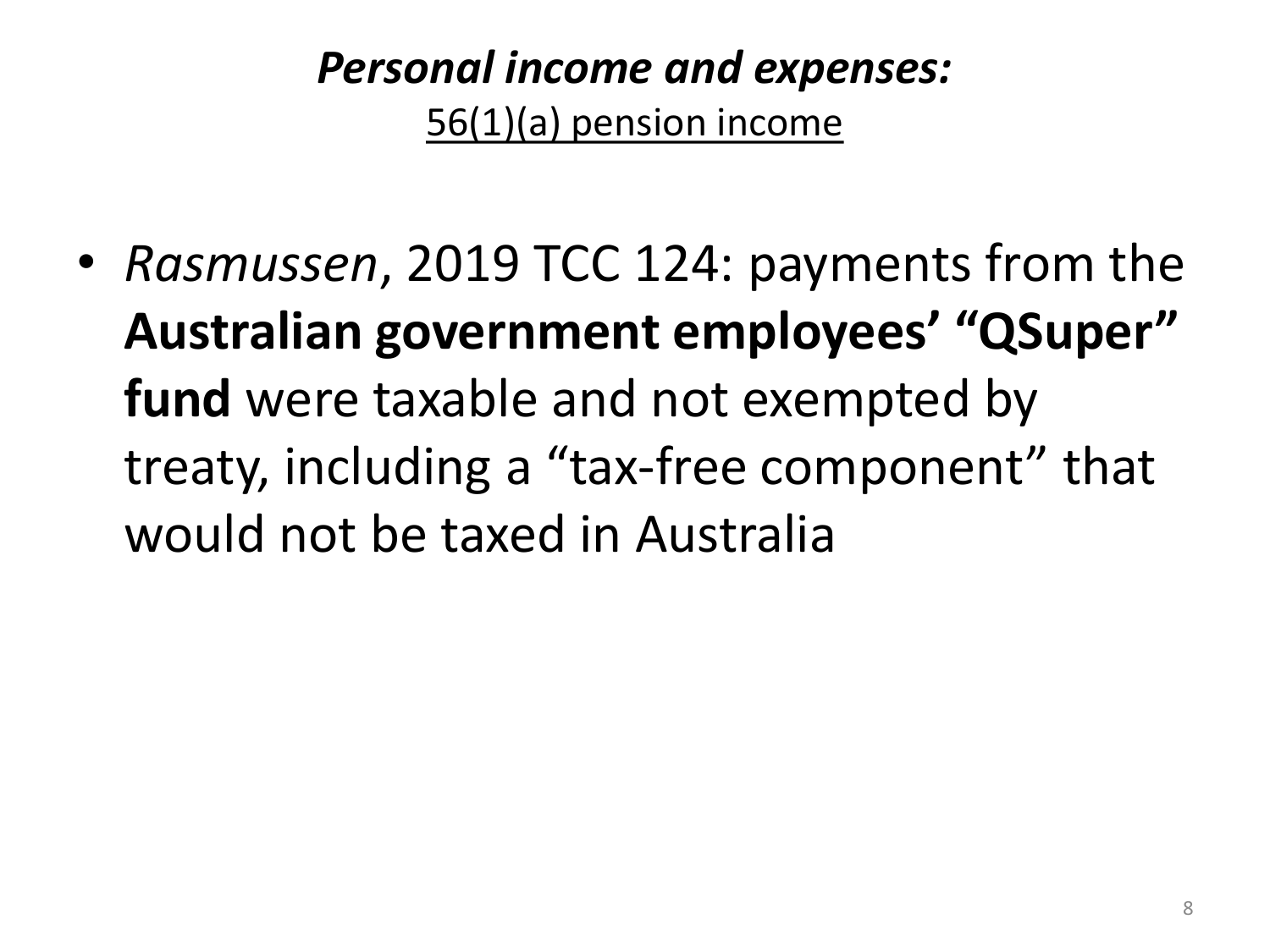# *Personal income and expenses:* 62(1) moving expenses

• *Ellaway*, 2019 TCC 118: **move** *to* **Canada does not qualify** (under 248(1)"eligible relocation") if the taxpayer was non-resident *[not new]*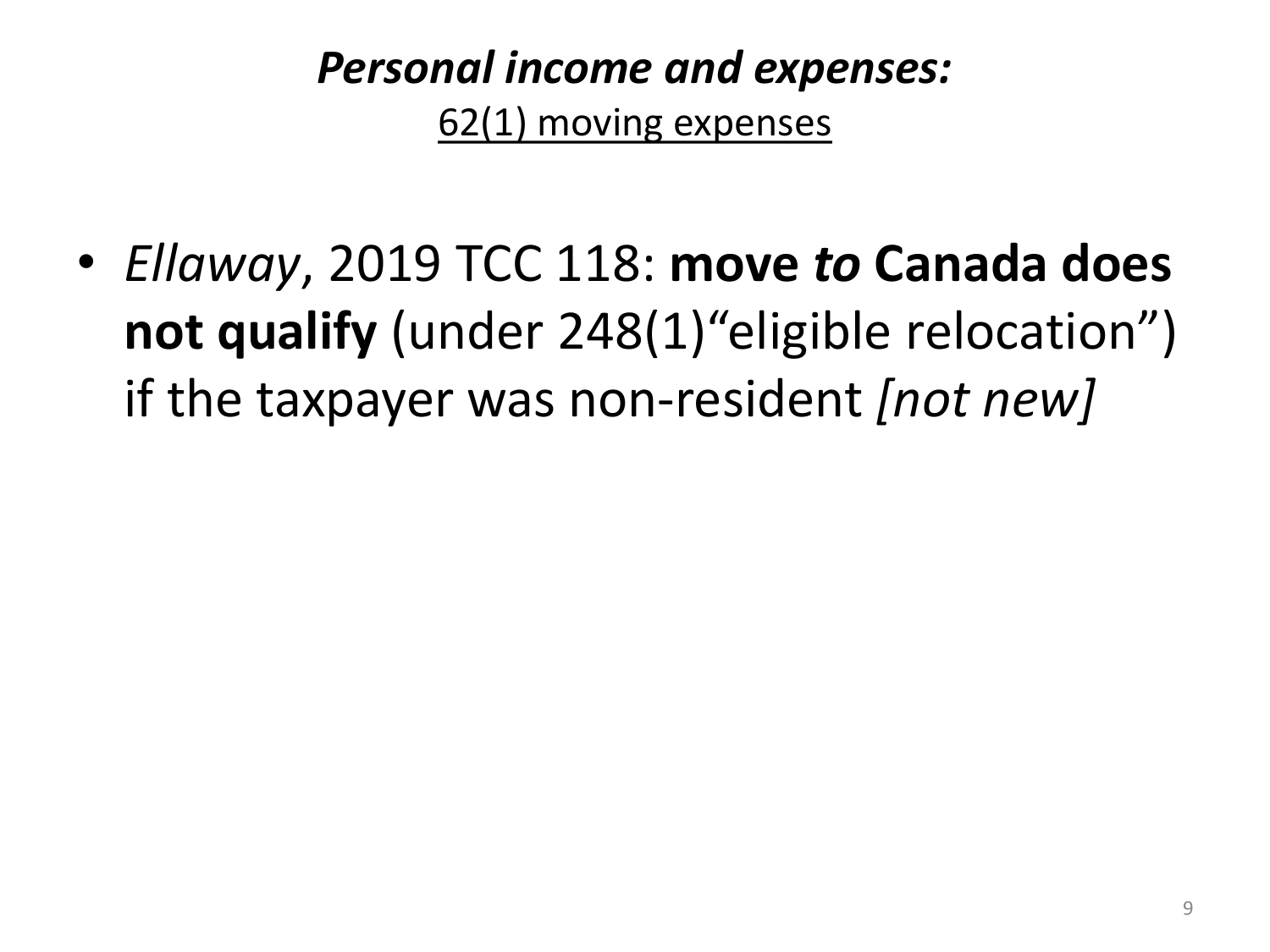# *Personal income and expenses:* 9(2) business losses

- *Renaud*, 2019 FCA 154: professor's **part-time law practice** with no attempt to make a profit was personal, not commercial so losses disallowed
- *Robinson*, 2019 TCC 181: losses from efforts to **"commercialize innovation"** might have been allowed, but were denied because the expenses were capital (18(1)(b))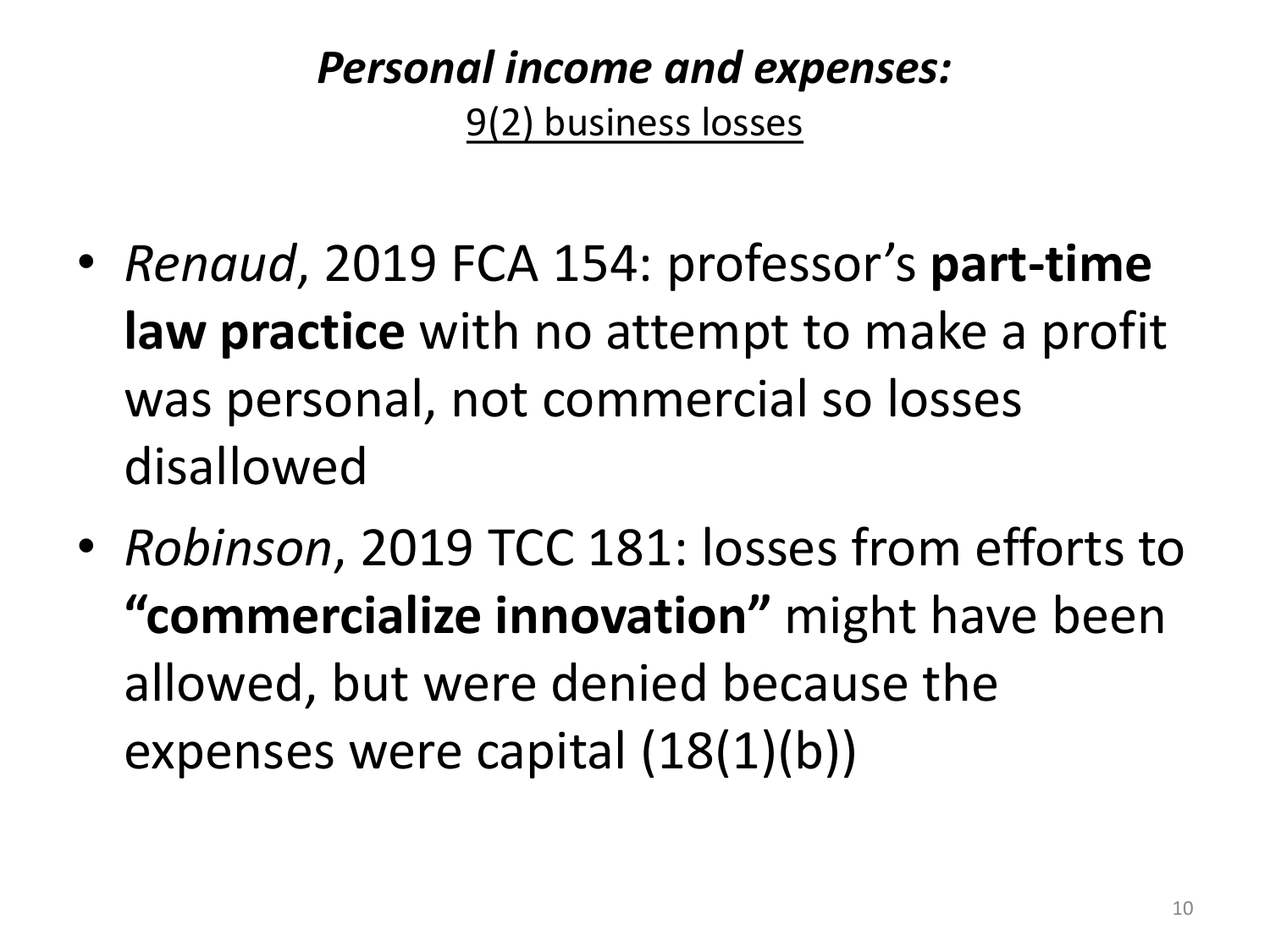# *Personal income and expenses:* 103(1) partnership allocation

• *Aquilini*, 2019 TCC 132: **partnership allocations provided distorted returns**, so either 103(1) or 103(1.1) applied to reallocate the income (103(1.1) does not need a tax avoidance purpose to apply: para. 65])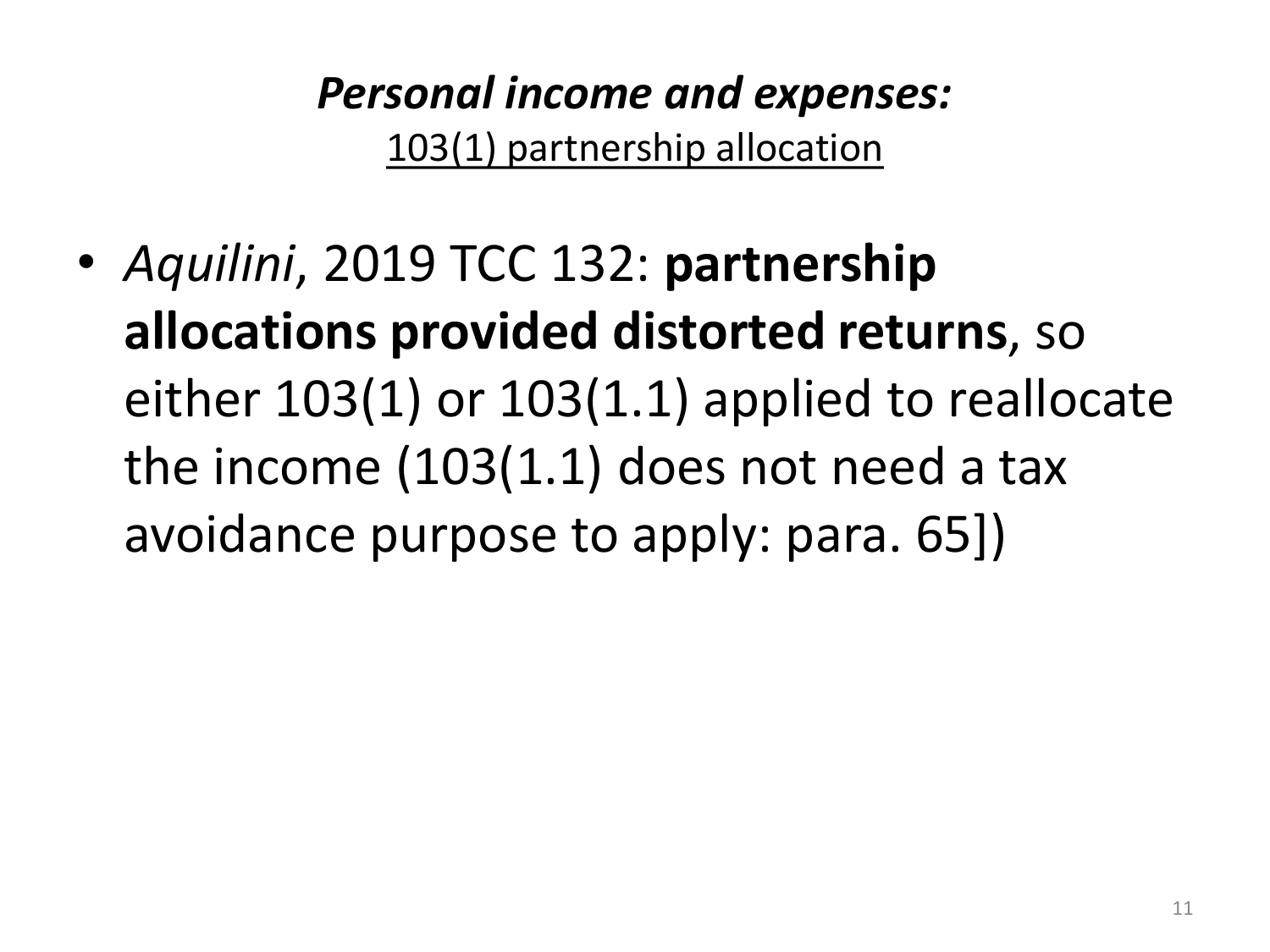# *Interest income*  $12(1)(c)$

- *Plains Midstream*, 2019 FCA 57, para. 90: "Symmetry is the essence of interest ... **an amount is not interest if it does not have the character of interest to b**oth the recipient and the payer"
- TCC decision (2017 TCC 207) included detailed discussion of the history and purpose of 16(1) [blended interest/capital payments]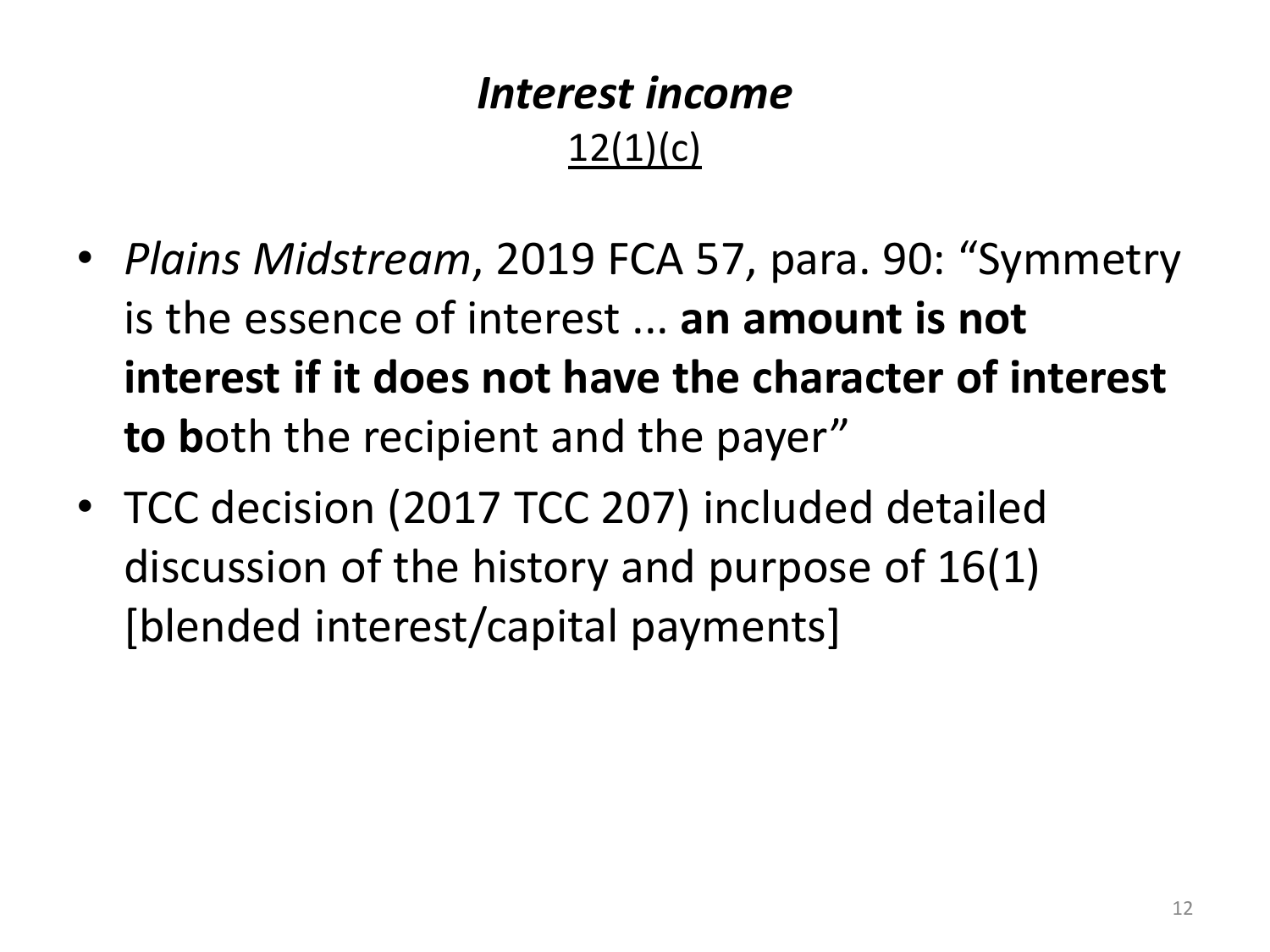# *Interest expense*  $20(1)(c)$

• *Gervais Auto*, 2019 QCCQ 5894: **10% interest paid to GA's shareholders was denied beyond 7.89%**, as the company's CPAs had determined that a commercial rate was 7.89%-12.39% (and notably, the company was not using its 3.125% bank credit line)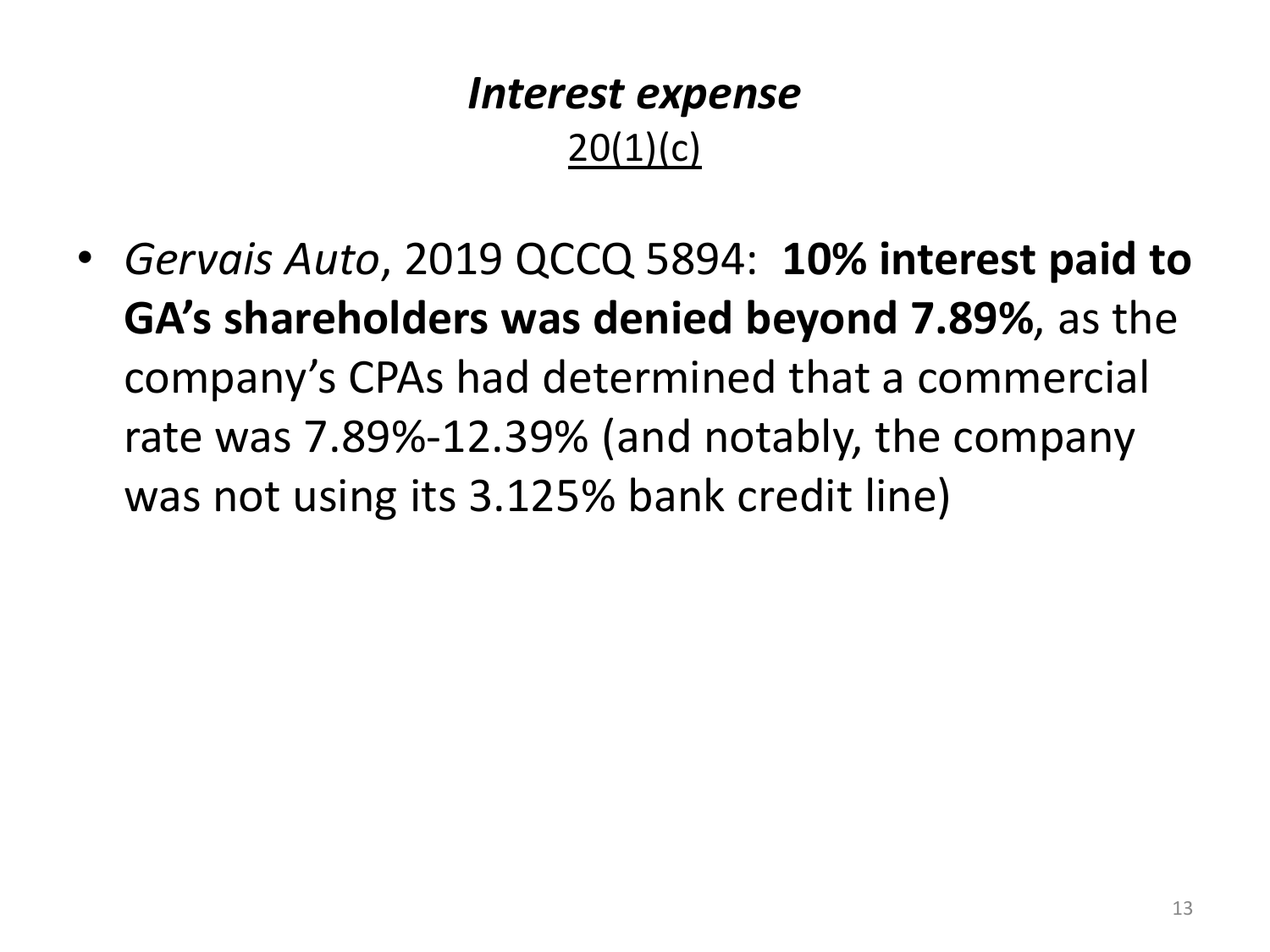# *Interest expense* 20(1)(c)

- *Black*, 2019 TCC 135: Conrad Black's **payment of a damage award was held to be a interest-bearing loan to his company** that was jointly liable with him, so interest was deductible (income need not actually be earned as long as the purpose test is met: para. 143)
- **Purpose requirement of a "direct link"** between the borrowed money and an eligible use (*Shell Canada*, [1999] 4 C.T.C. 313 (SCC)) was met
- **Binding oral agreement had been reached on essential terms** (see PITA Notes to 169(1) under *Rectification* about "reducing an agreement to writing")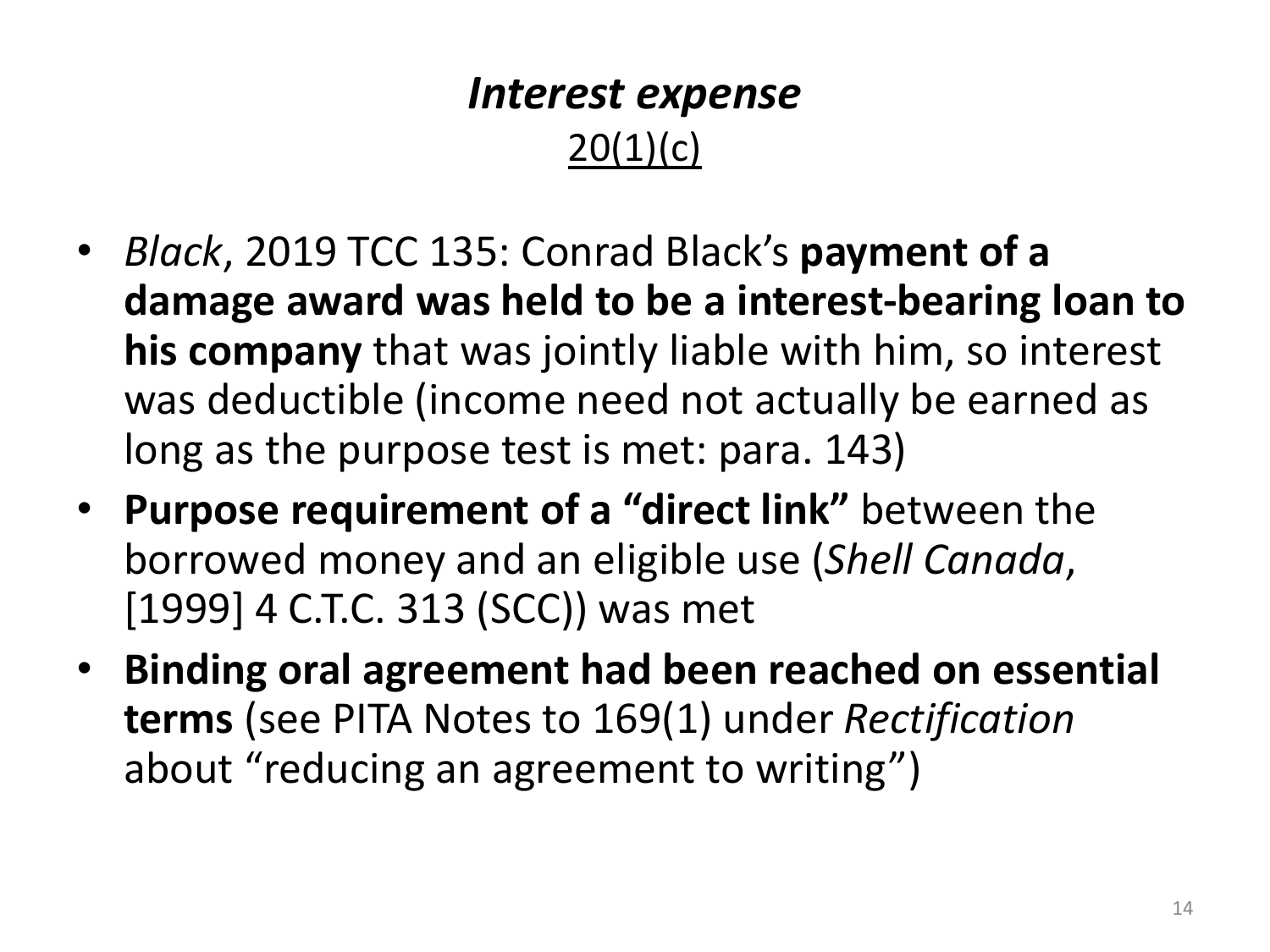# *Interest expense* 20(1)(c), 20.1

- *Moras,* 2019 TCC 111: **interest deduction was allowed where M ceased carrying on business** but continued to pay interest on his line of credit
- 20.1 is often missed!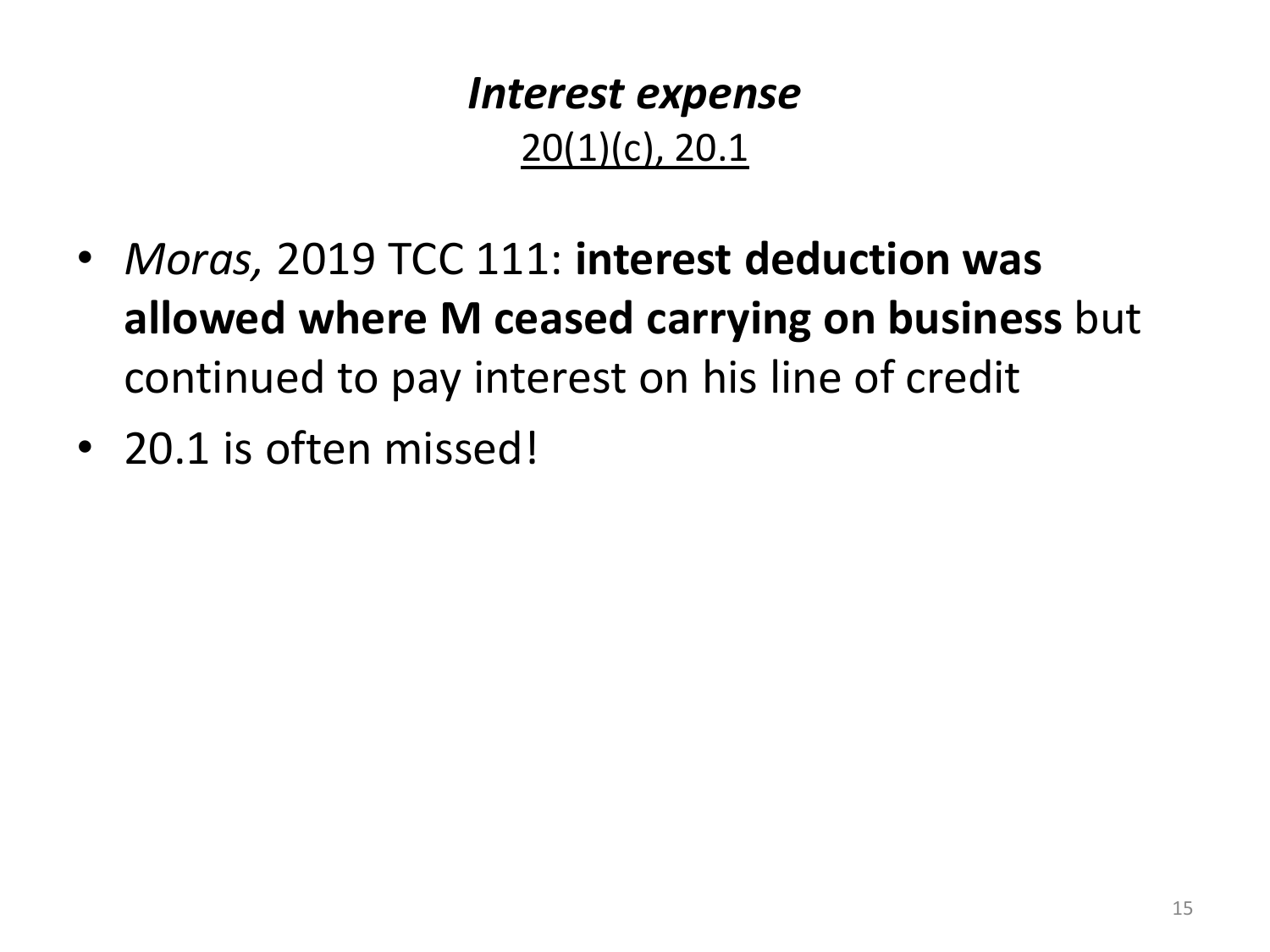# *Business income and expenses* 12(1)(x) income inclusion for "assistance"

• *PCI Géomatics*, 2019 QCCQ 2688: Industry Canada loan that was repayable only if revenues increased **was not a "forgivable loan",** so no income inclusion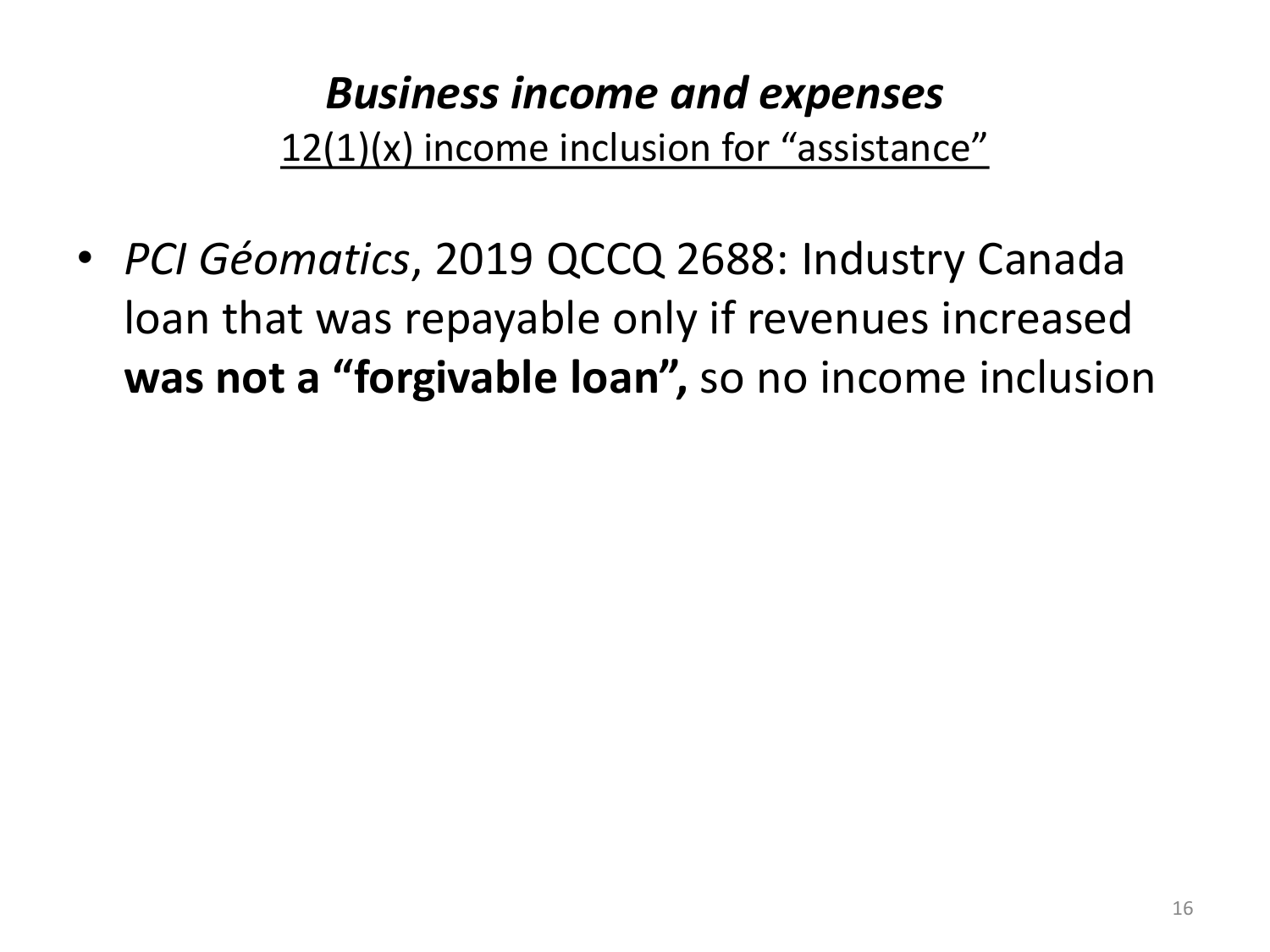# *Business income and expenses*  $18(1)(b)$  capital expenses  $-$  no deduction

• *Voyer*, 2019 TCC 221, para. 31: **compensation paid to clients by a securities broker** for losses on bad investments were capital expenses, as they were to preserve his reputation and customer base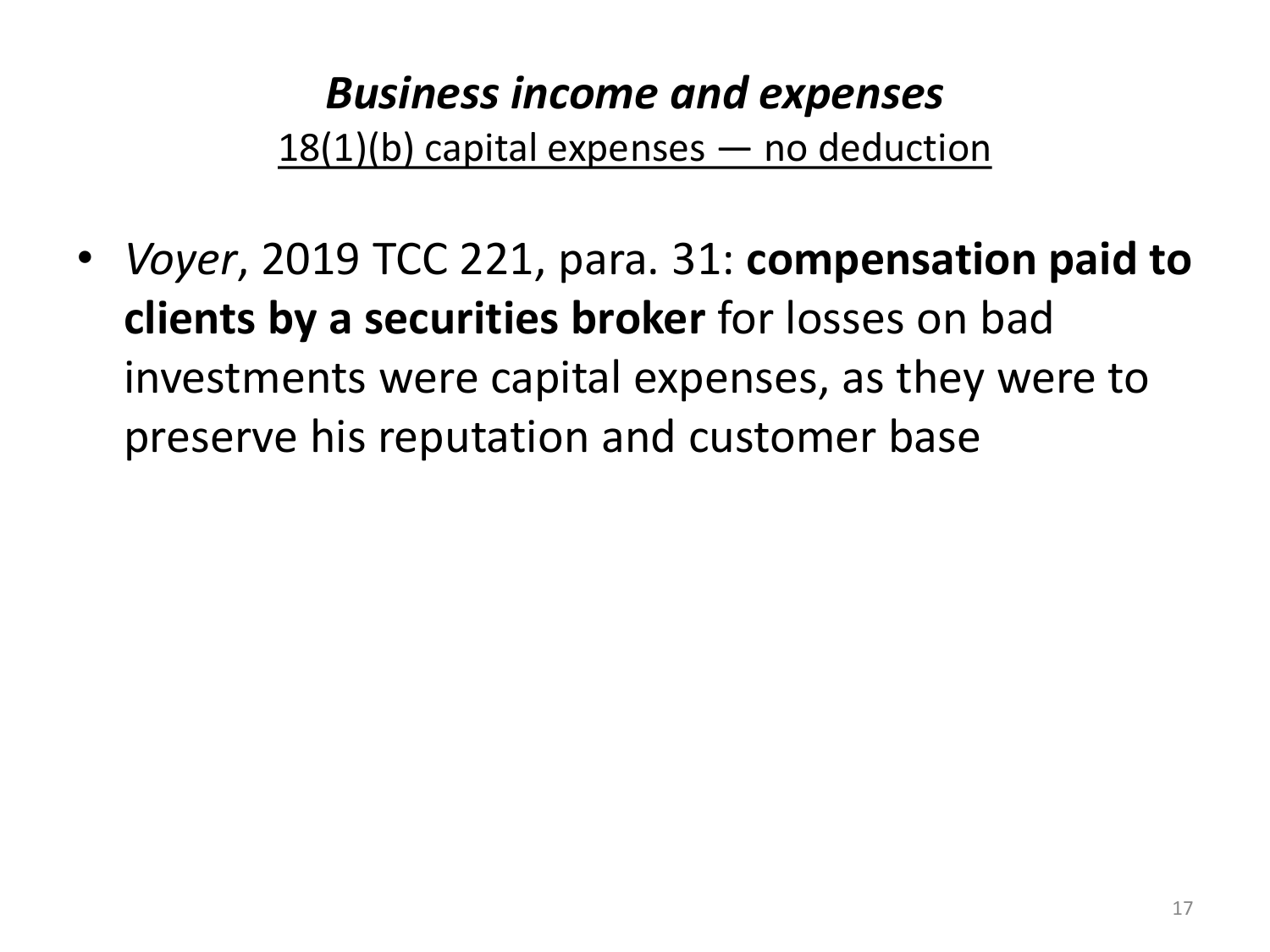# *Section 55*  $55(5)$  - Safe income

• *626468 New Brunswick*, 2019 FCA 306: **Safe income is computed after deducting corporate income tax**  ultimately payable on the income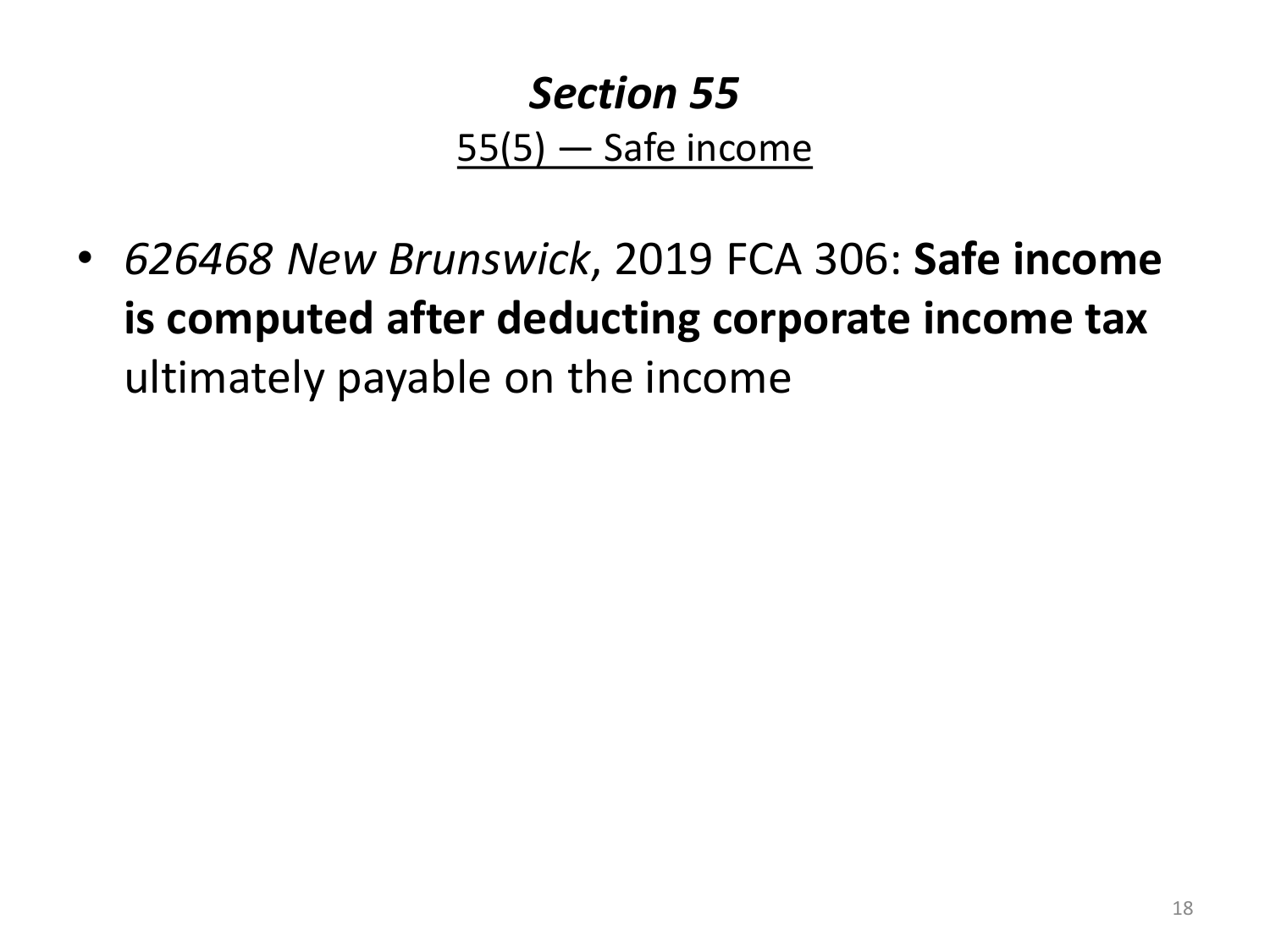### *II — SR&ED investment tax credits*

• Main determinative issue in dispute, in practice, is **"technological uncertainty**" (TU)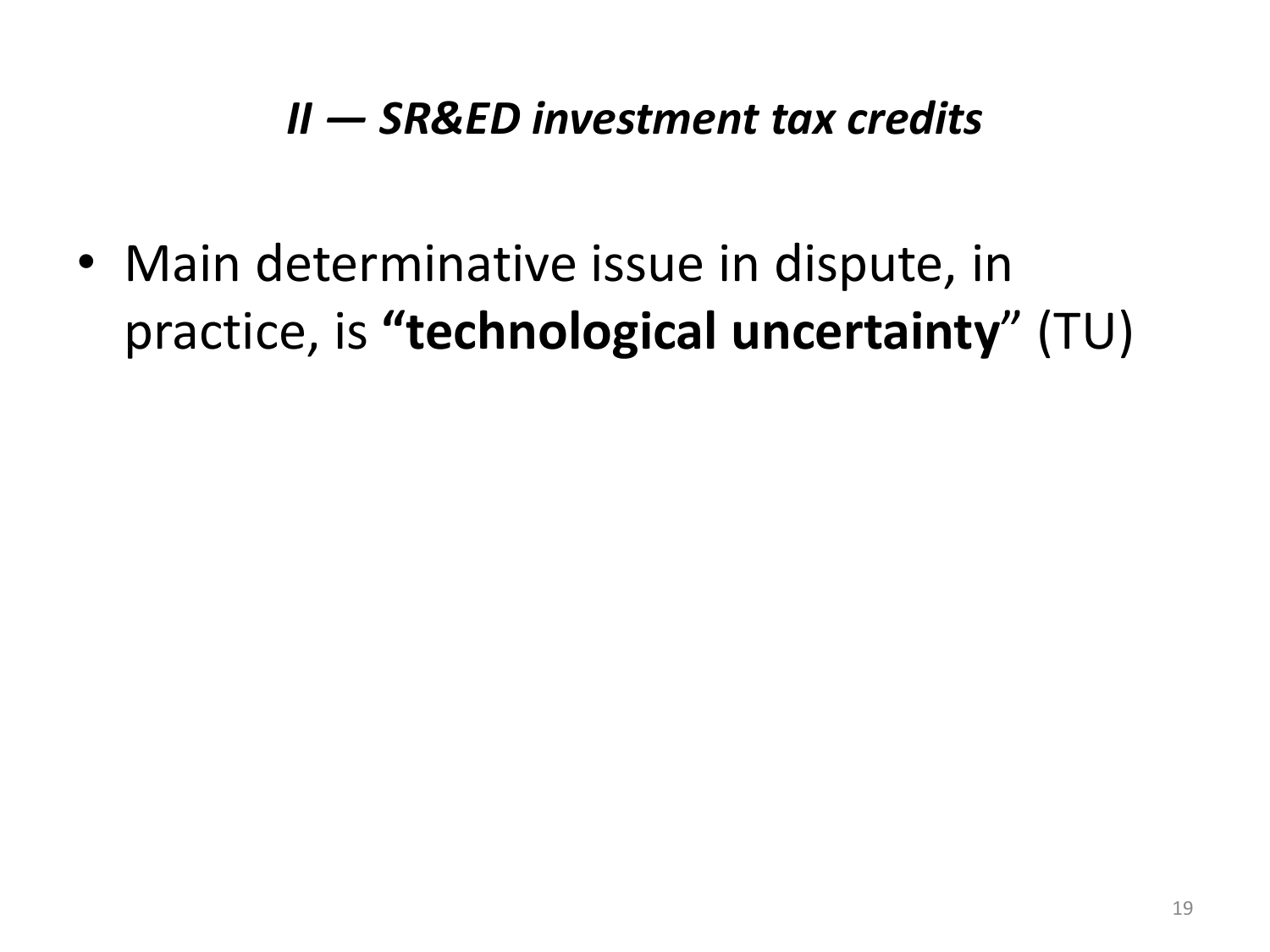# *II — SR&ED investment tax credits:* SR&ED found, ITCs allowed

- *A & D Precision*, 2019 TCC 48 (double wheel roll grinding machine; full spectrum versatile horizontal lathes)
- *CRL Engineering*, 2019 TCC 65 (Ph.Ds developing system to provide real-time on-board status for public transit buses)
- *Béton Mobile*, 2019 TCC 278 (concrete mixing projects: 6 of 14 projects had TU)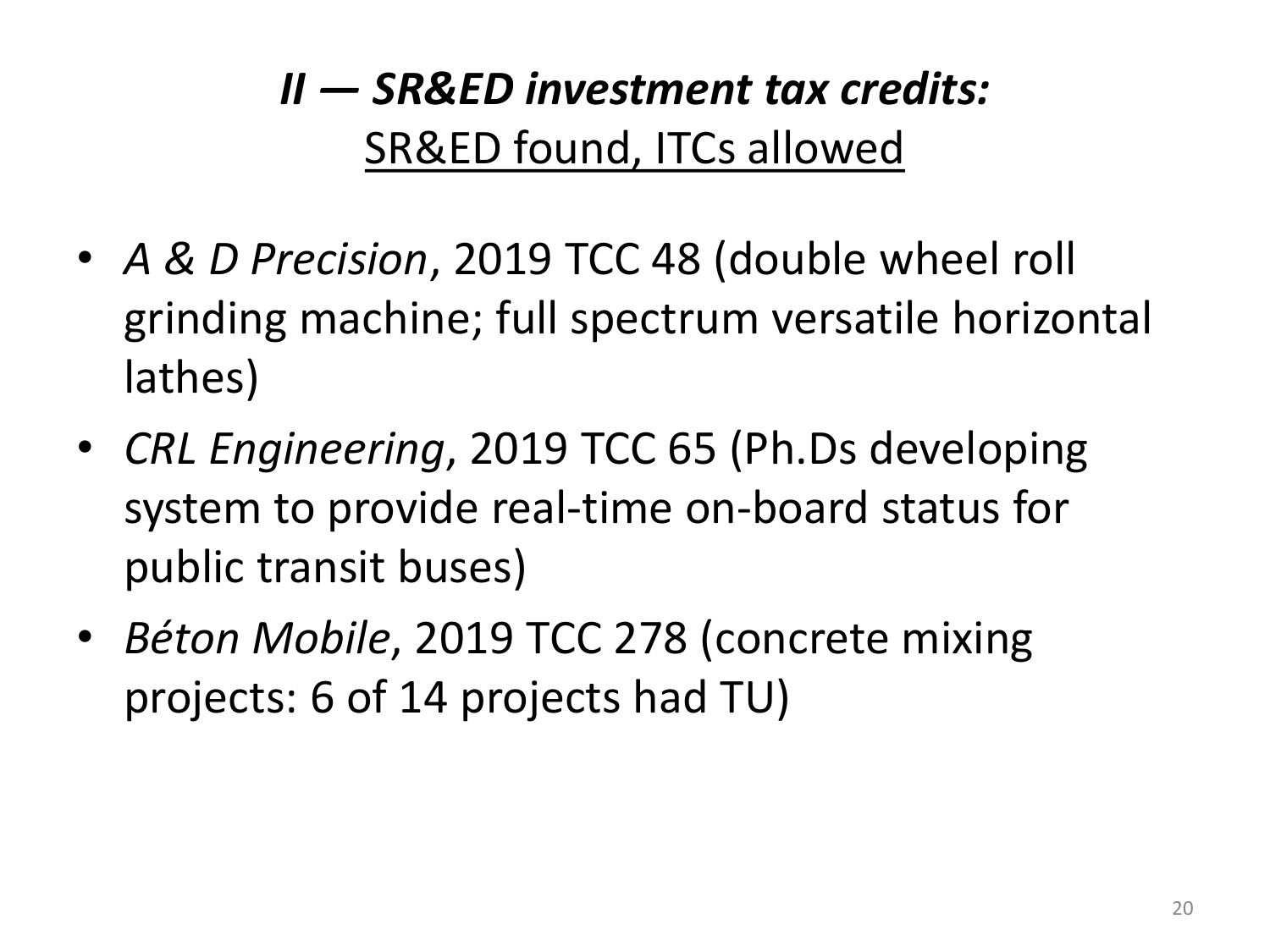# *II — SR&ED investment tax credits:* SR&ED not found, no ITCs

- *Concept Danat*, 2019 TCC 32 (laser-printing clothing: no TU)
- *A & D Precision*, 2019 TCC 48 (full spectrum versatile horizontal lathes: one qualified, but no TU in developing smaller versions)
- *Laforest Marketing*, 2019 TCC 45 (Spray Catcher water mist collector: no TU as techniques used were known to the industry)
- *Exxonmobil*, 2019 TCC 108 (purpose of drilling well was to find oil, not to validate methodology for reservoir connectivity)
- *Clevor Technologies*, 2019 TCC 166 (project management software: routine engineering, no TU)
- *Kam-Press*, 2019 TCC 246 (under appeal to FCA) (memorial niche for funeral urns: trial and error, no TU)
- *Béton Mobile*, 2019 TCC 278 (concrete mixing projects: 8 of 14 projects had no TU)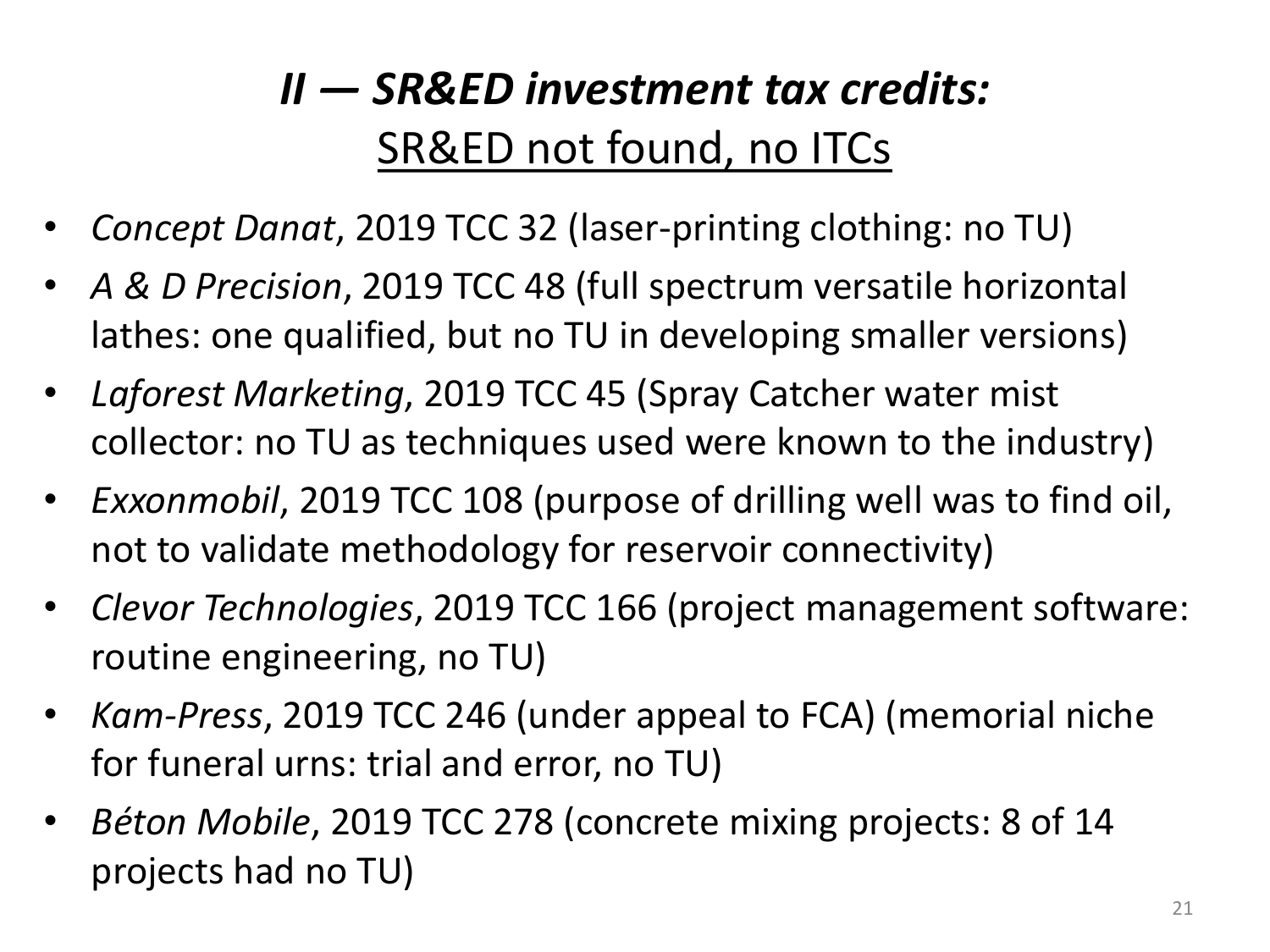# *II — SR&ED investment tax credits:* additional points

- *Concept Danat*, 2019 TCC 32, para. 53: An SR&ED claim requires "an **accurate record of hours worked**" (not an estimate)
- *Kam-Press*, 2019 TCC 246, para. 25: Determation of whether there was SR&ED is a **question of law; expert witnesses can assist the Court but are not determinative** or necessary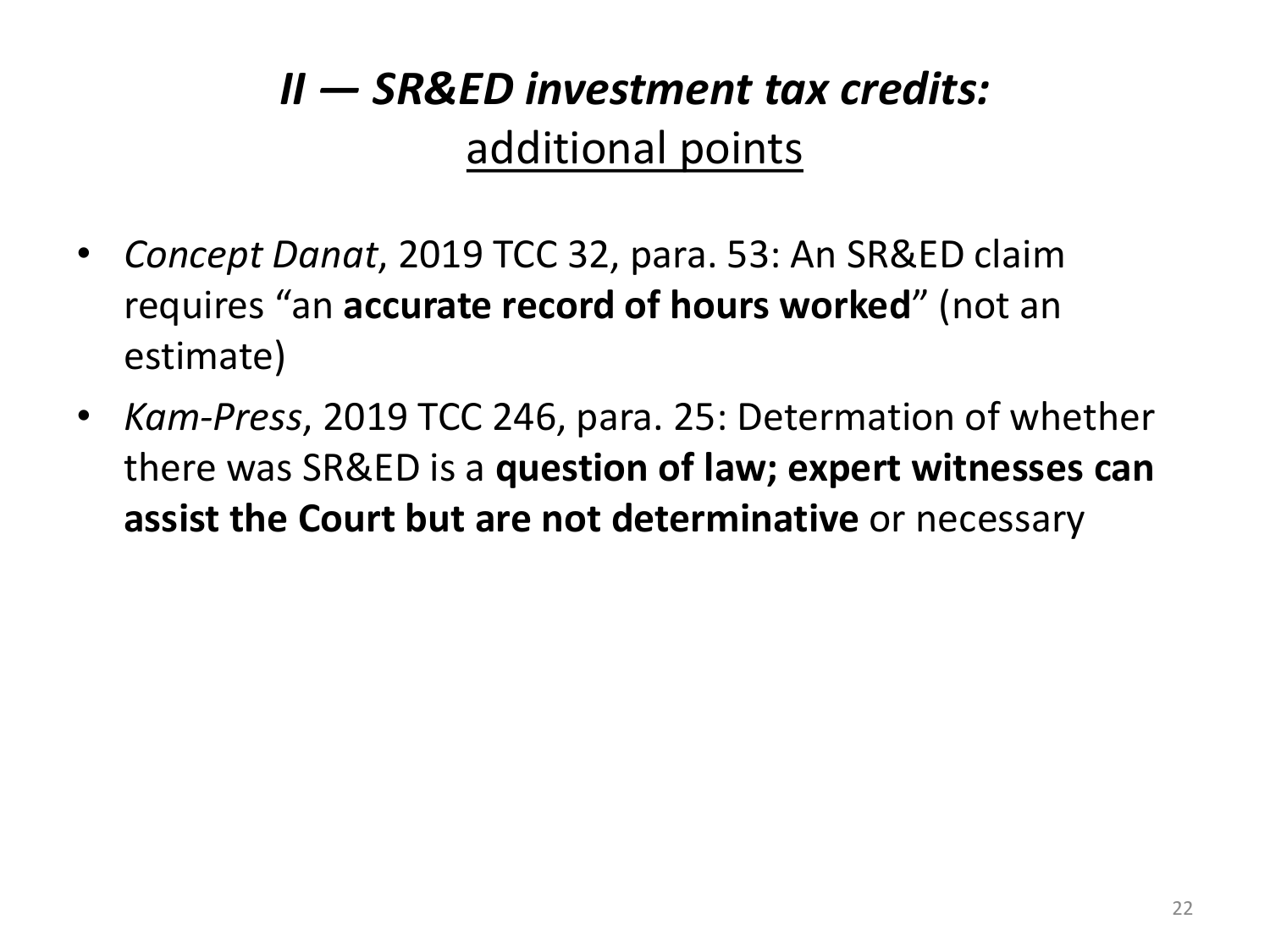FATCA (ss. 263-269)

- *Deegan (Highton)*, 2019 FC 960 (under appeal to FCA): the **Canada-US FATCA Agreement does not violate the** *Charter of Rights* as unreasonable seizure of financial information from US persons, or by discriminating on the basis of national origin
- Similar *Hillis (Deegan)* case (2015 FC 1082) was already under appeal to the FCA: FC found no violation of the Canada-US tax treaty or of section 241 (i.e., the non-constitutional issues)
- The appeals will be heard together (no date scheduled yet)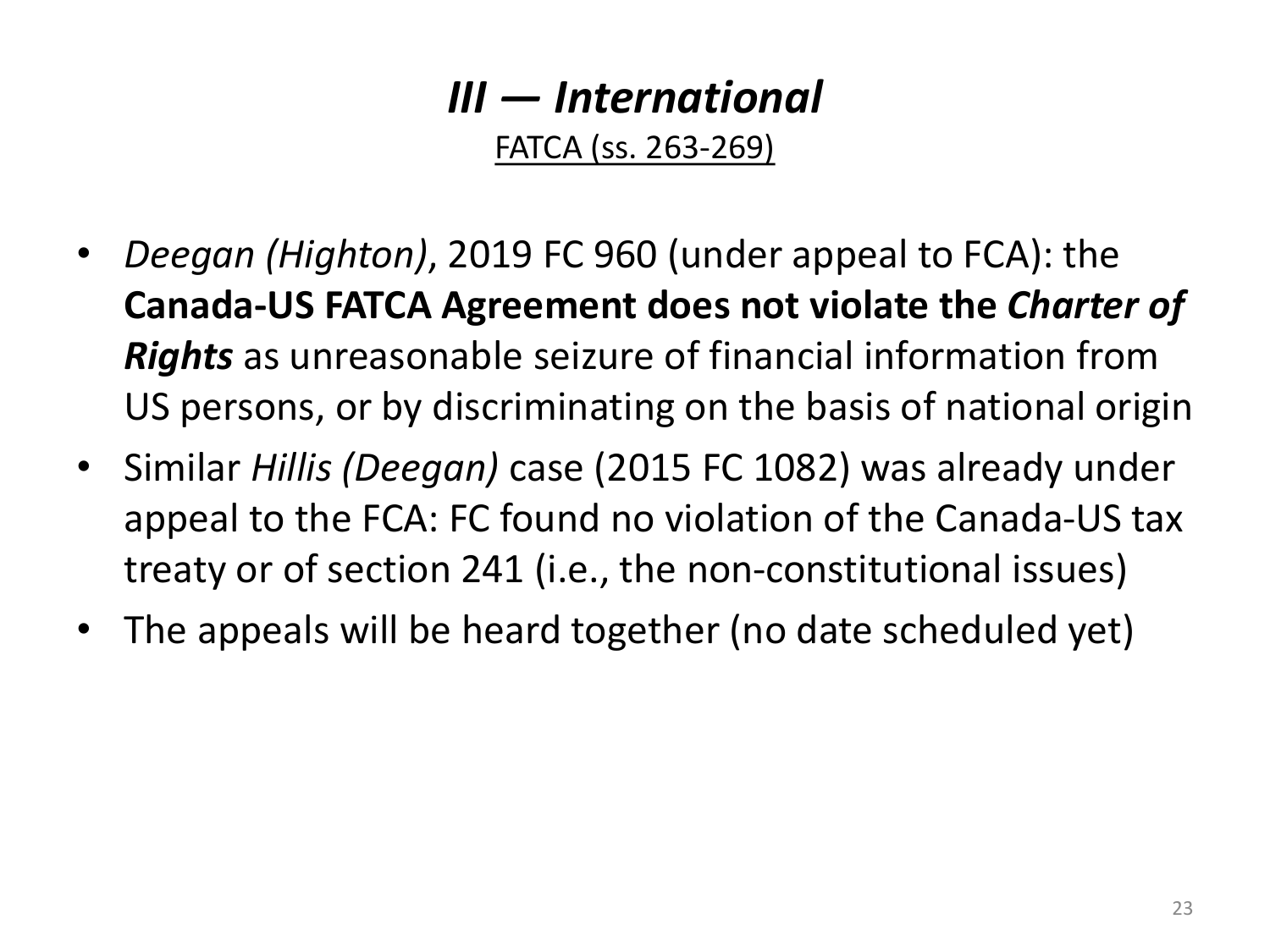128.1(1): whether corporation became resident in Canada

- *Landbouwbedrijf Backx*, 2019 FCA 310: TCC had held that LB **was already resident in Canada (under "central management and control"), so 128.1(1)(c) did not apply** in the year LB claimed. The FCA sent the decision back to the TCC because the TCC had based its decision on LB not having "ceased to be resident in the Netherlands"; presumably the TCC must now specify that LB *was already resident in Canada*, regardless of its status in the Netherlands. (The FCA also ordered the TCC to consider whether the Canada-Netherlands treaty applied.)
- **CRA's acceptance of a filing position for some years is not binding for other years**: para. 14.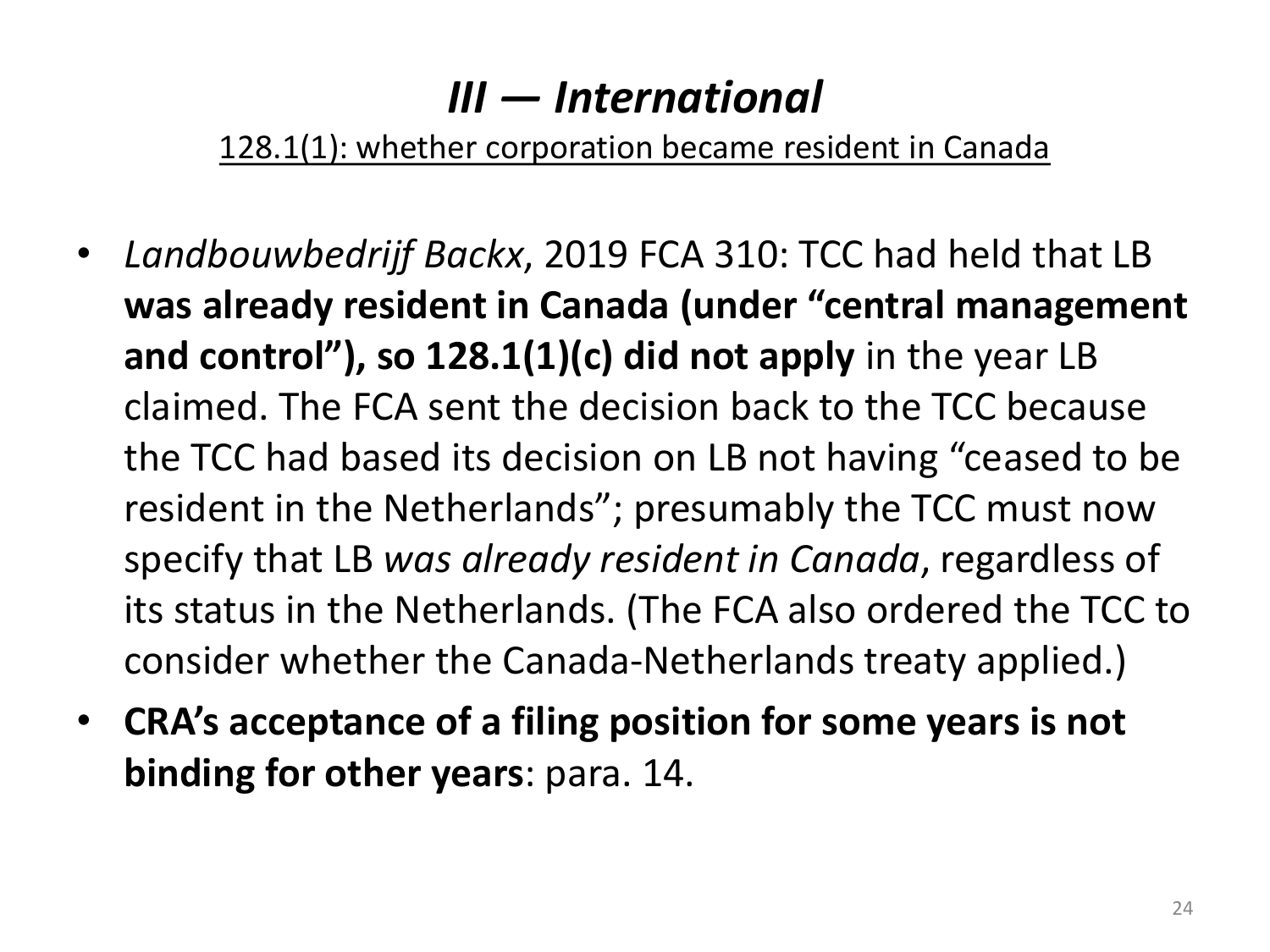#### Form T1135 [233.3(3)]: penalty for non-filing (162(7))

• *Moore*, 2019 TCC 141: M worked for GE Canada and, under stock option plan, acquired shares in U.S. parent corp. Once total cost exceeded \$100,000 in 2015, he was required to file a T1135, but the CRA Guide was unclear about this. M **voluntarily disclosed with his 2016 return his non-filing for 2015**. The Tax Court cancelled the penalty based on **"due diligence"**.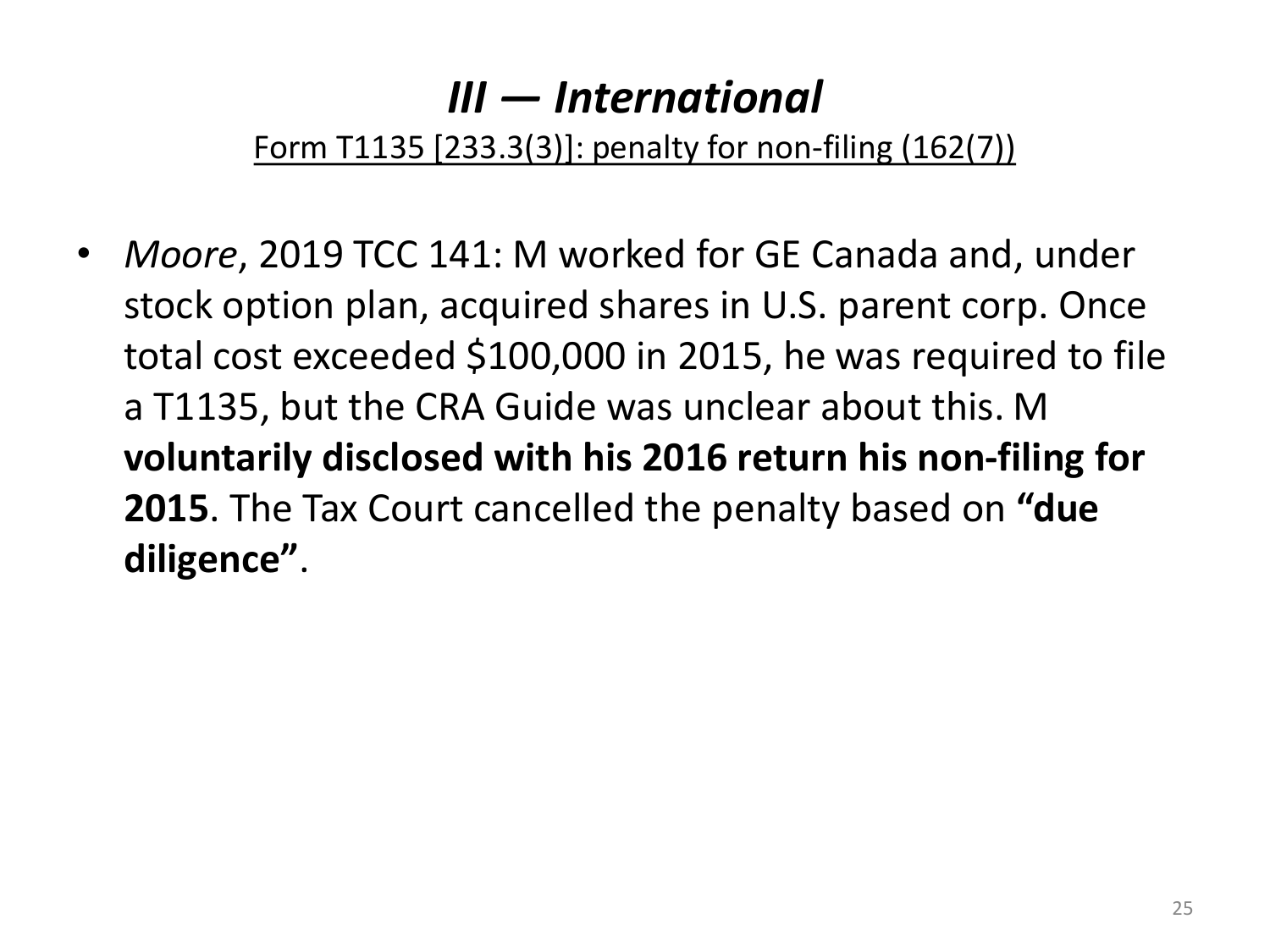#### Canada-US tax treaty Art. V:9

9. Subject to paragraph 3, where an enterprise of a Contracting State provides services in the other Contracting State, if that enterprise is found not to have a permanent establishment in that other State by virtue of the preceding paragraphs of this Article, that enterprise shall be deemed to provide those services through a permanent establishment in that other State if and only if:

(a) those services are performed in that other State by an individual who is present in that other State for a period or periods aggregating 183 days or more in any twelve-month period, and, during that period or periods, more than 50 percent of the gross active business revenues of the enterprise consists of income derived from the services performed in that other State by that individual; or

(b) the services are provided in that other State for an aggregate of 183 days or more in any twelve-month period with respect to the same or connected project for customers who are either residents of that other State or who maintain a permanent establishment in that other State and the services are provided in respect of that permanent establishment.

• Para. 9(a) applied in *Wolf*, 2019 FCA 283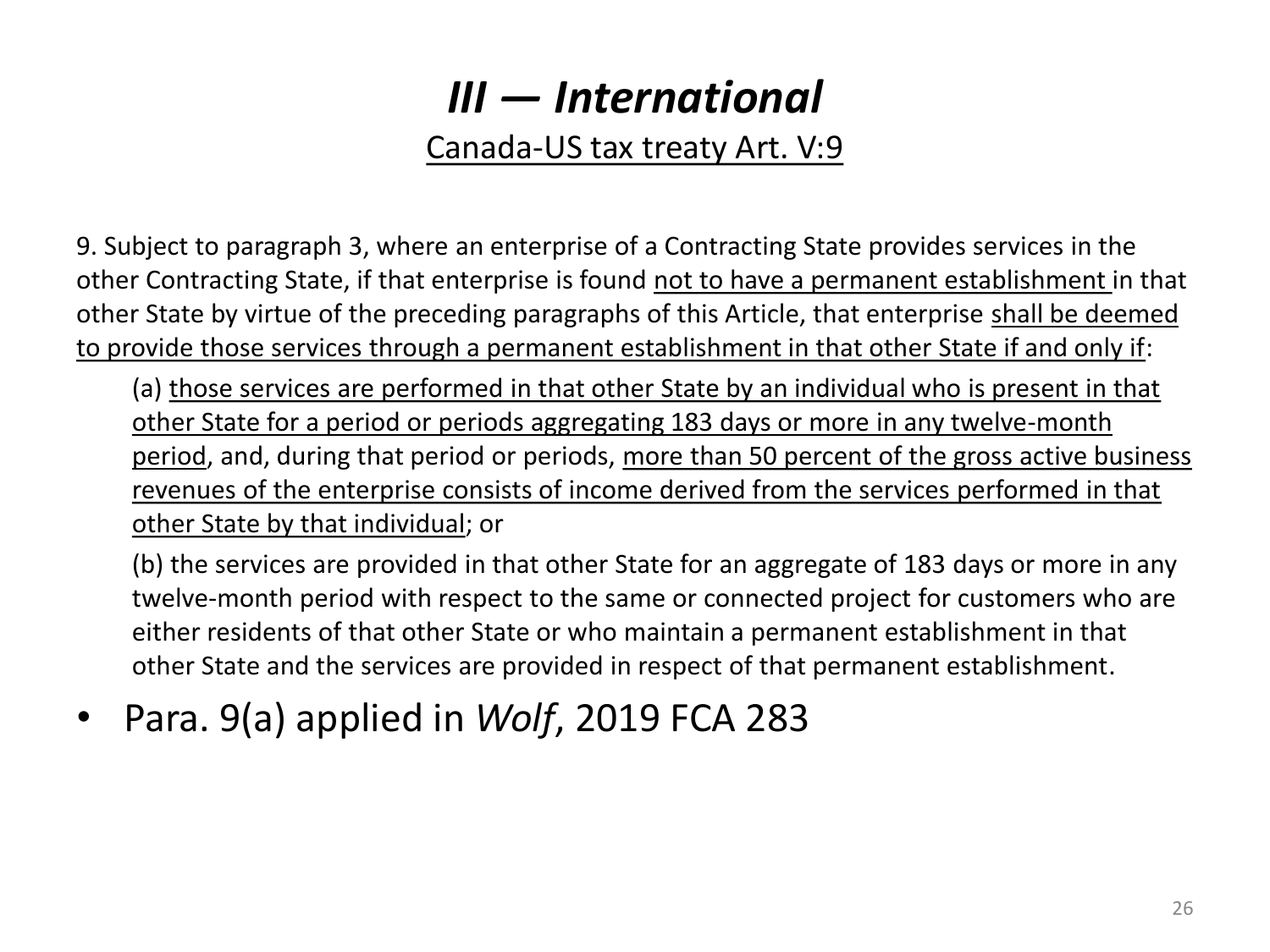## *IV — GAAR* GAAR (245(2)) applied

- *Gladwin Realty*, 2019 TCC 62 (under appeal to FCA): misuse of 40(3.1), 40(3.12) and the **pre-2011 Capital Dividend Account rules** via partnership distribution to inflate CDA with offsetting gains and losses
- *Birchcliff Energy*, 2019 FCA 151 (leave to appeal denied by SCC Nov. 14, 2019): **avoiding 256(7)(b)(ii**) deemed change in control by having Lossco issue subscription receipts to trigger 256(7)(b)(iii)(B) before amalgamation *[same result earlier at 2015 TCC 232 but that decision was nullified at 2017 FCA 89 as issued by the wrong Tax Court judge]*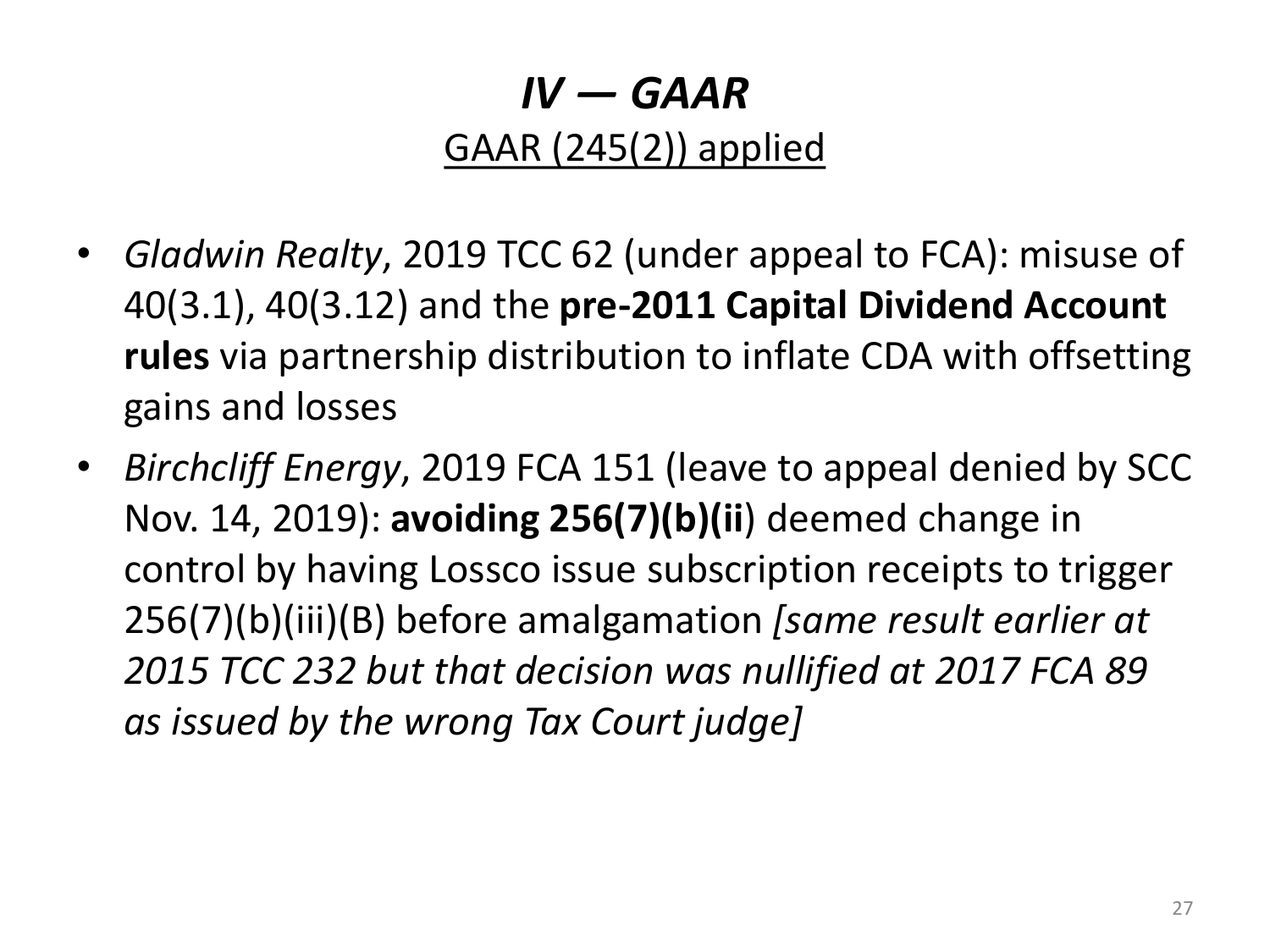*IV — GAAR*

GAAR (245(2)) did not apply

- *Deans Knight*, 2019 TCC 76 (under appeal by Crown to FCA): **pre-256.1** loss trading — selling corp's unused losses and credits to a **third party taking 35% votes but 79% of equity**, which was not "control" at the time
- Right to *sell* shares to Mco did not give Mco a right to *buy* those shares (and  $256(8)$  did not apply) — paras. 49-62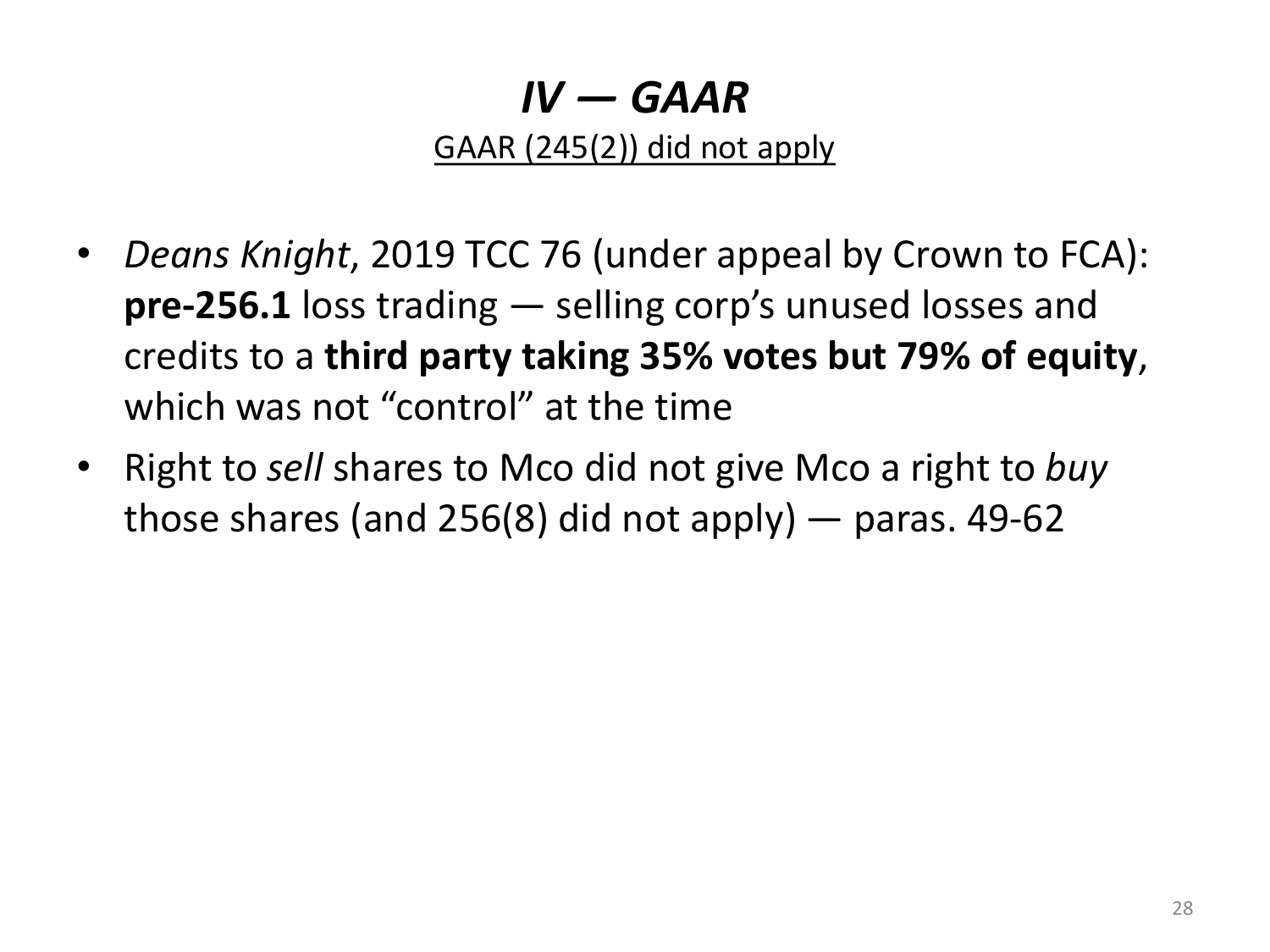*IV — GAAR*

Discovery in a GAAR appeal

- *Madison Pacific [MP Western]*, 2019 FCA 19: draft documents prepared during audit should be disclosed, as they "inform the Minister's mental process": para. 12; but **no "fishing expedition" allowed for correspondence between CRA and Finance** on loss trading
- *Total Energy*, 2019 TCC 112 (under appeal to FCA): similar to *MP Western*; fishing expedition not allowed
- Determining policy for GAAR is a "question of law" for which current government documents may be irrelevant and inadmissible [both *Madison* and *Total Energy*]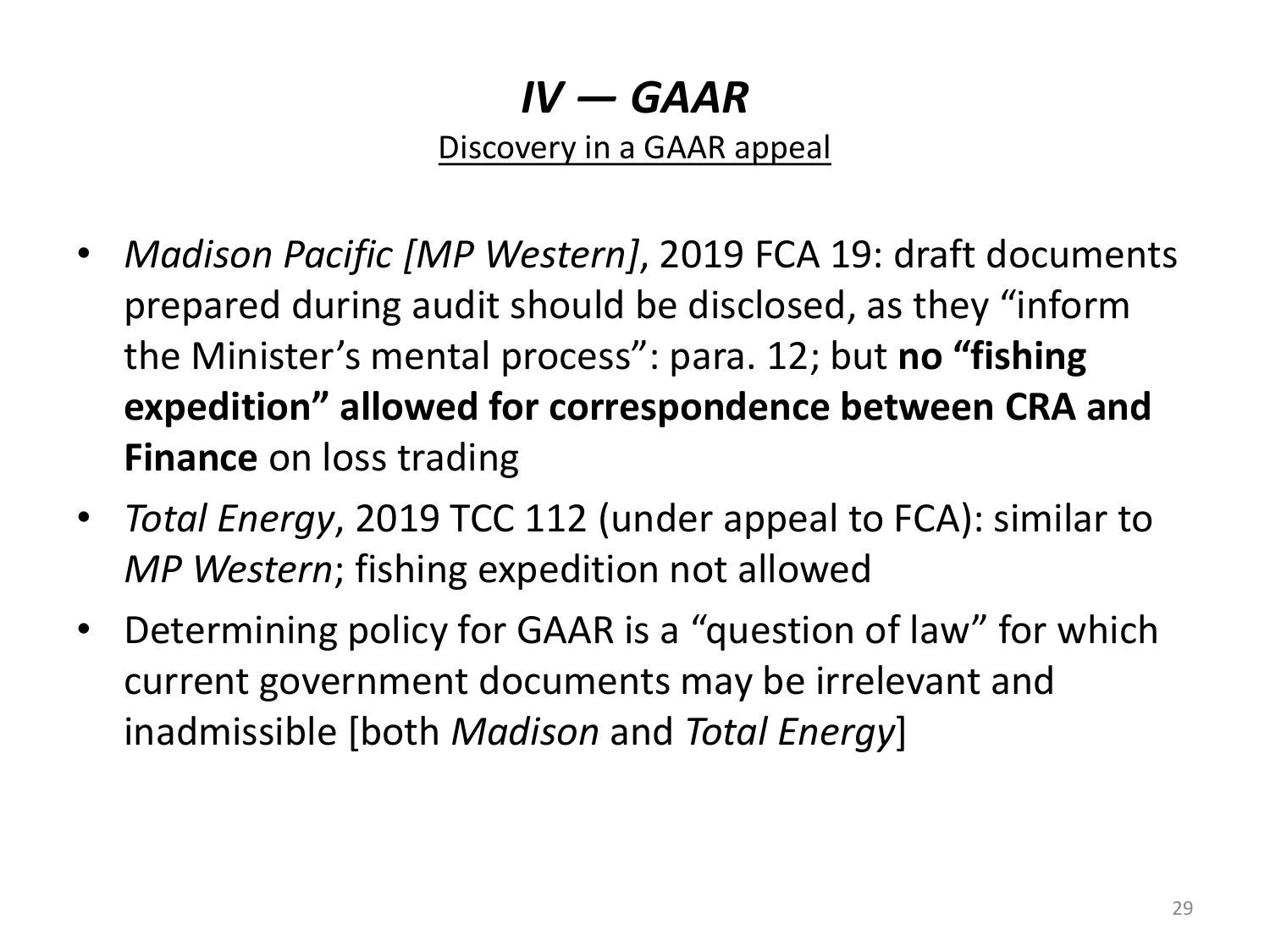118.2(2) medical expenses

• *Chen*, 2019 TCC 192: 118.2(2)(o) might have covered **harvesting stem cells** from a newborn's umbilical cord, but a doctor's letter saying "all patients are advised to do this" did not meet the "prescribed" test.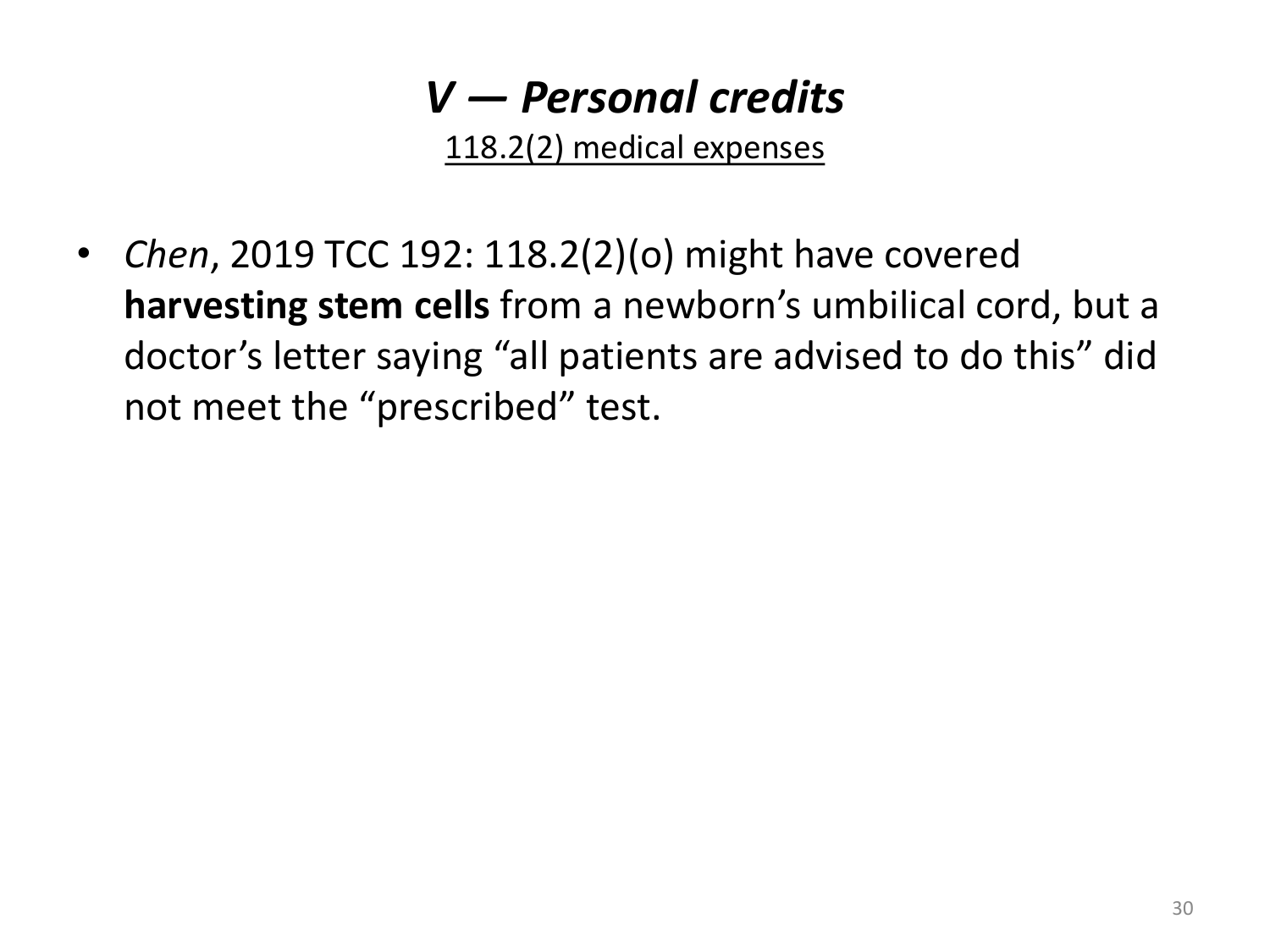118.3 and 118.4 disability tax credit (DTC)

(Cases are always fact-dependent)

- *Green*, 2019 TCC 74: **severe anxiety disorder** qualified
- *Connolly,* 2019 TCC 160: cumulative effect of **fibromyalgia, rheumatoid arthritis and other conditions** qualified once they became severe enough
- *Laing*, 2019 TCC 267: **bipolar disorder plus irritable bowel syndrome** did not qualify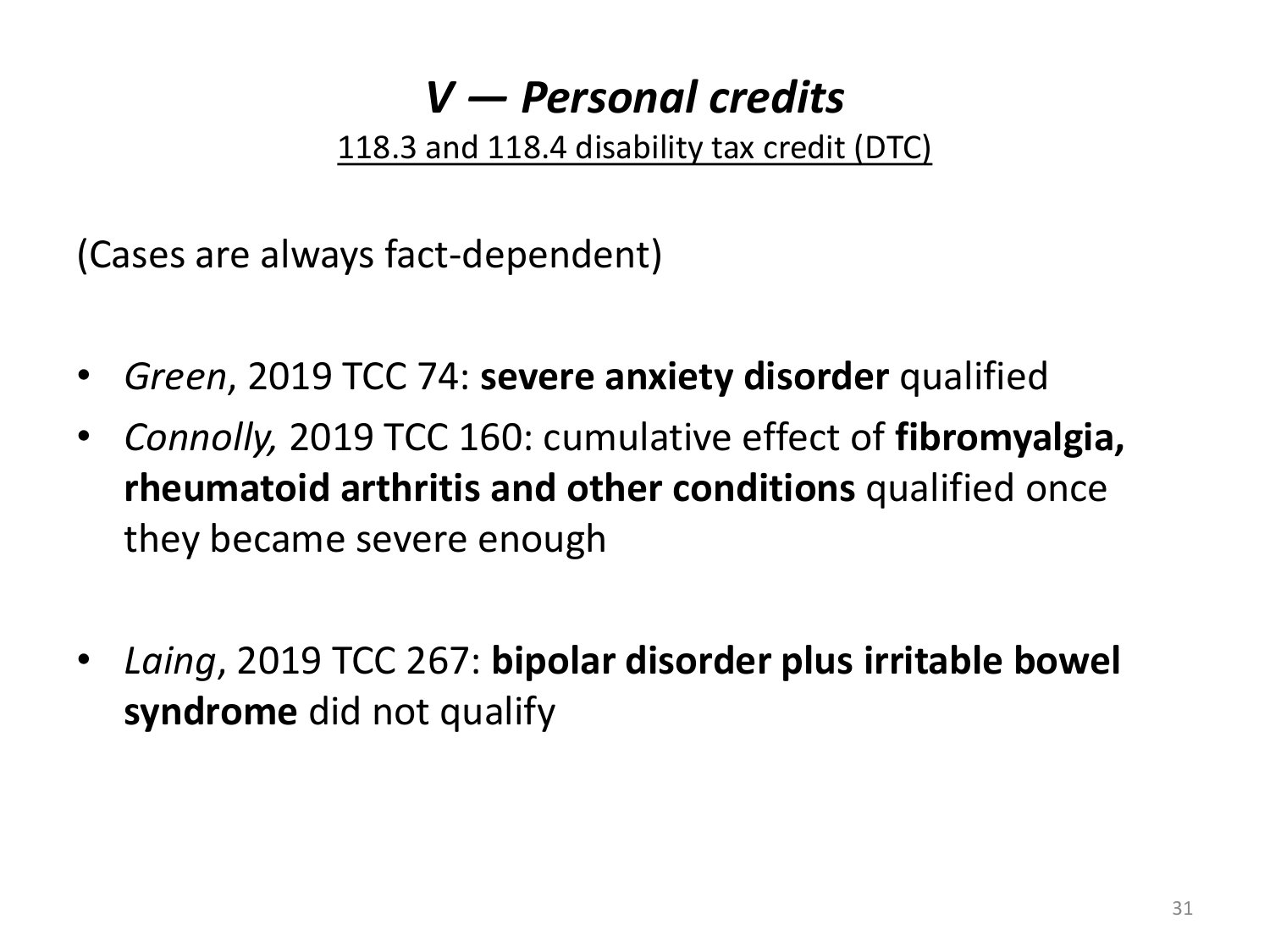118.041 home accessibility tax credit (HATC)

• *Patrie*, 2019 TCC 276: "rickety" stairs to the back garden were replaced with a **new deck, stairs and railing**, to allow Mrs. P access to the garden. This qualified as increasing her access to the "eligible dwelling"; and the **HATC was allowed even though the work increased the home's value**, since the purpose was to allow Mrs. P access to the garden, not to increase the home's value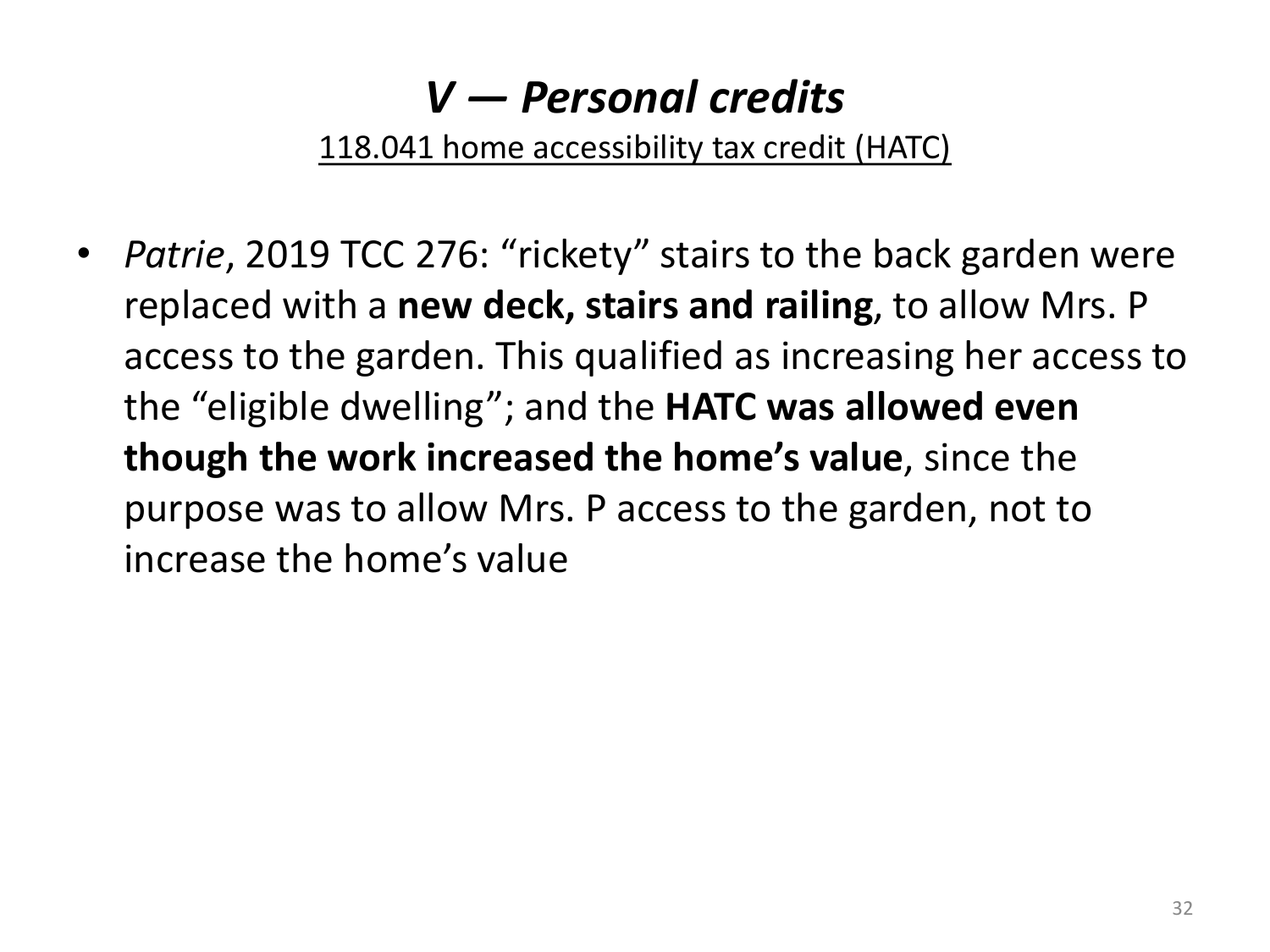#### 122.61 Child Tax Benefit (Canada Child Benefit)

- **"Shared custody"** allows the CCB to be split: 122.6"sharedcustody parent", 122.61(1.1).
- *Lavrinenko*, 2019 FCA 51 and *Morrissey*, 2019 FCA 56: "Near equal" means only up to 55-45%. (Overrules prior case law)
- August 29, 2019 draft legislation will change the rule so that **anything up to 60-40 will qualify, or "approximately equal"**  (which Finance Technical Notes say might apply if the intent is to be near-equal but due to illness or summer vacation the split is 62-38 in a given month). The change will be retroactive to July 2011.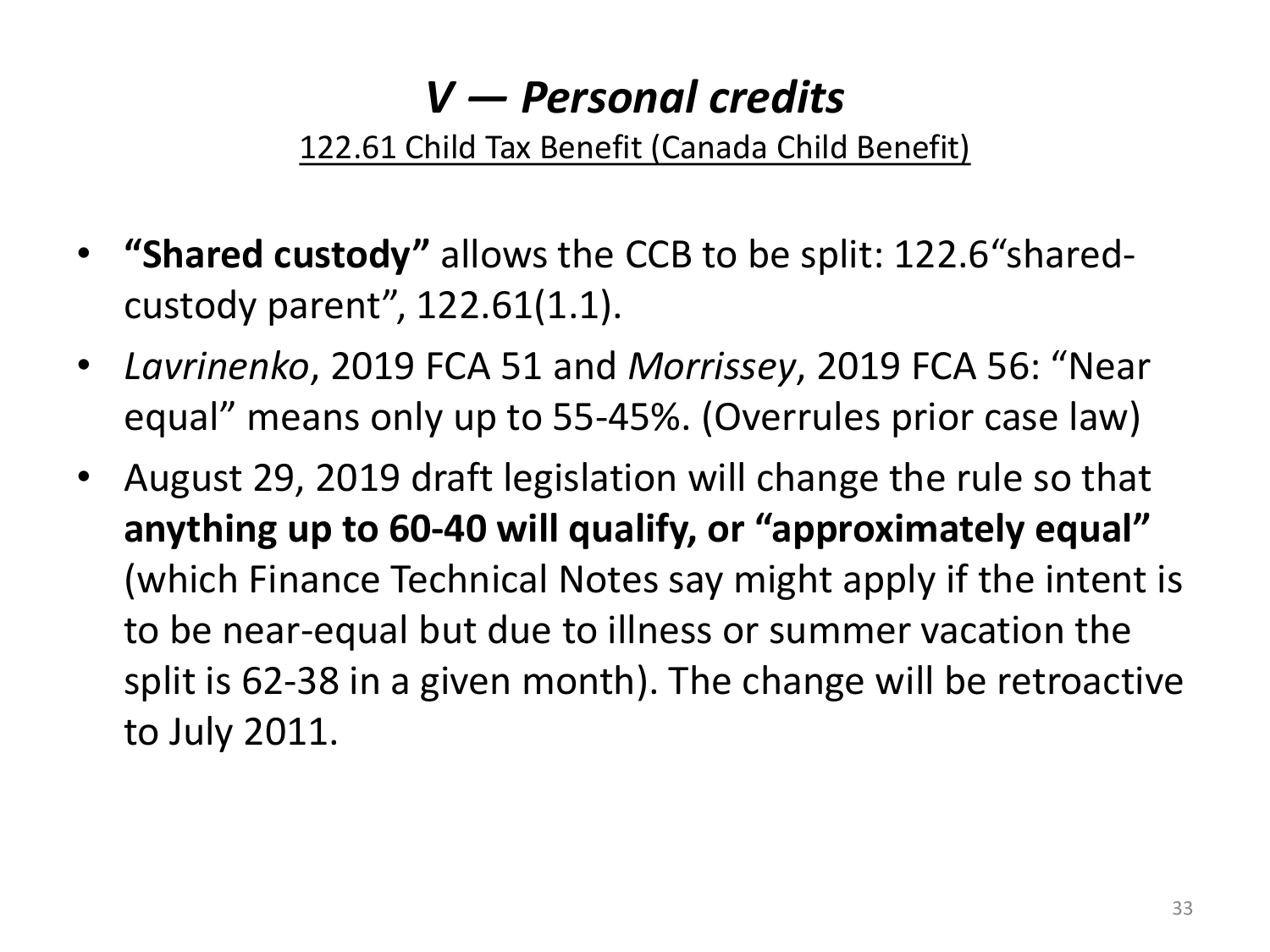# *VI — Charities*

Charity registration refused

- Categories to qualify as a charity (judge-made law) are religion, education, relief of poverty, and "other purposes beneficial to the community"
- *Church of Atheism*, 2019 FCA 296: **atheism is not a religion**, as it lacks "a particular and comprehensive system of doctrine and observances"
- [Applicant likely could have gone under "education" but I suspect they wanted to make a point]
- Refusing to register a charity does not interfere with its members' *Charter* rights more than trivially or insubstantially: para. 16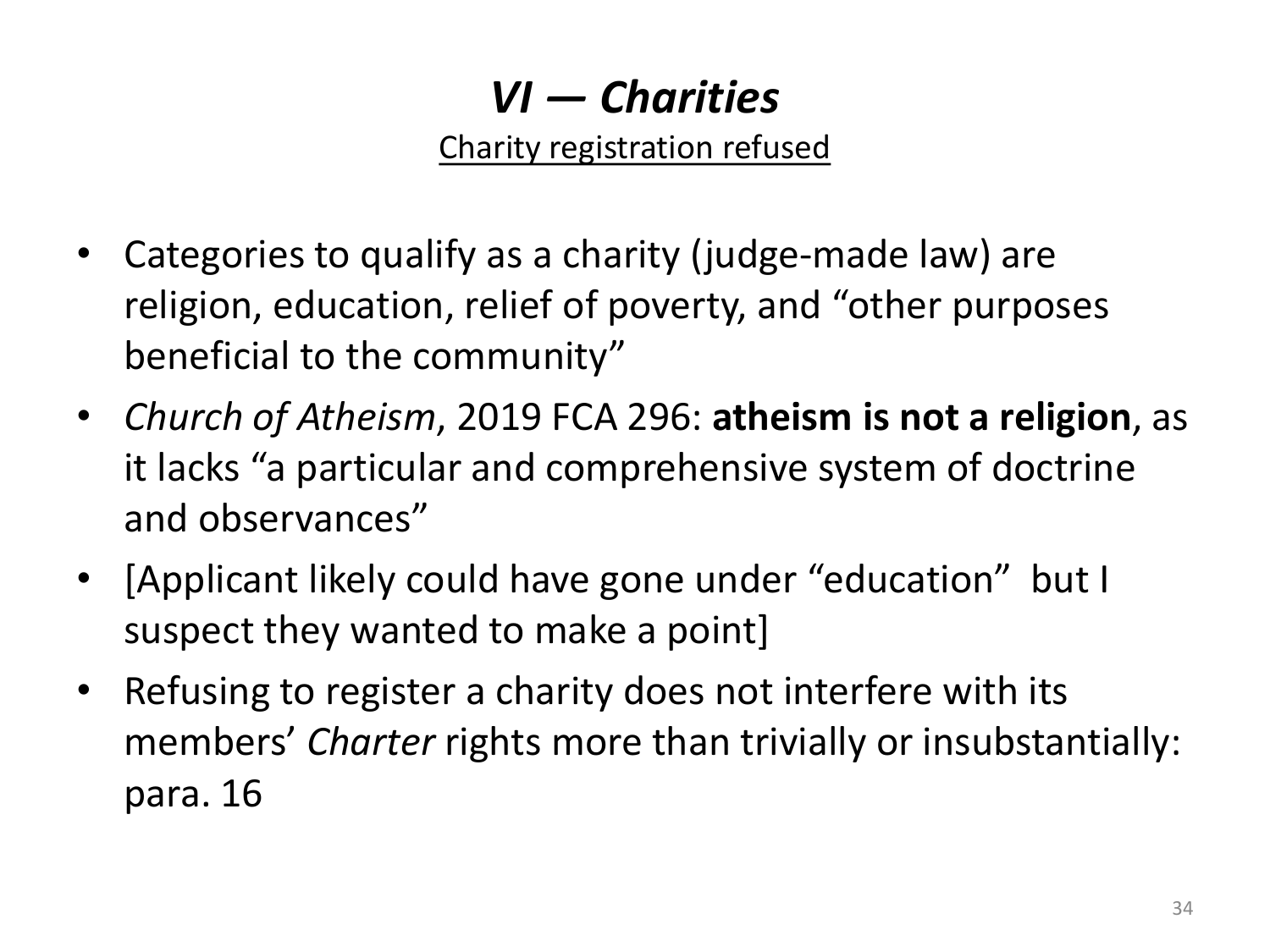# *VI — Charities*

Charity registration revoked (168(3))

- *Ark Angel Foundation*, 2019 FCA 21: **failure to support a director's consulting services provided to the charity** meant its records were insufficient
- *Many Mansions*, 2019 FCA 189: inadequate records; and **pastor used charity's meeting room** 3 times for his personal business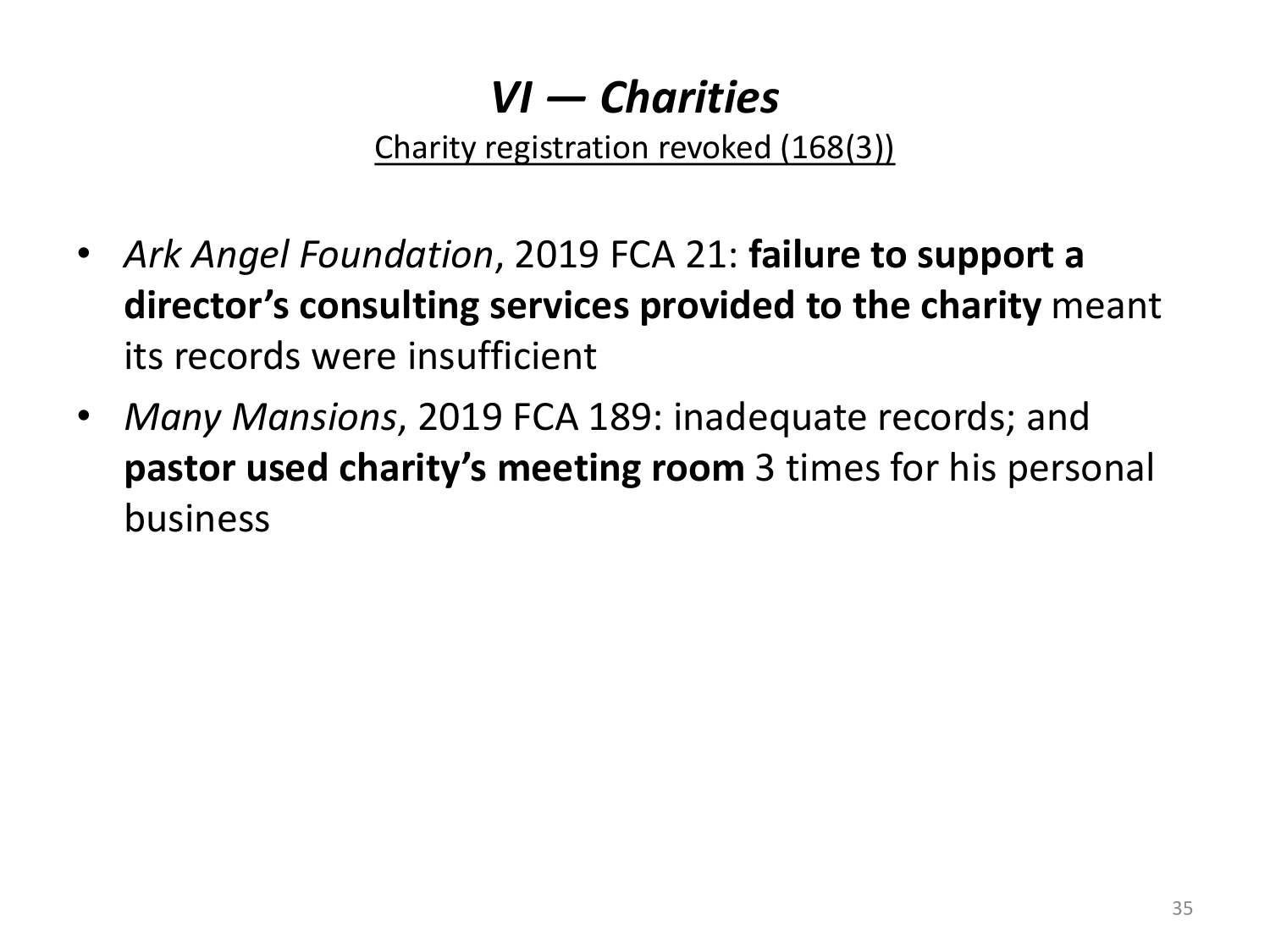# *VI — Charities*

Charity registration suspended (188.2)

• *Promised Land Ministries*, 2019 TCC 145: charity suspended for 1 year because, despite being warned, it **did not get receipts for money spent in countries with "cash economies"**. It could have used a notebook in which the individual receiving funds could sign a receipt.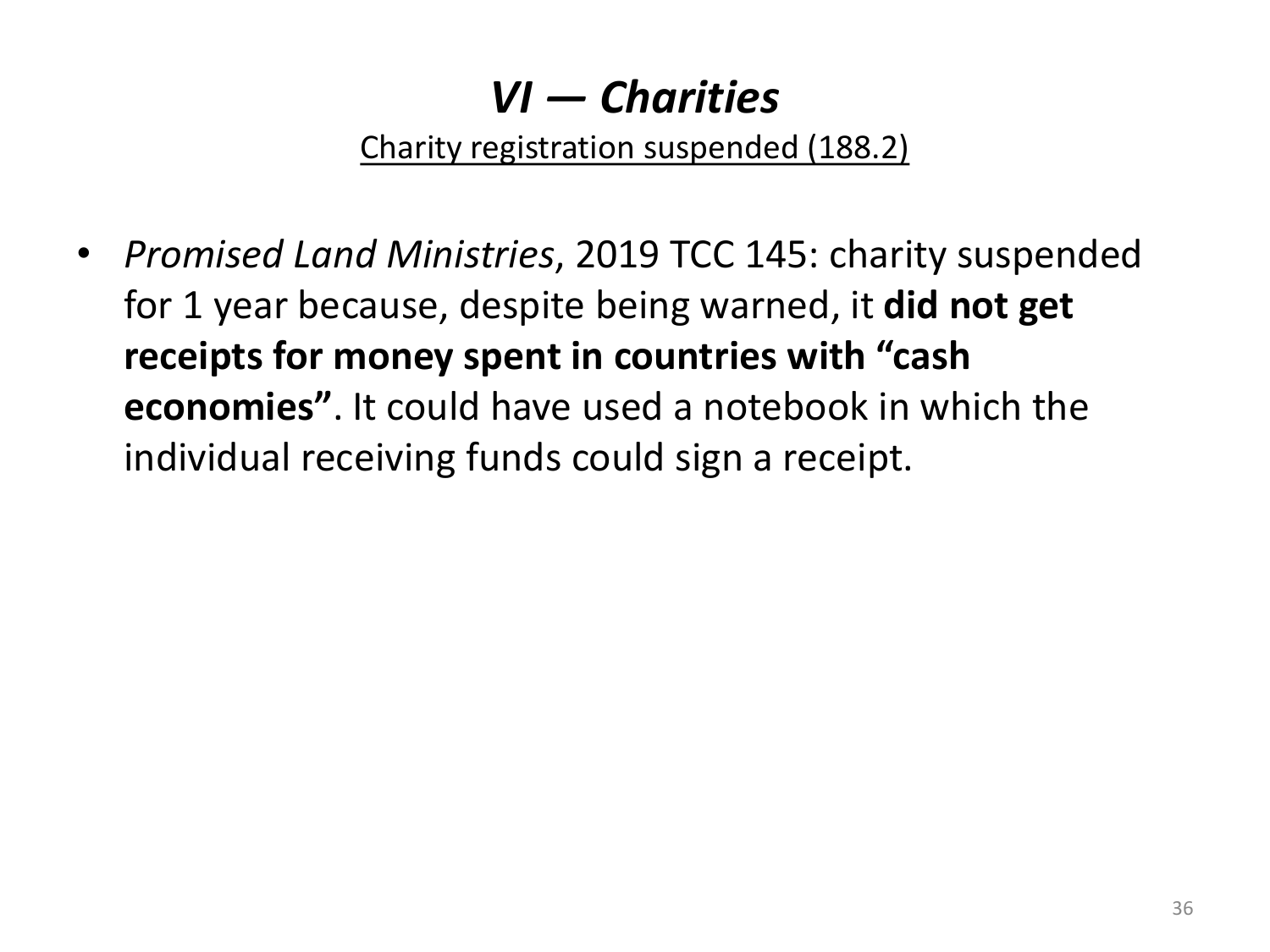### *VII — Donations and gifting schemes* **Donation shelters**

- **Donation shelters always fail**, either on valuation or because there was no "impoverishment" and thus no gift
- *Markou*, 2019 FCA 299: **McKellar/Trinity** leveraged donations; interconnected transactions, no gift
- *Abreo*, 2019 TCC 122: **software donated** to National Children's Burn Society
- *Miller*, 2019 TCC 204: **Global Learning Gift Initiative**: cash portion of "donation" denied *[same as earlier cases]*
- *Kaul (Roher)*, 2019 TCC 17 (FCA appeal dismissed Dec. 16, 2019): **Artistic Ideas** — art valuations rejected as unreliable
- *Eusebe*, 2018 TCC 254: **Universal Donation Program**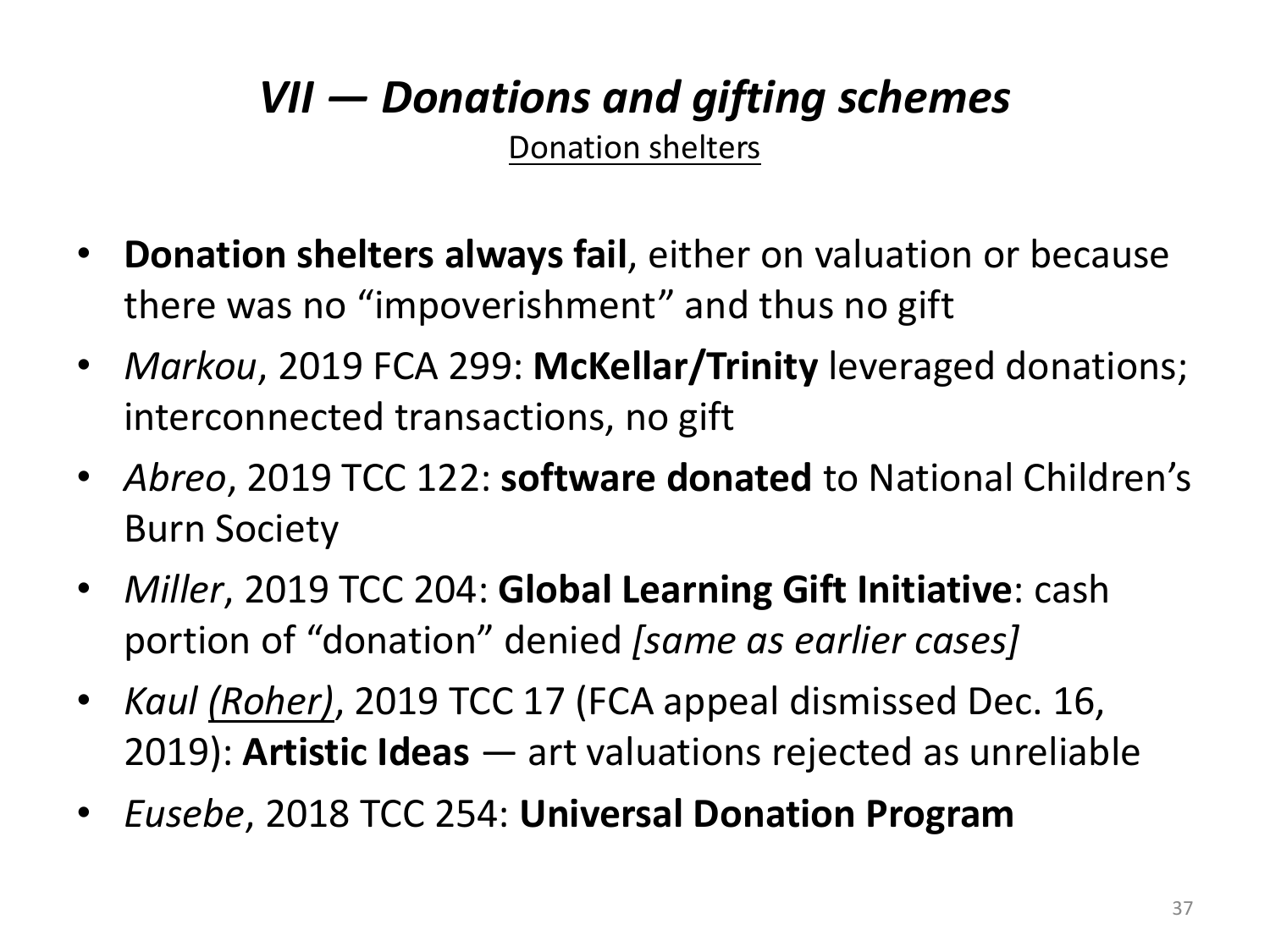# *VII — Donations and gifting schemes*

What is a donation?

- *Fonds de solidarité*, 2018 TCC 3 (aff'd on other grounds 2019 FCA 36): \$9m **payment to the local town to invest in something to replace a failed paper plant** was held not to be a donation under the Quebec *Civil Code*, because it relieved the donor of an obligation to invest the funds in another project
- Might or might not apply in common-law provinces but it was a very specific fact situation anyway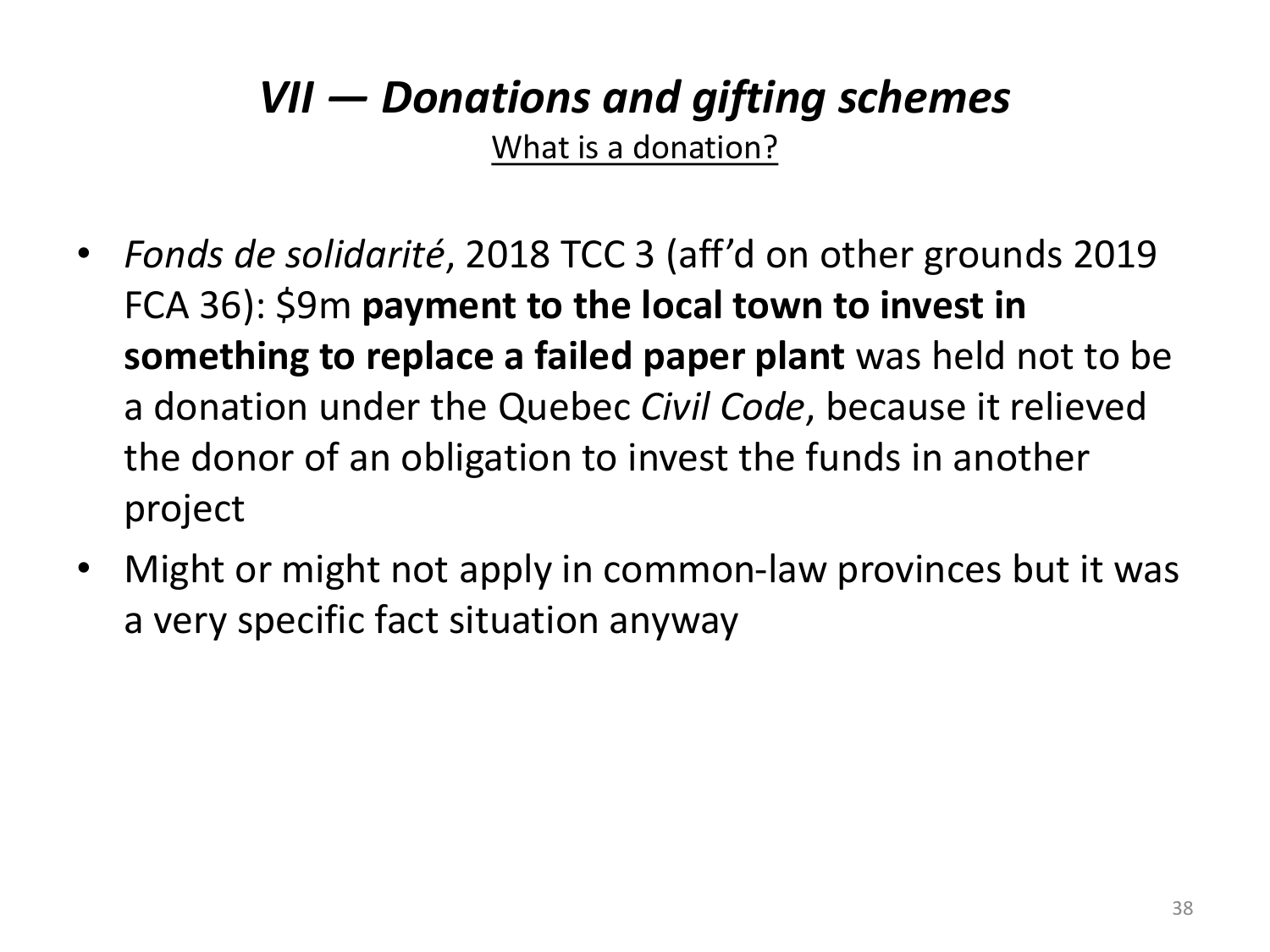### *VII — Donations and gifting schemes* Cultural property donations

- Property certified as cultural property:
	- $-$  On donation to qualifying institution, no capital gain  $(39(1)(a)(i.1))$
	- Export restrictions under *Cultural Property Export and Import Act*
- *Heffel Gallery*, 2019 FCA 82 (reversing the FC): **"national importance" for cultural property applies to foreign works**  (FC had said only Canadian works)
- **2019 amendment to 39(1)(a)(i.1) removed the "national importance requirement** to be eligible for the tax-free gain
- Since *Heffel Gallery* FC was overturned, no real change; there was a short period, now gone, where foreign cultural property could be exported without government control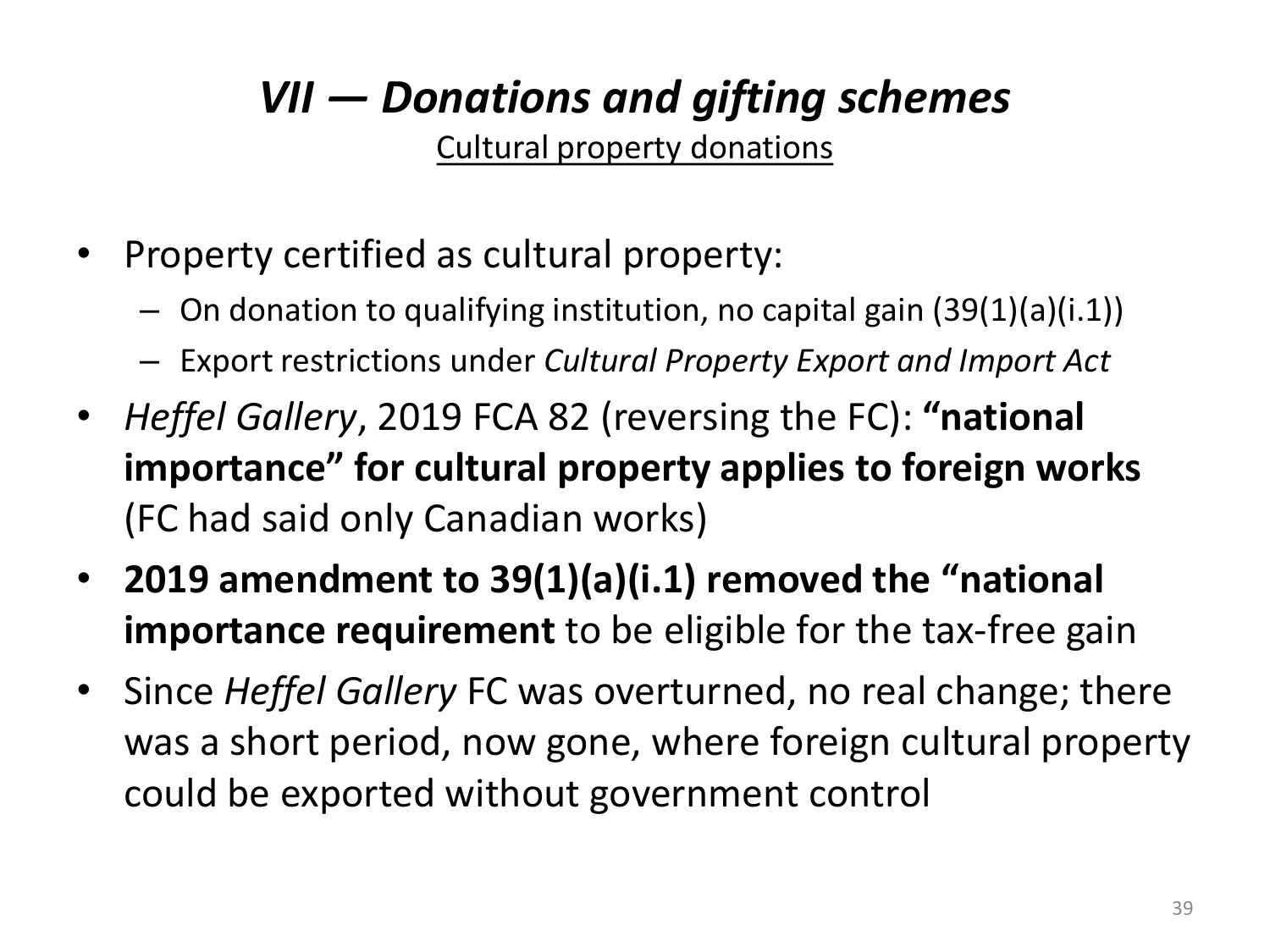# *VII — Donations and gifting schemes*

Ecological property donations

• *Yellow Point*, 2019 TCC 178: the **ecological gift was made when the property was transferred**, not the next year when it was designated as ecological property.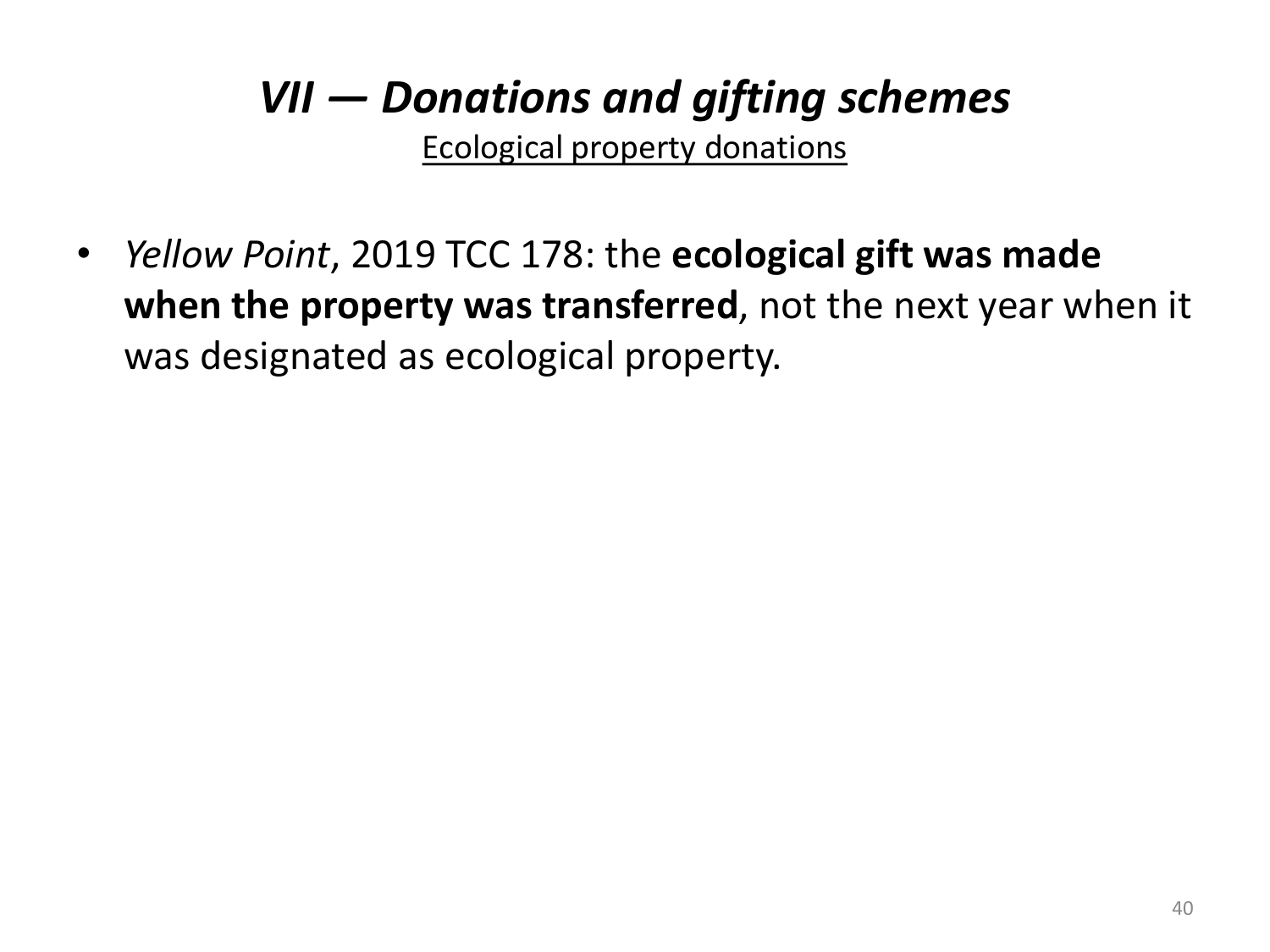Overpayment by CRA under void reassessment

- *984274 Alberta*, 2019 TCC 85, paras. 63-78: payment of reassessment that proved void (assessed late based on invalid waiver) was not "overpayment", so 164(1) and 164(3.1) did not apply, and a refund CRA paid was paid in error (not a refund under any ITA provision) and not recoverable via 160.1
- An out-of-time assessment is void even if not objected to: para. 49
- Waiver valid only if filed by reassessment deadline: para. 43 *[not new]*
- If a reassessment is vacated or is found void, the previous assessment is reinstated: para. 52 *[not new]*
- For 169(3) reassessment following a settlement, Minister may reassess "with the consent in writing of the taxpayer" — this applies only to the parties to the appeal, not to another party that signs the settlement: paras. 20, 60.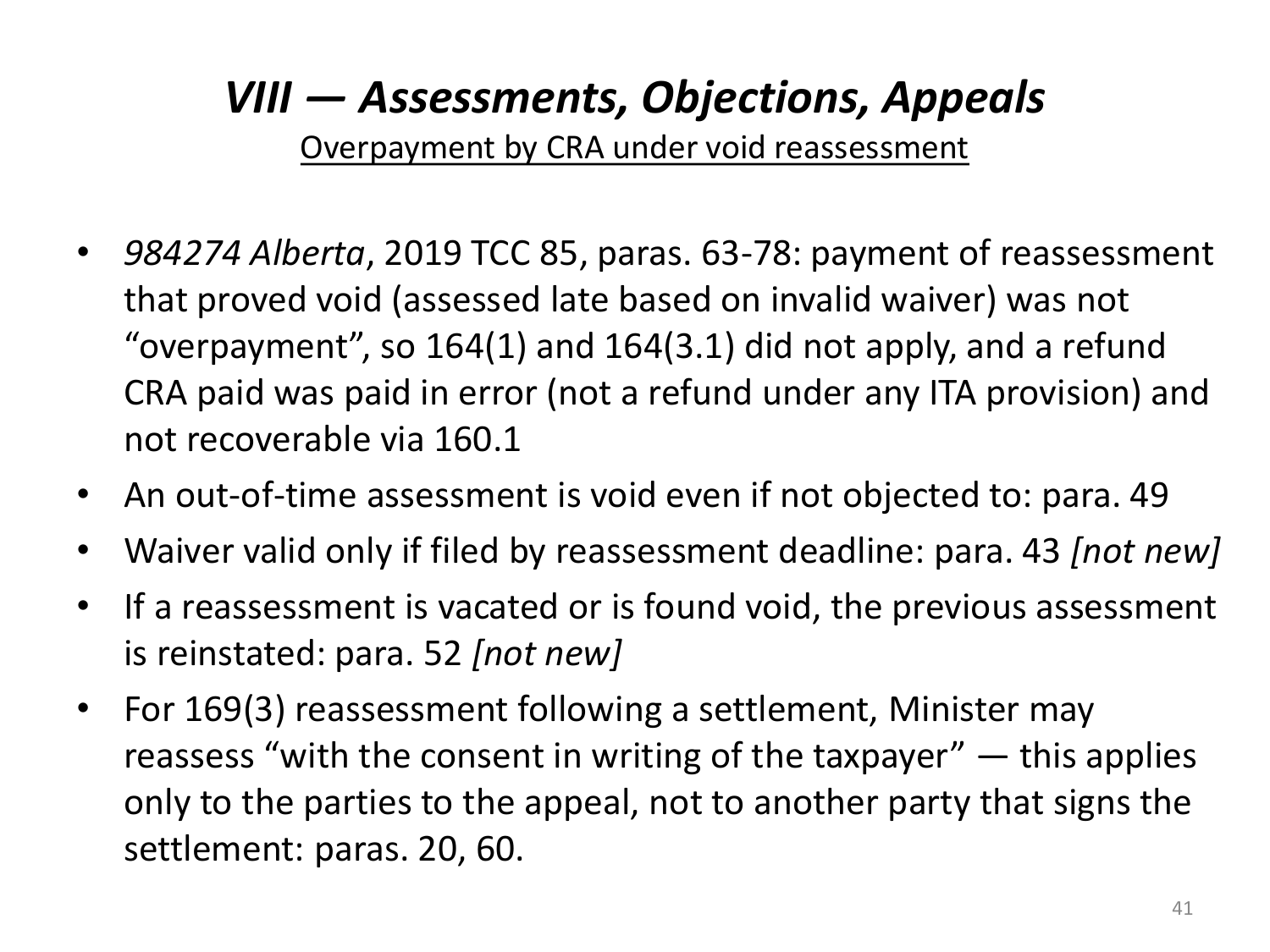"Determination" of partnership income

• *Tedesco*, 2019 FCA 235: CRA assessed partners of a limited partnership to deny losses, and issued a **Notice of Determination to the LP**. The LP appealed but then filed a Notice of Discontinuance. The FCA (reversing *Stewart*, 2018 TCC 75) held the partners could continue their appeals.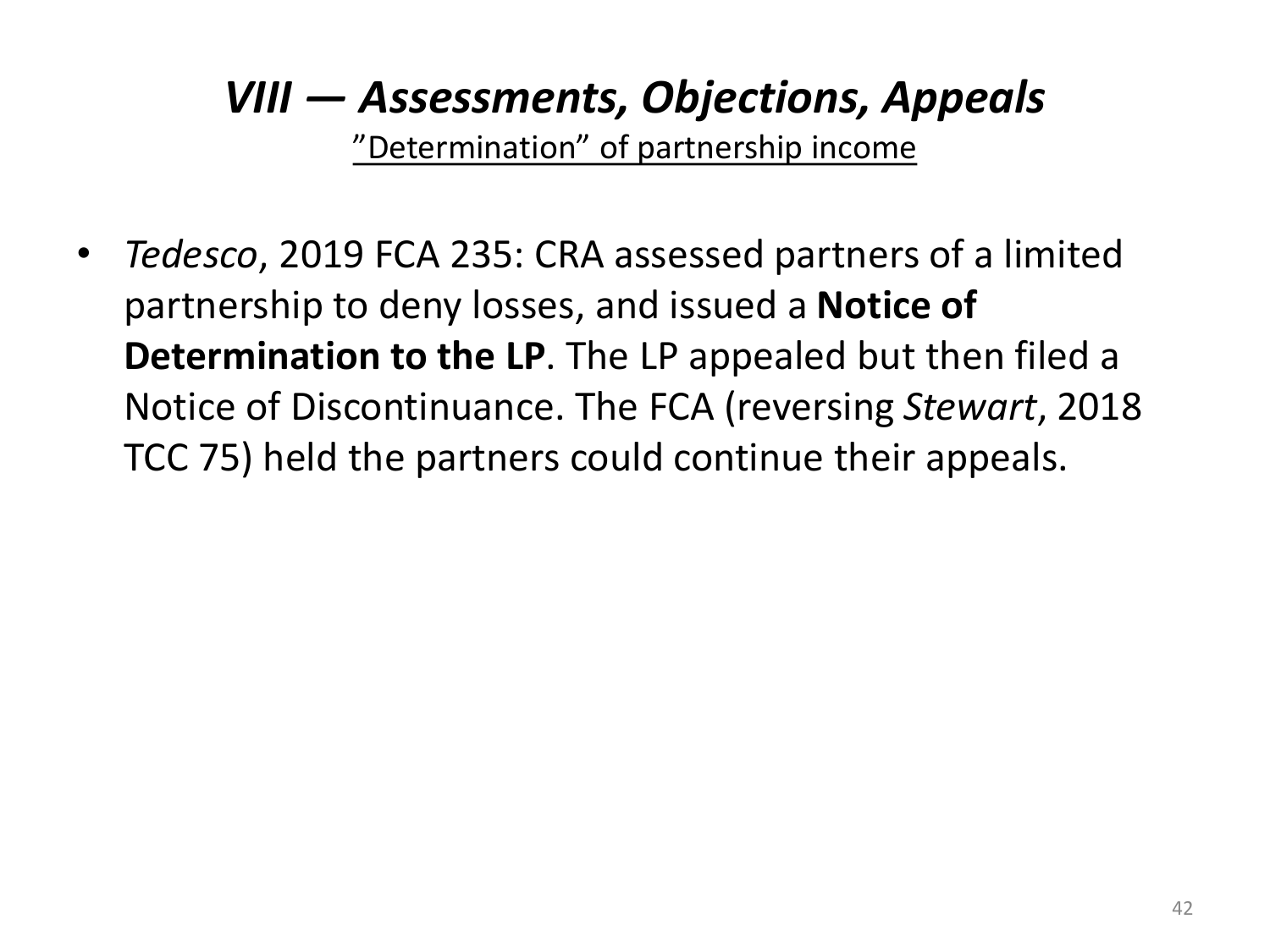152(4)(a) Late reassessment due to carelessness

- *Prima Properties*, 2019 TCC 4, para. 46: it was **not negligent for a corp relying on its accountant not to know about a "highly technical provision** of the Act" that even CRA at trial was unclear about (obscure GST rules re residential property) [so the assessment was statute-barred]
- *Strum*, 2019 TCC 167, para. 11: carelessness in claiming certain personal expenses as business was enough **to open up reassessment of** *all* **claimed expenses**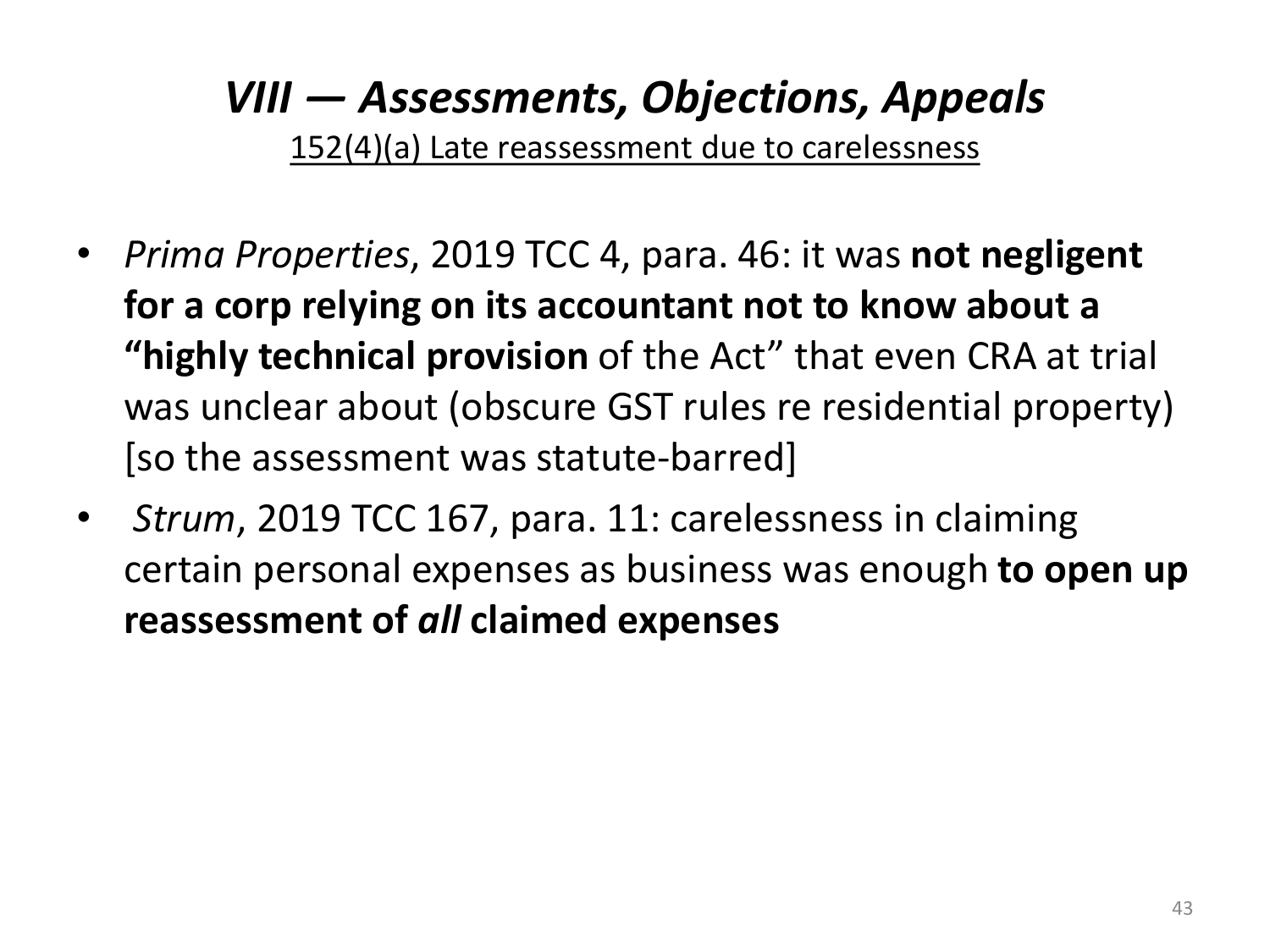165(1) Objection filing deadline

• *Kirschke*, 2019 TCC 68: K **had told CRA about her address change for income tax, but not for GST/HST** (that account was inactive, with nil returns). The GST/HST assessment was held not validly mailed, so the **objection deadline had not expired** and she could validly object.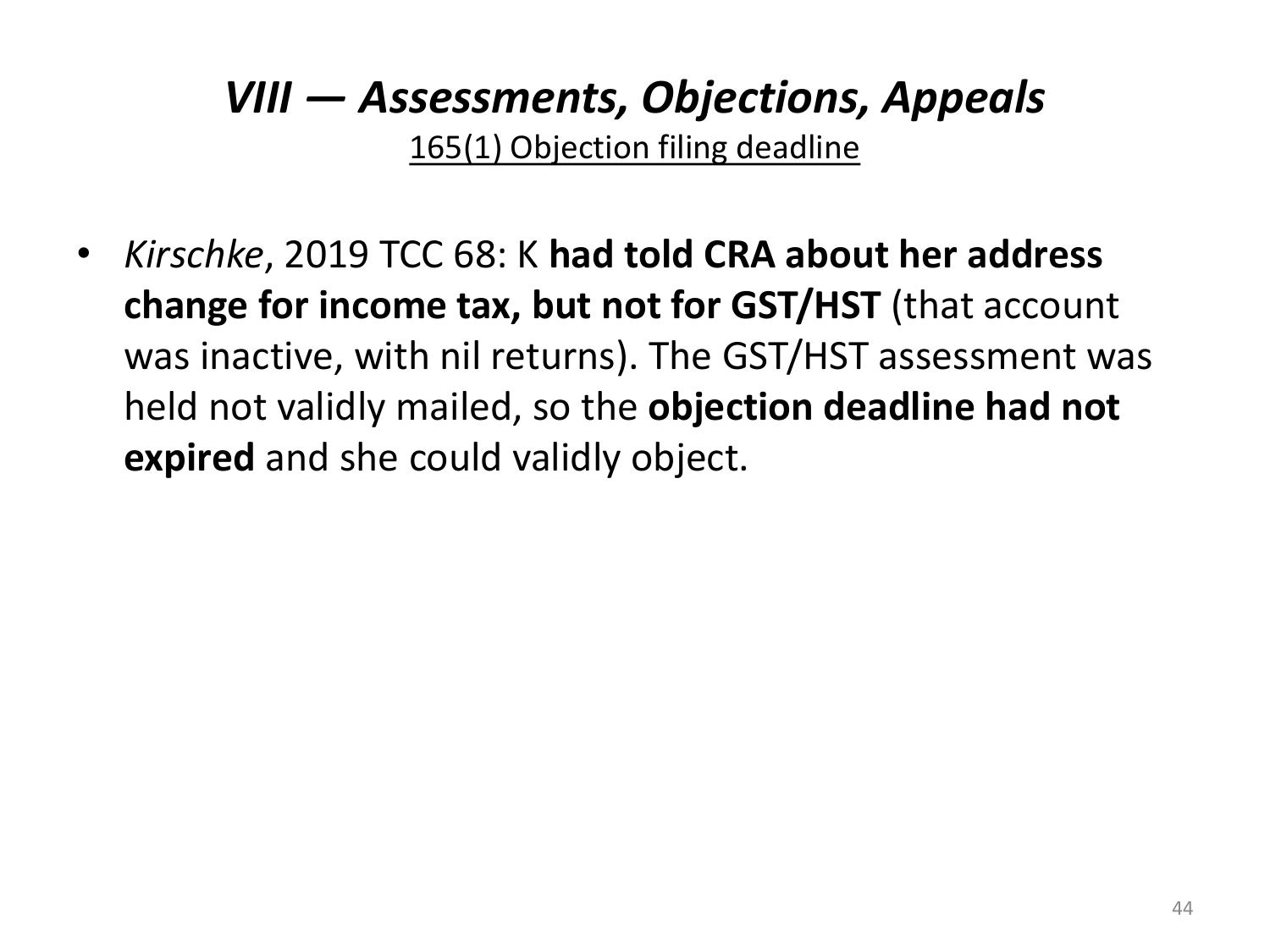165(7) Appeal already filed, reassessment issued

• *Stone*, 2019 TCC 253: CRA reassessed S to reduce tax by a small amount after he filed his appeal. He did not **amend his appeal to be from the new assessment**. The Court did so on its "own motion" (paras. 73, 76) to let the appeal continue.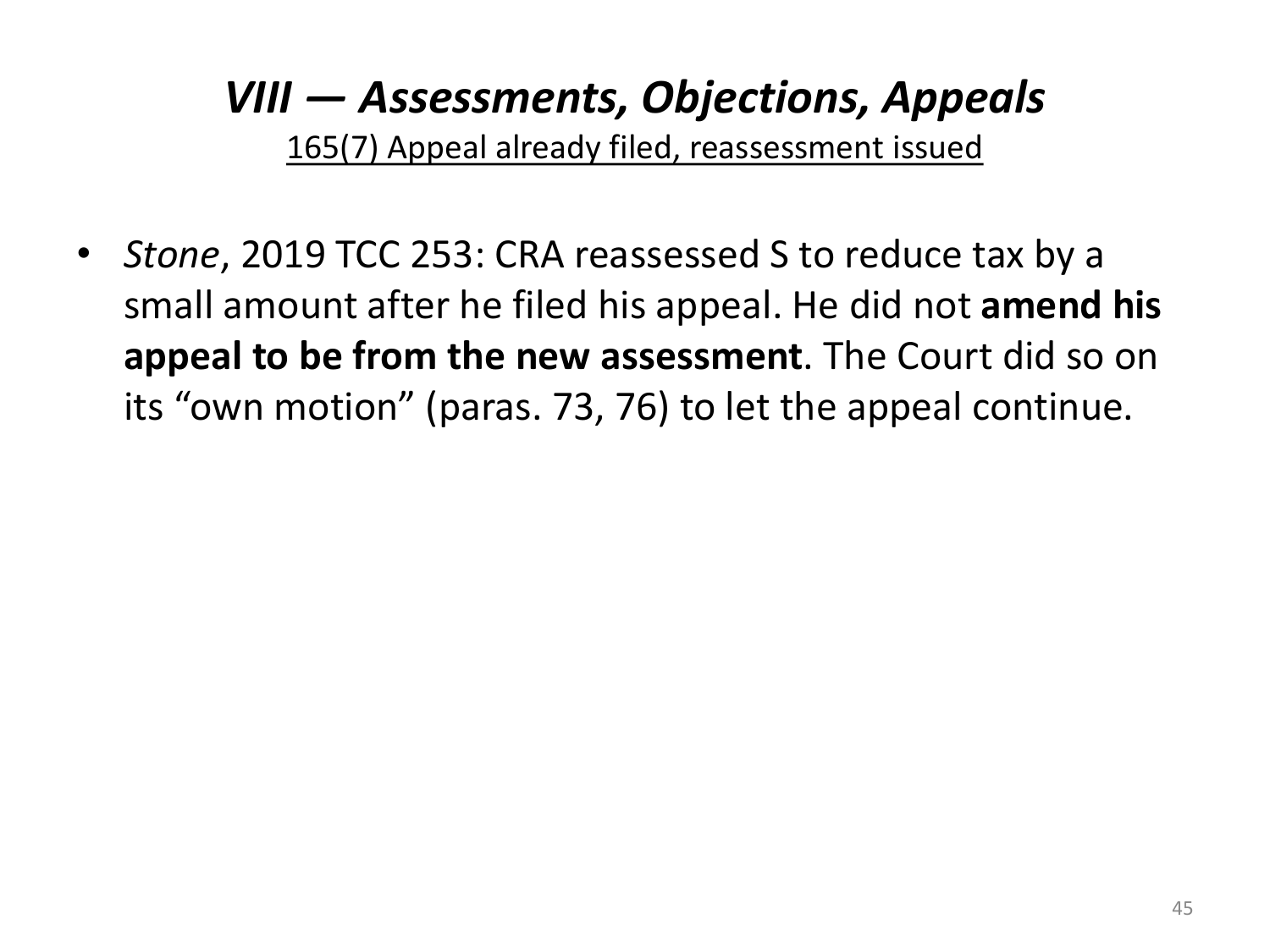169(2.2), (3) Appeal settlements

- *Wiegers*, 2019 TCC 260: the Court **cannot order CRA to remake an expired settlement offer** *[not new]*
- *Savics*, 2019 TCC 71 (under appeal to FCA): CRA and S reached a settlement allowing deductions on the basis that certain limited partnerships did exist; CRA's assessment of a lateryear capital gain was a **"consequential adjustment" (of the existence of the LPs) per the settlement**, so 169(2.2) applied and S could not appeal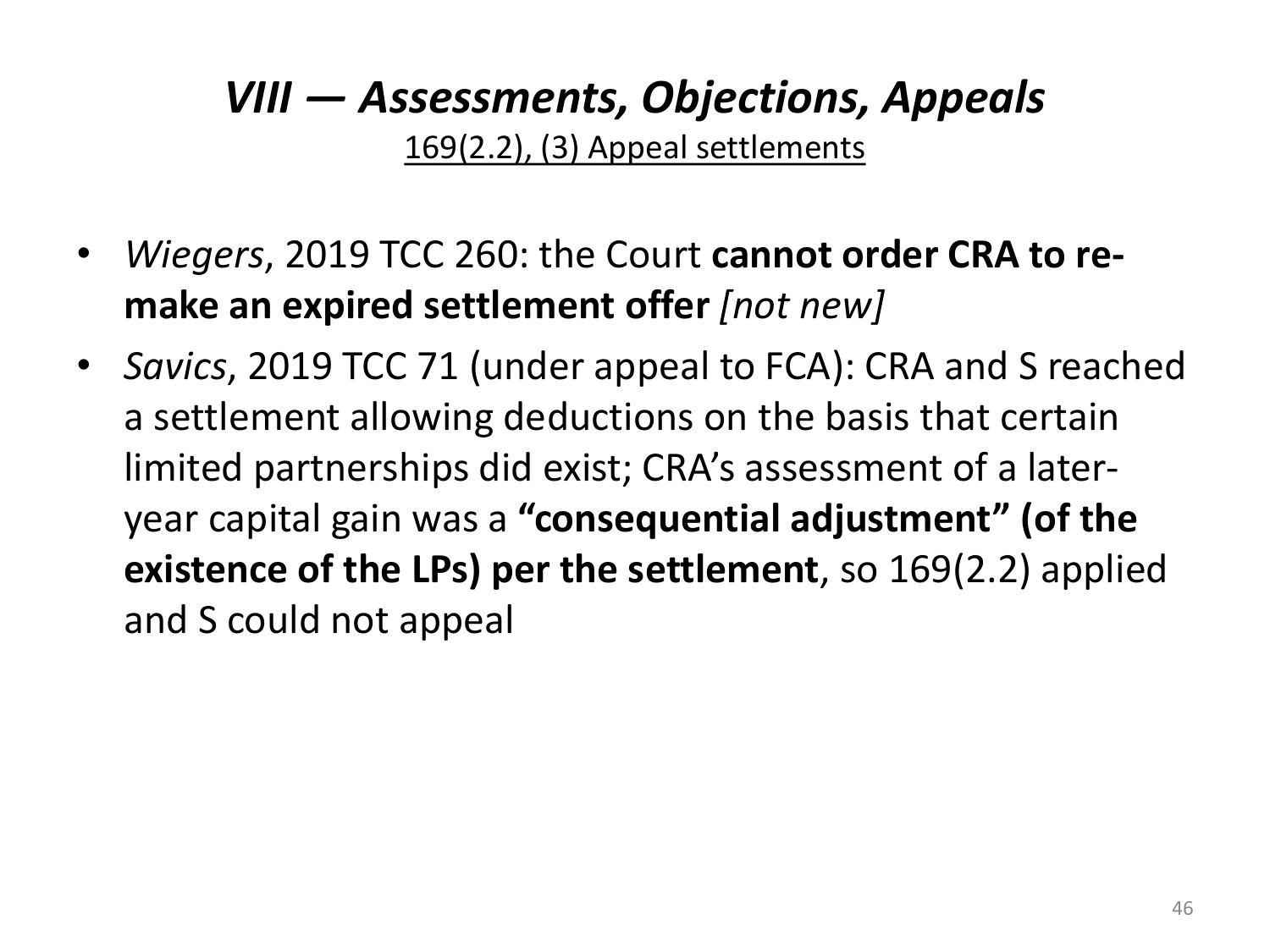# *IX — CRA administration*

 $231.1 -$  Audits

- *Cameco Corp.*, 2019 FCA 67, paras. 20-21: The **right to audit does not entitle CRA to compel oral interviews** (but left open the question of whether 231.1(1)(d) provides an "independent power to compel attendance and answer questions")
- CRA accepts this decision (and did not seek leave to appeal), but notes ominously: "Refusal to participate in oral interviews ... indicates a lack of openness and transparency, and potentially a higher risk of non-compliance", and that declining interviews **can lead CRA to make "assumptions**  about the nature of the taxpayer's business activities" (tinyurl.com/cra-cameco)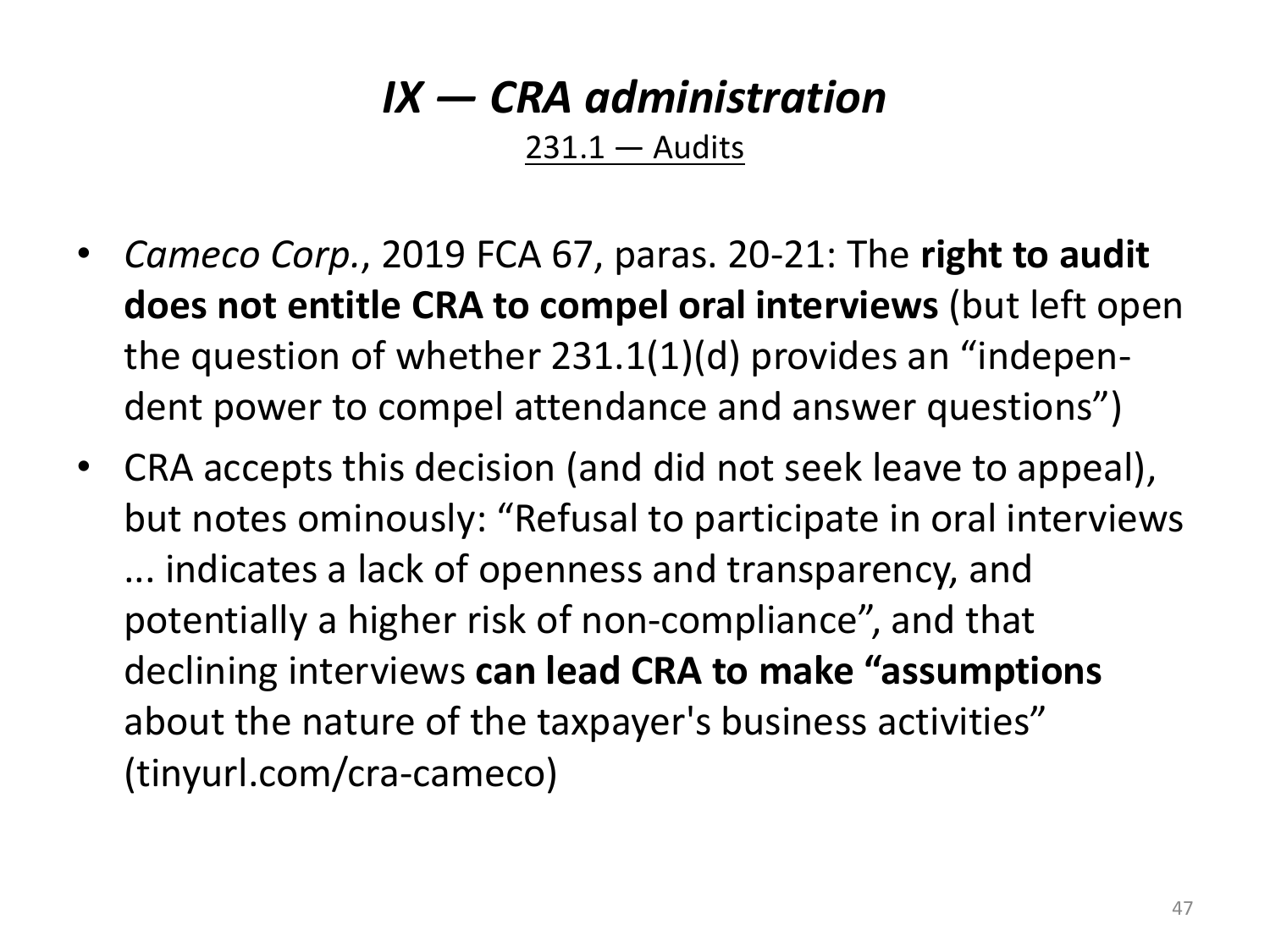#### *IX — CRA administration*  $231.1 -$  Audits

- Brooks, 2019 FCA 293: **CRA conduct in the audit is irrelevant when appealing** *[not new, but something many accountants don't realize]*
- *Prince*, 2019 FC 348, para. 21 and *Chekosky*, 2019 FC 841, para. 26 : **audit proposal letter is not a "decision" that the Federal Court can review**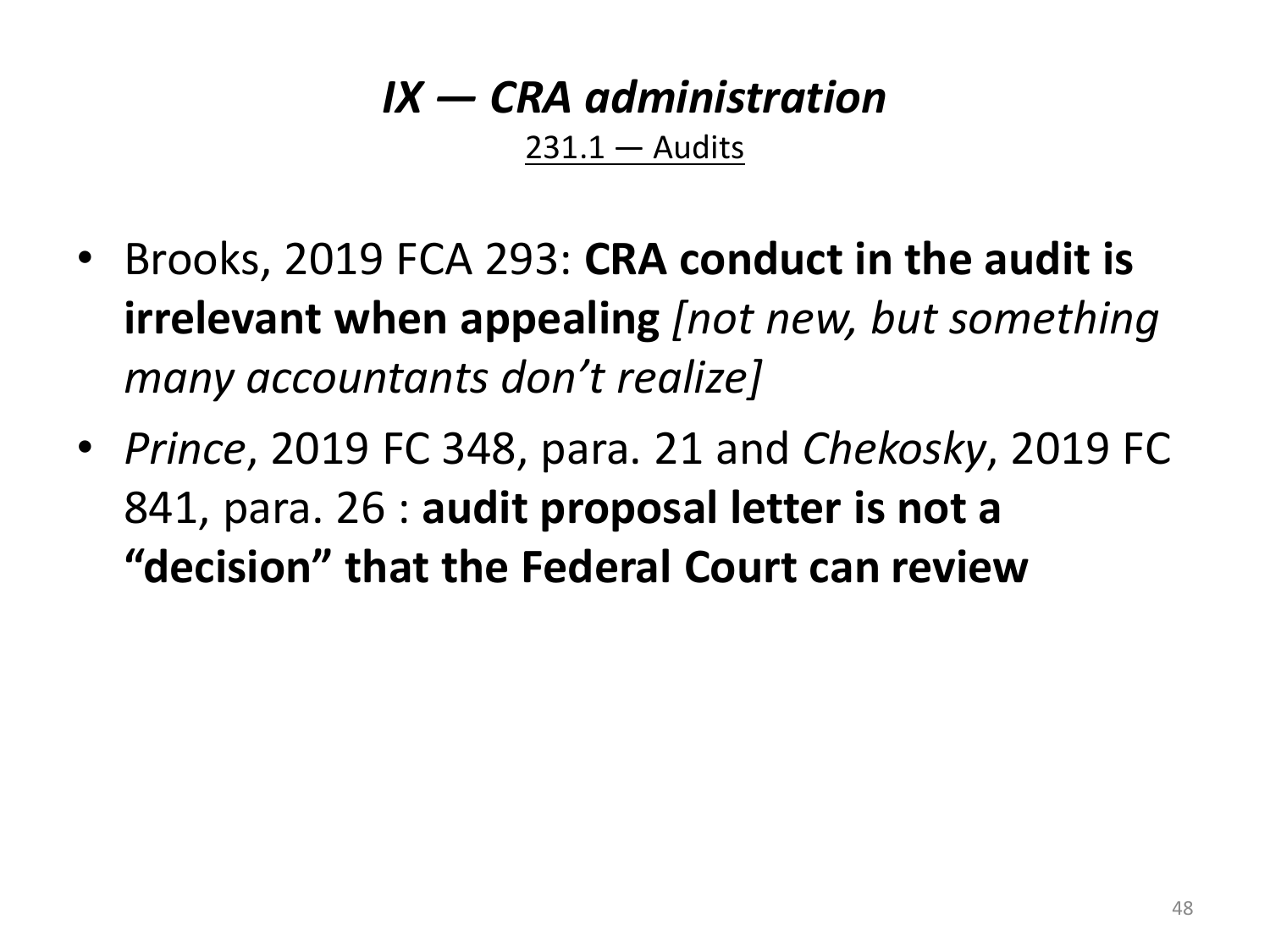# *IX — CRA administration*

 $231.1 -$  Audits

- *Ghazi*, 2019 FC 860: **failed attempt to force CRA to change auditors** due to alleged bias: FC has no jurisdiction since assessment can be appealed to Tax Court
- *Contra: Valero Energy*, 2019 FC 319: **FC has jurisdiction to stop audit** of Reg. 105 non-withholding on payments to international shipping companies (never before enforced by CRA)
- *Safe Workforce*, 2019 FC 645: **Court refused to strike application for injunction to prevent CRA from finalizing audit** before Access to Information disclosure released, but also refused interlocutory injunction (so assessment could be issued)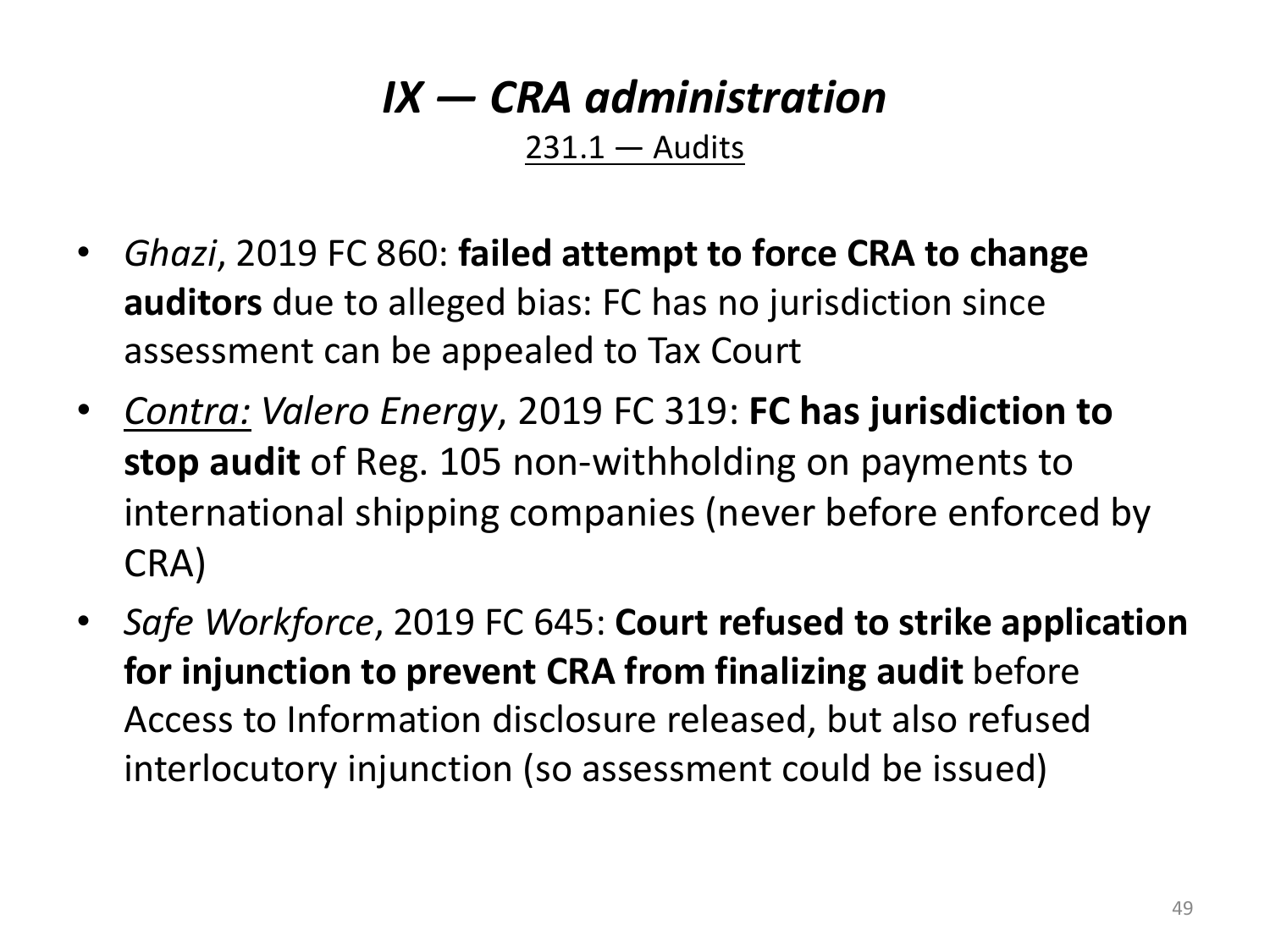# *IX — CRA administration*

231.2 Requirements for Information (RFIs), 231.7 compliance orders

- *1068754 Alberta [Bitton Trust]*, 2019 SCC 37, **Revenu Québec could validly send an RFI to National Bank's Calgary branch** at which a Quebec taxpayer had an account, as the bank carried on business in Quebec.
- *Roofmart*, 2019 FC 506 (under appeal to FCA): like *Rona*, **building supplies company had to disclose its "contractor" customers** *[this will give CRA great info for audits]*
- *Friedman*, 2019 FC 1583, **RFIs were validly directed** to the Fs, not their corporations, and there was no evidence of criminal investigation
- *Ciciarelli [Cicarelli] (Montana)*, 2019 FC 900: **compliance order to "provide" documents was amended to add "deliver"**; given C&M's "extraordinary" non-cooperation over 5 years, it was insufficient to simply make 30 boxes of documents available for CRA inspection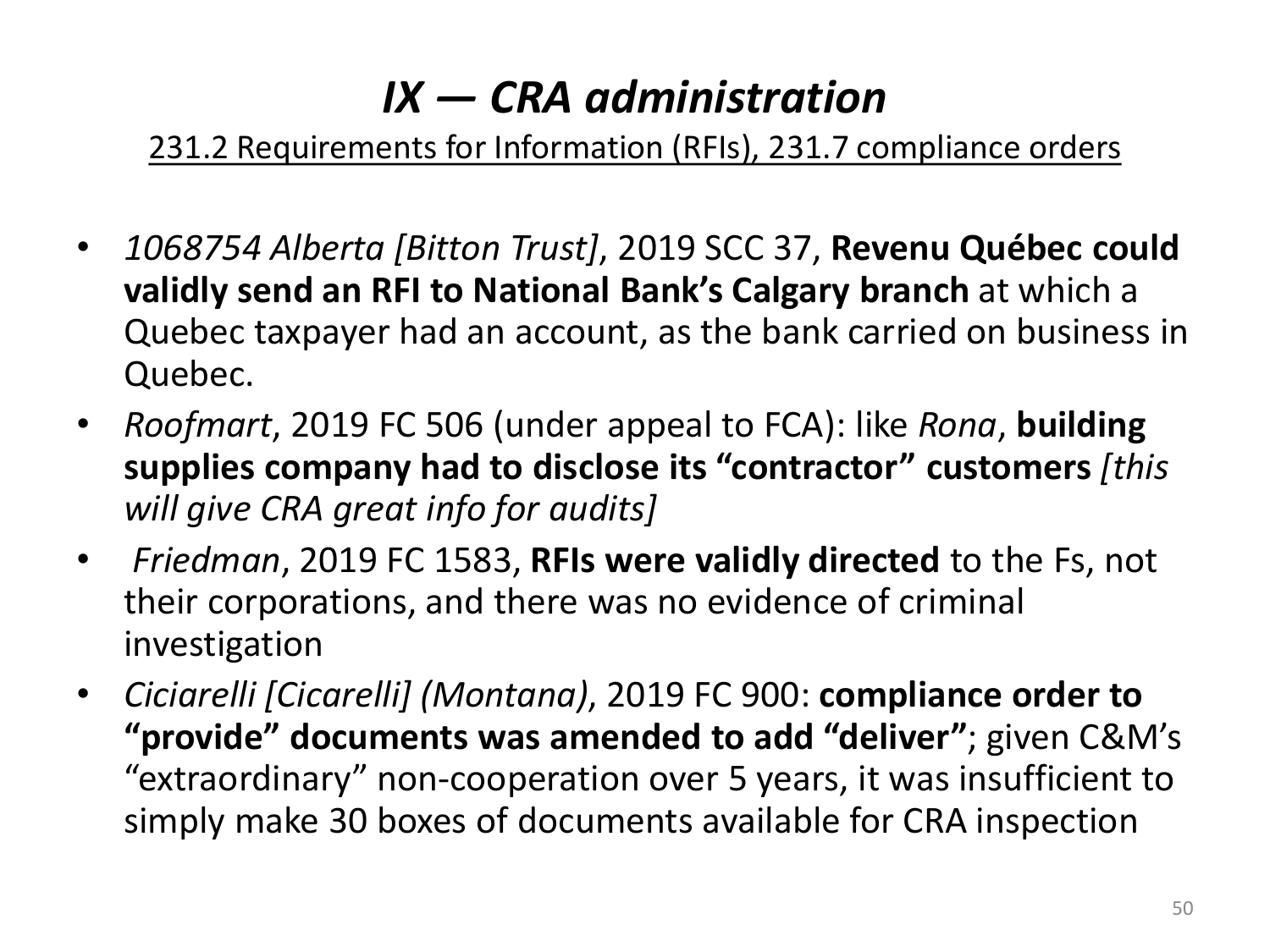### *IX — CRA administration* Corruption

- **Montreal and Laval TSO corruption investigations** by RCMP: "Operation Coche" (tinyurl.com/cra-corrup1, tinyurl.com/cra-corrup2); "Operation Critique"
- *Bruno*, 2019 QCCS 65, para. 20
- *Accurso (Bruno)*, 2019 QCCQ 3705: investigation into CRA corruption did not change nature of audit
- *Iammarone*, 2019 QCCQ 7836: jail term of 2 years less a day for auditor accepting bribe to "fix" an audit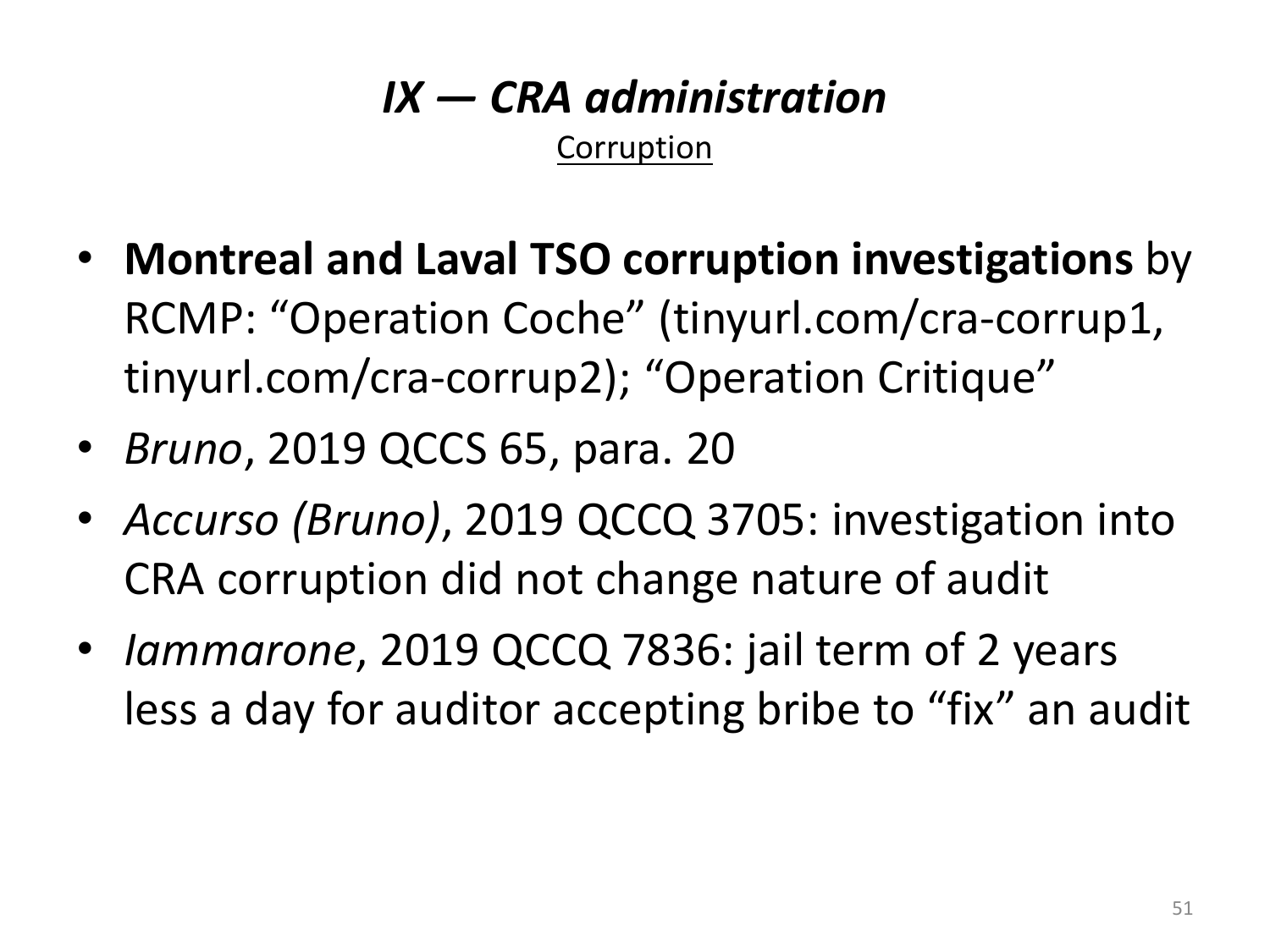## *X — Judicial review in Federal Court*

220(3.1) interest waiver

• *Loyer (Succession)*, 2019 FC 1528: in refusing Taxpayer Relief, CRA failed to consider agreement taxpayer had reached with Revenu Québec to waive penalties.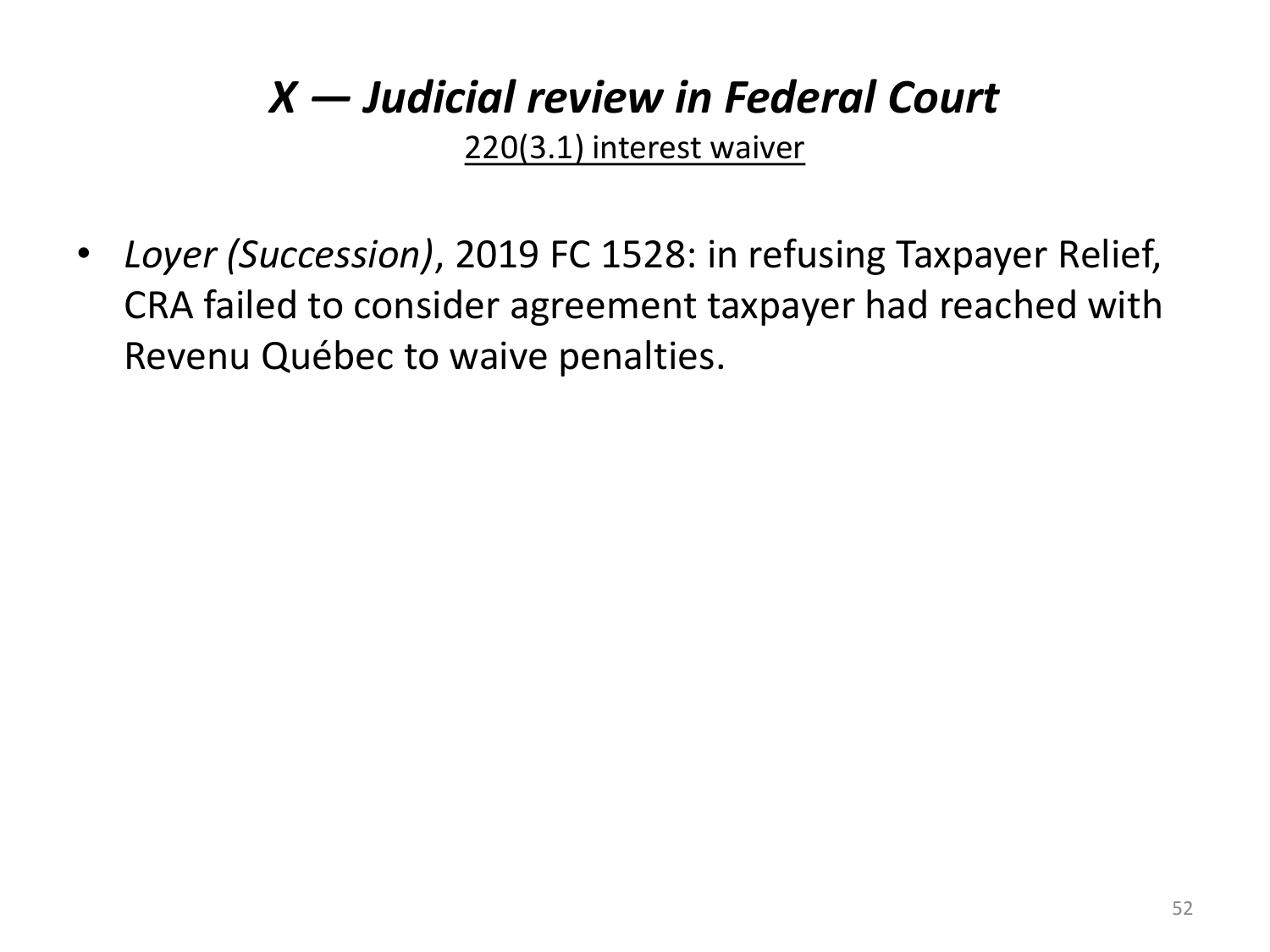# *X — Judicial review in Federal Court*

*Vavilov* case

- Federal Court has jurisdiction where there's no appeal possible to the Tax Court, e.g. CRA decision refusing waiver of interest
- Test is "**reasonableness**" of CRA's decision, not "correctness"
- *Vavilov* **has rewritten the "reasonableness" test** (as per below)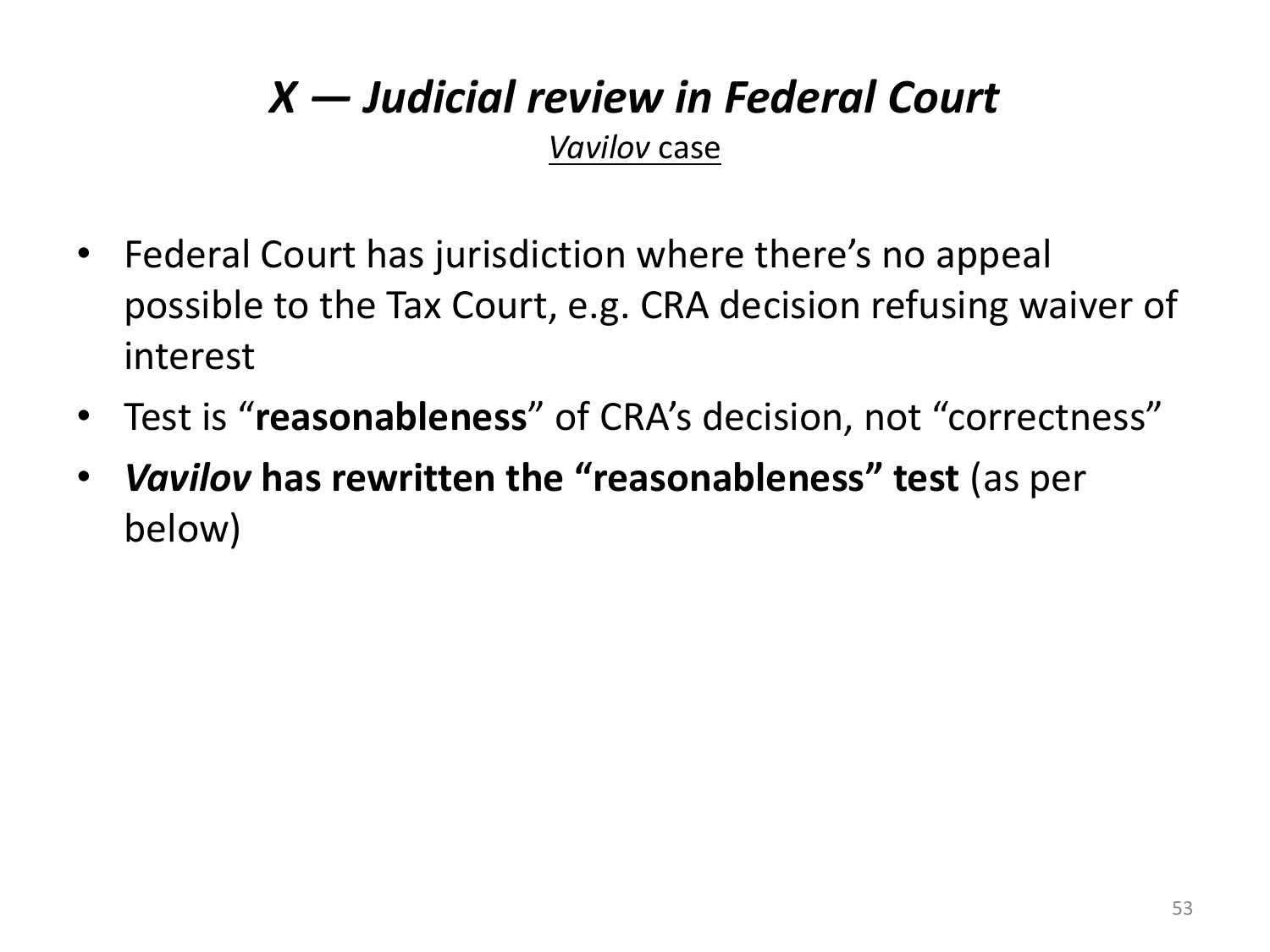### *X — Judicial review in Federal Court Vavilov* case

- *Vavilov:* "administrative decision makers *[i.e., CRA]* must **adopt a culture of justification** and demonstrate that their exercise of delegated public power can be justified" (para. 14).
- The Court must ensure the "**decision as a whole is transparent, intelligible and justified**" (para. 15).
- The Court does not ask what decision it would have made, ascertain the range of possible conclusions, conduct a new analysis or seek the correct solution; but must consider only whether CRA's decision, including both rationale and outcome, was **unreasonable** (para. 83).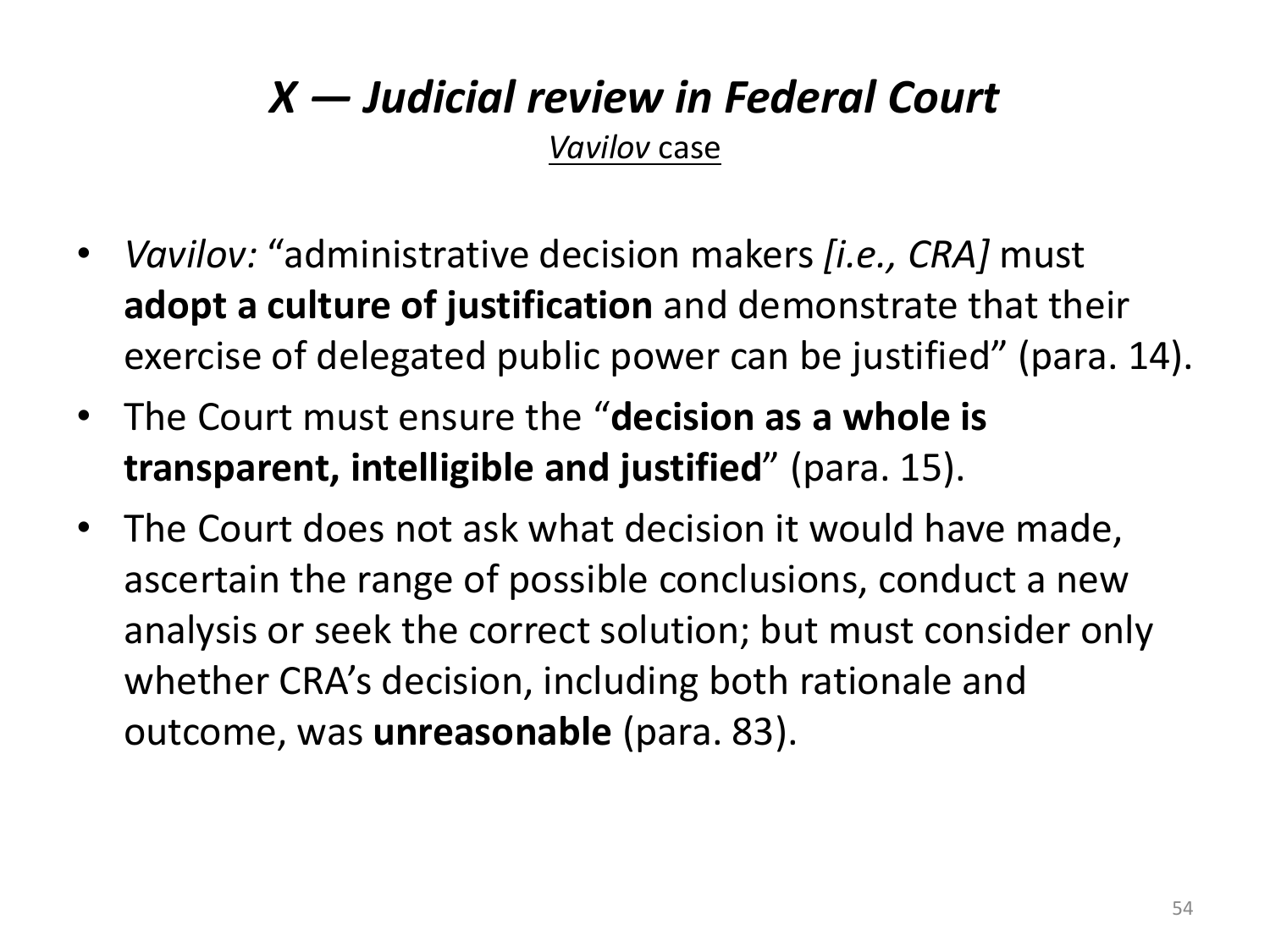# *X — Judicial review in Federal Court*

*Vavilov* case

• *Vavilov:* Two fundamental flaws that can render a decision unreasonable (para. 101) are a "**failure of rationality internal to the reasoning process**" (e.g. irrational chain of analysis, or if the reasons in conjunction with the record do not make it possible to understand the reasoning on a critical point, or exhibit clear logical fallacies: paras. 103-104) and "when a decision is in some respect **untenable in light of the relevant factual and legal constraints**", taking into account the governing statutory scheme, other relevant statutory or common law, the principles of statutory interpretation, the evidence before CRA and facts of which CRA may take notice, the parties' submissions, CRA past practices and decisions, and the decision's potential impact on the taxpayer (para. 106).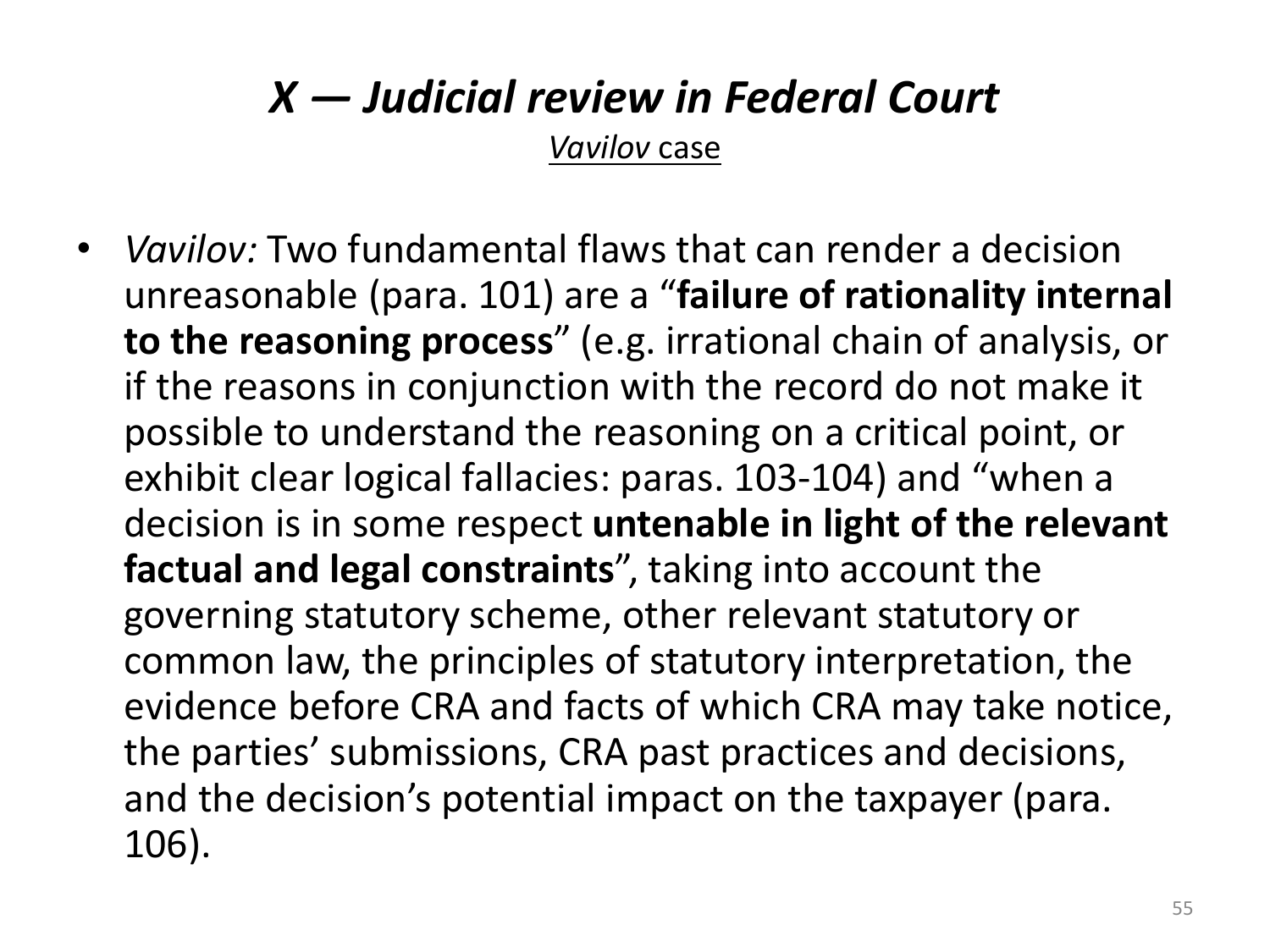# *X — Judicial review in Federal Court*

*Vavilov* case

• *Vavilov:* Furthermore, **CRA must consider the evidentiary record and the general factual matrix**, and its decision must be reasonable in light of them (para. 126). Whether a particular decision is **consistent with past CRA decisions** is also a constraint the court should consider (para. 131). Finally, individuals are entitled to **greater procedural protection when the decision involves potentially significant personal impact** or harm, including threatening one's "livelihood" (para. 133), and if the impact is severe, CRA's reasons must explain why the decision best reflects the *legislature's* intention *[this new factor will likely be cited in applications under 220(3.1): note that there is relatively little information about Parliament's intention on introducing 220(3.1) in 1991]*.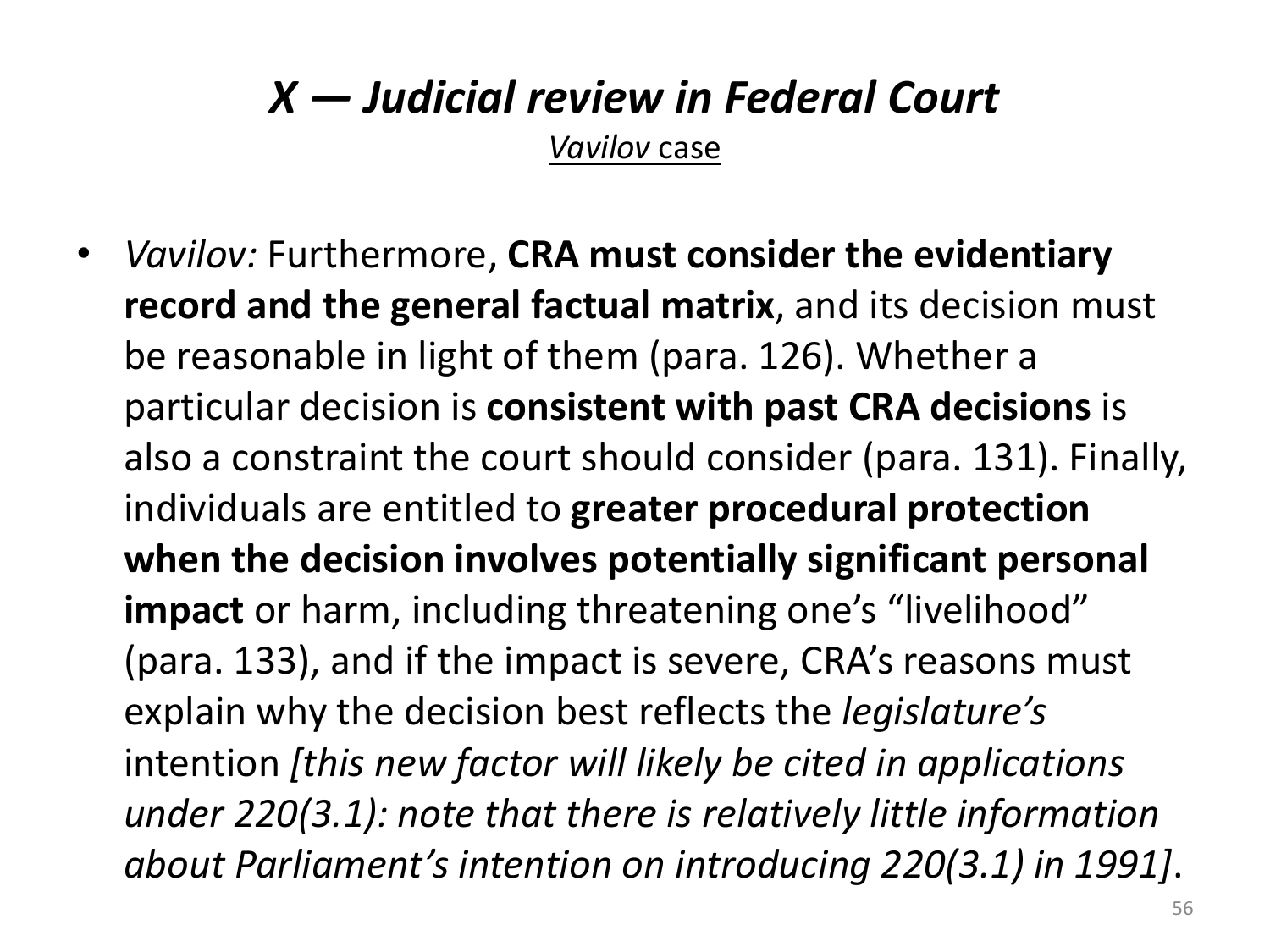### *X — Judicial review in Federal Court Vavilov* case

• *Vavilov:* Successful judicial review normally means sending the matter back to the CRA for a new decision; but the **Federal Court may order a result** if a particular outcome is "inevitable" (para. 142)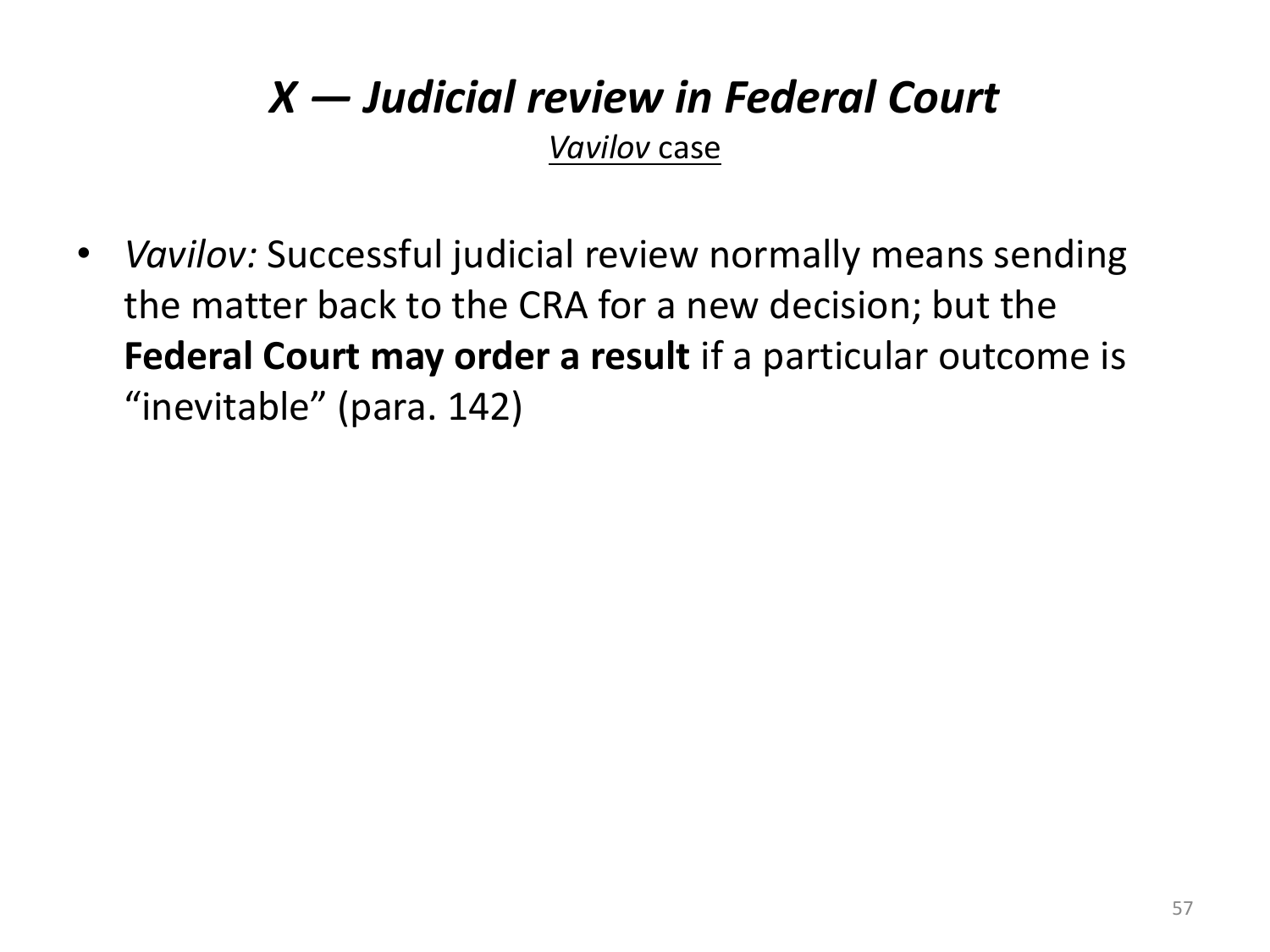### *XI — Lawsuits*

Failed lawsuits against CRA or RQ

- *Gordon*, 2019 FC 853: SR&ED advisors who backdated documents to inflate ITCs were charged with fraud; the Crown stayed the charges. **Their lawsuit for malicious prosecution**  was resoundingly dismissed, as CRA had ample grounds to prosecute. Later at 2019 FC 1348: \$675,000 costs award to Crown.
- *Naples Pizza*, 2019 QCCS 710: 3-year Quebec **time limit for suing Revenu Québec for assessing GST started when auditor issued the assessment**, not when the company won its Tax Court appeal *[conflicts with case law from other provinces]*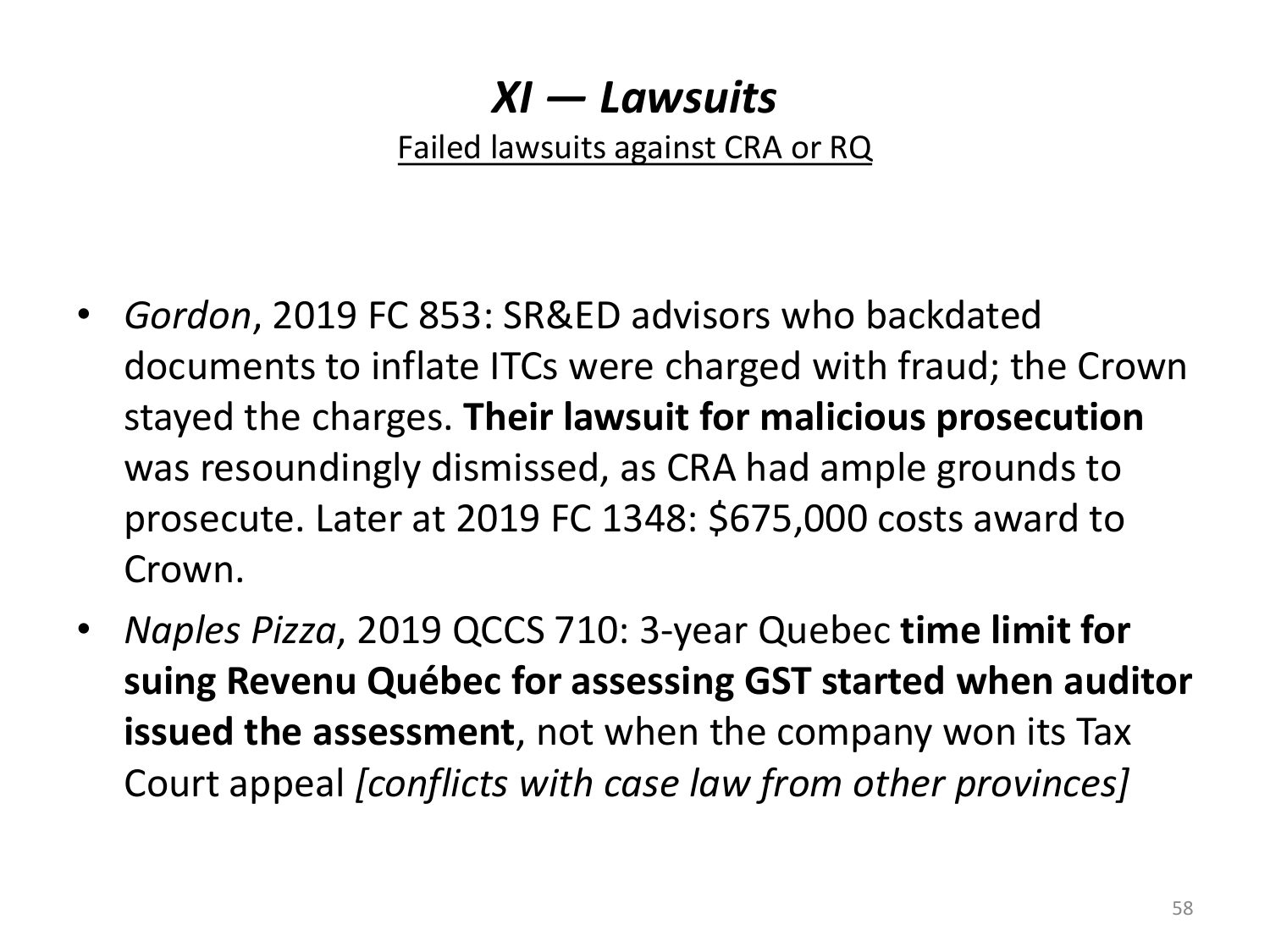### *XII — Registered Plans* 147.1(12) — pension plan revocation

• *Mammone*, 2019 FCA 45: CRA issued a revocation notice in 2013, purporting to revoke M's plan effective 2009, but failed to wait the full 30 days from the notice of intent. CRA then assessed M for 2009 (in 2013). In 2017, CRA validly **revoked the plan effective 2009**. The FCA overturned the 2013 assessment, as the facts justifying it did not exist in 2013.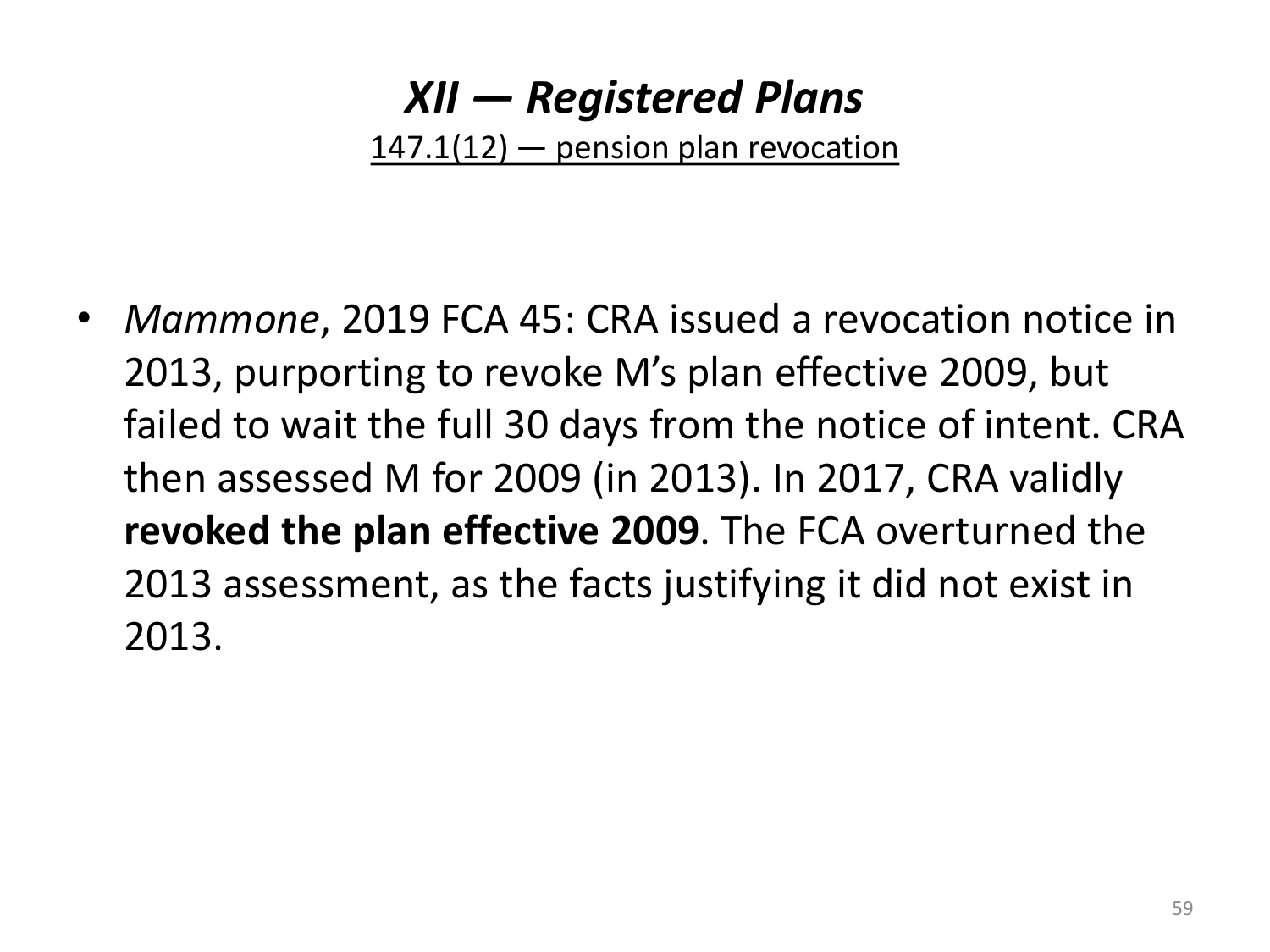### *XII — Registered Plans* 204.1(4) — RRSP overcontribution tax waiver

- *Connolly*, 2019 FCA 161: **CRA's refusal to waive the overcontribution tax was upheld** as reasonable. The Court said that CRA's guidelines are unreasonably restrictive, but on the facts no waiver was justified
- *Roy*, 2019 TCC 50: **CRA waiver under 204.1(4) did not disentitle R from deducting the excess** as he built up new contribution room in later years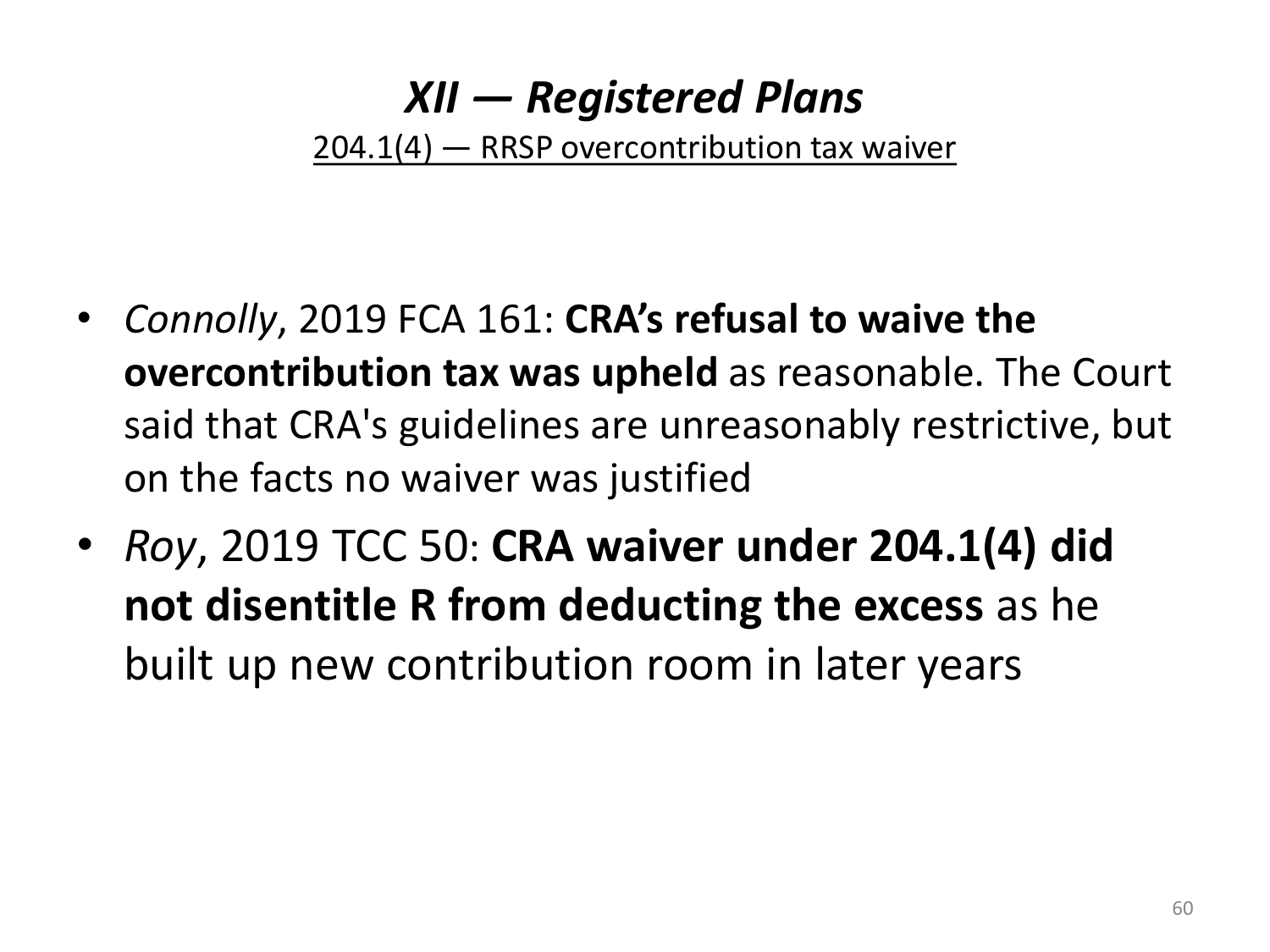## *XII — Registered Plans*

207.06(1) — TFSA overcontribution tax waiver

- *Gekas*, 2019 FC 1031: it was **unreasonable for CRA not to waive the penalty** where TFSA overcontributions were caused by the **financial institution's mistakes**
- *Weldegebriel*, 2019 FC 1565: Canadian Forces member whose address kept changing did not receive overcontribution notices, as he repeatedly failed to advise CRA of address changes. CRA's **refusal to waive the overcontribution tax was upheld**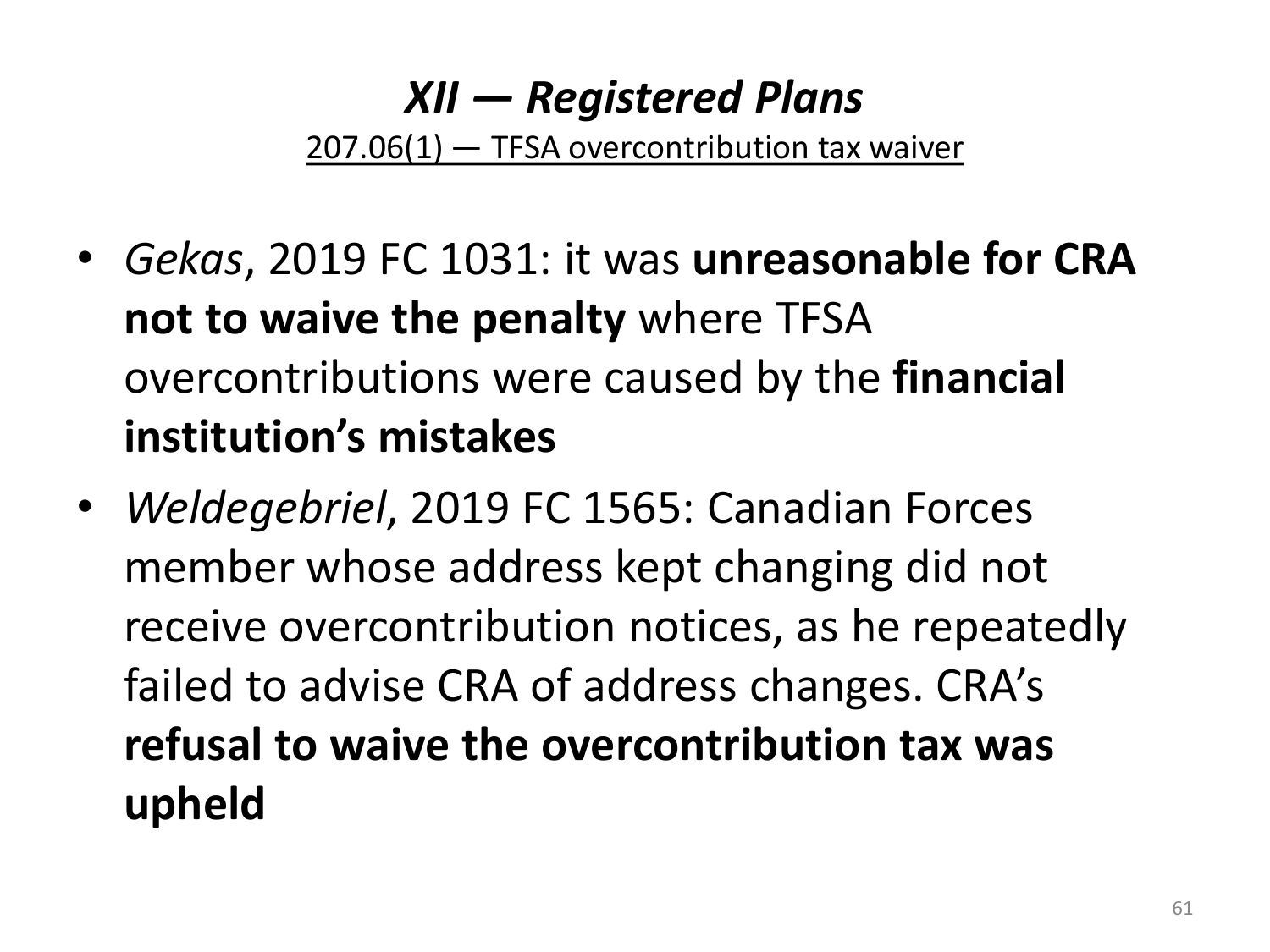### *XII — Registered Plans* RRSP fraud

• *Stewart*, 2019 TCC 22: 146(9) and pre-2011 146(10) did not apply to impose tax where **119 defrauded taxpayers' RRSPs bought worthless mortgages**, as the amount paid was fair market value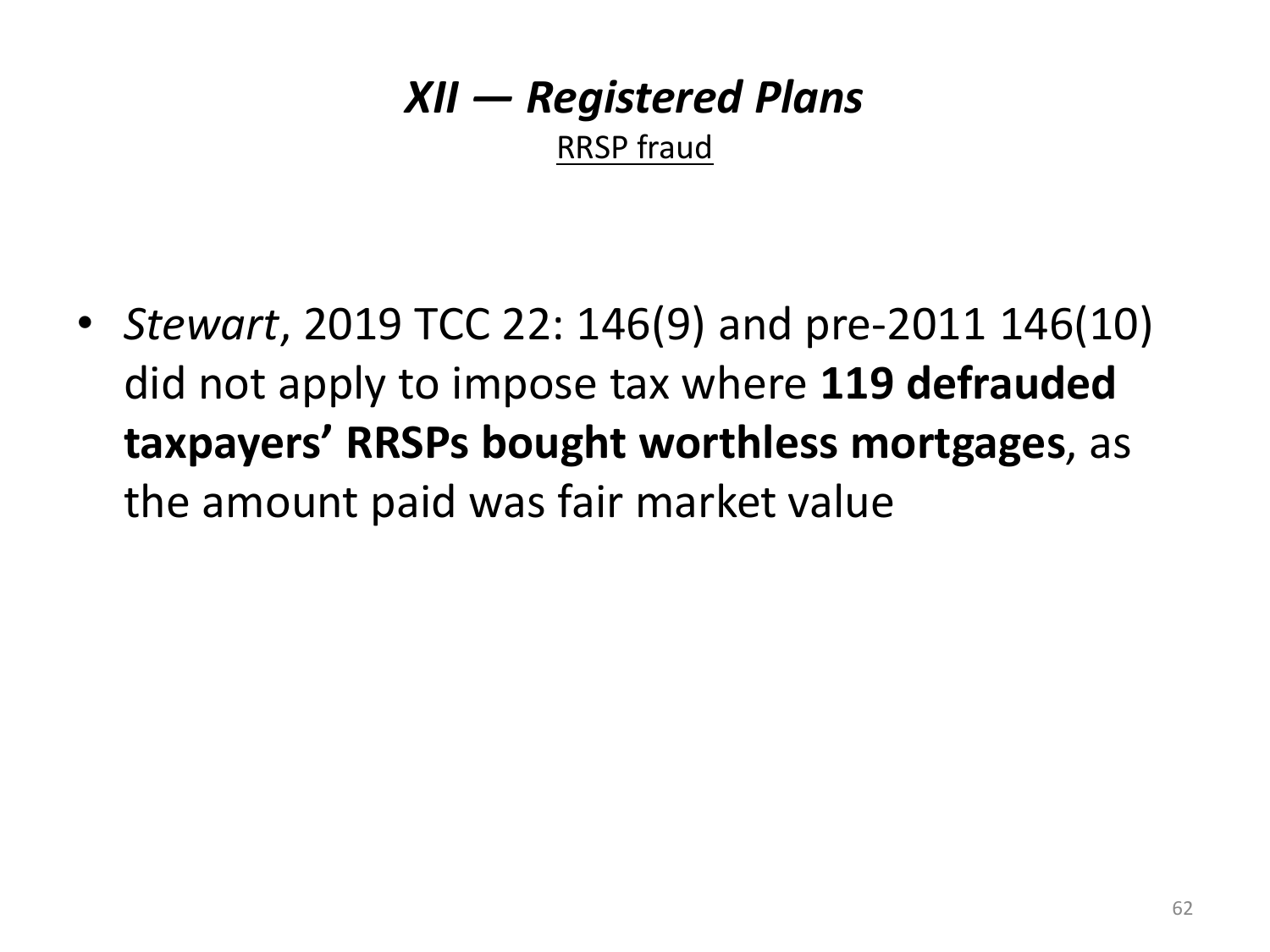### *XII — Registered Plans* T207.01(1)"advantage" — TFSA game-playing

- *Louie*, 2019 FCA 255 (leave to appeal to SCC requested): Subpara. (b)(i) applied to **swap transactions** (before 2011 amendments, using the market daily low price going into the TFSA and the high coming out, turning \$5,000 in Jan. 2009 into \$206,000 at year-end), even before (b)(iii) applied.
- Later years' gains (due to market increases) from \$206,000 were also caught as **"indirectly" attributabl**e to the 2009 swaps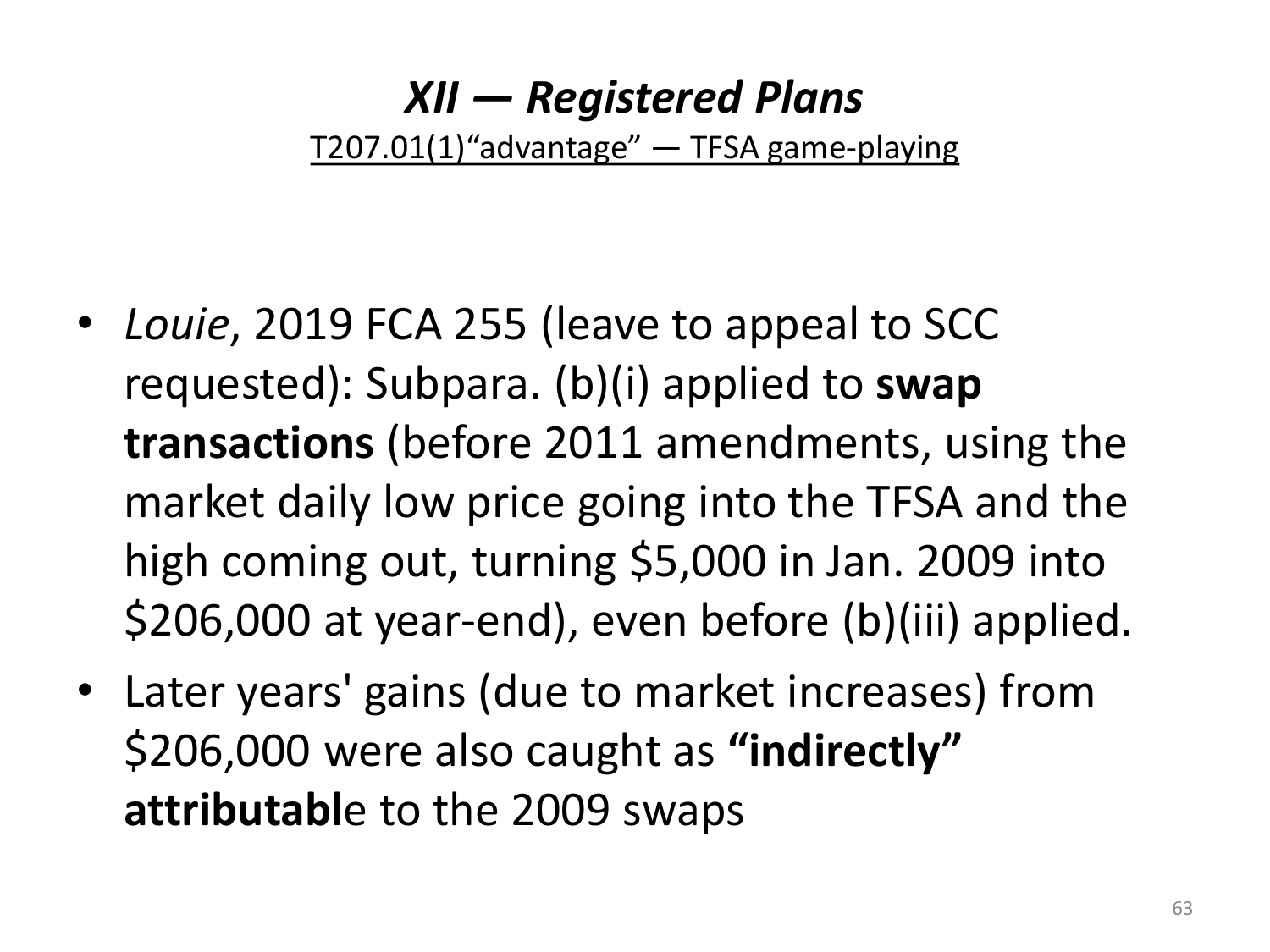# *XIII — Remission Orders*

*(Financial Administration Act)*

- No Federal Court judicial-review application (of CRA refusal to recommend a remission order) **has** *ever* **succeeded**. New examples from 2019:
	- *Fink*, 2019 FCA 276: *SDL Optics* remission was only for a riskier stock *purchase* plan. CRA refused to recommend remission for a stock *option* plan, where shares drop in value and capital loss cannot be deducted against stock option employment benefit
	- *Deshaies*, 2019 FCA 300
	- *Escape Trailer*, 2019 FC 31
	- *Boivin*, 2019 FC 210
	- *Internorth*, 2019 FC 574
- *Vavilov* **may affect this by requiring more specific reasons**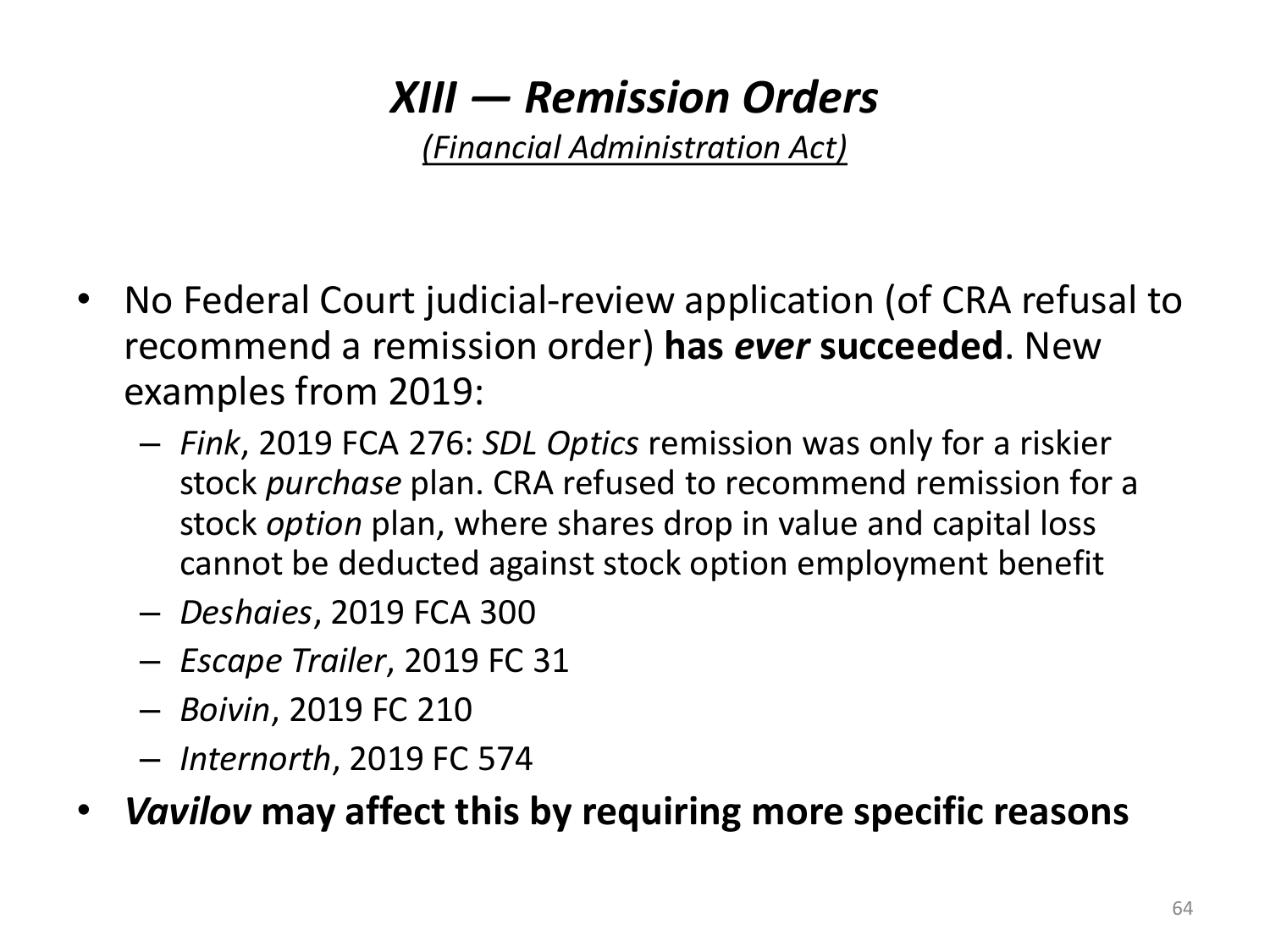### *XIV — Trusts — Supreme Court of Canada cases*

- *SA v. Metro Vancouver Housing*, 2019 SCC 4: **Henson trust beneficiary**, who was also a co-trustee, had only "a 'mere hope' that the trustees will exercise their discretion in a manner favourable to her", so her **interest in the trust was valued at nil** for purposes of a rent subsidy application.
- Case did not mention tax but may be applicable to tax law
- *Yared v. Karam*, 2019 SCC 62: a **"right to confer use" of property**, for Quebec family law, included a settlor's right through a trust (where he could add himself as beneficiary).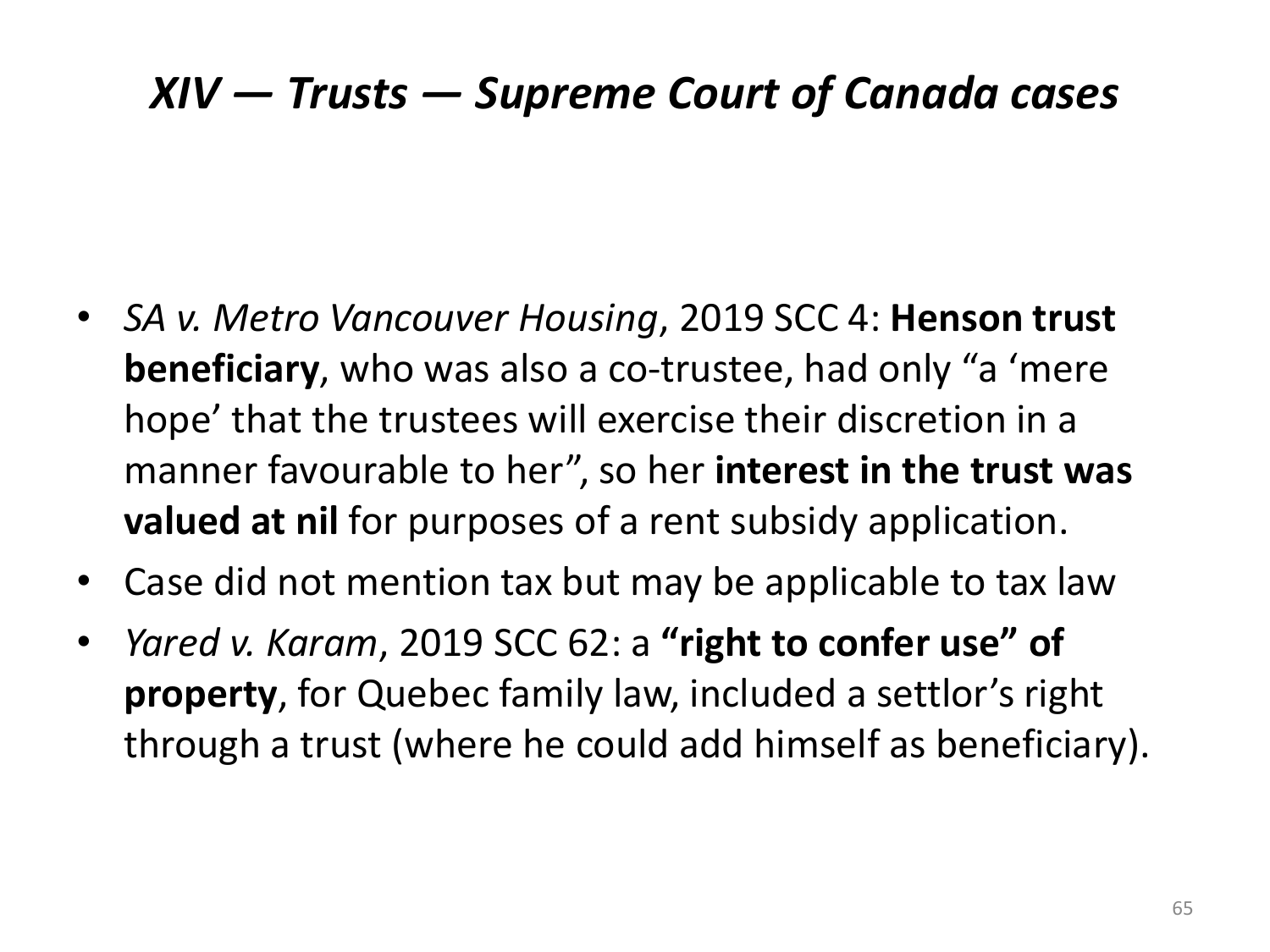Partnership for illegal acts in Quebec

• *Raposo*, 2019 FCA 208: **partnership formed to carry on illegal acts** (selling drugs) was **void under Quebec law**, so its members were not partners and not liable for its GST liabilities (even though this is not the law in other provinces)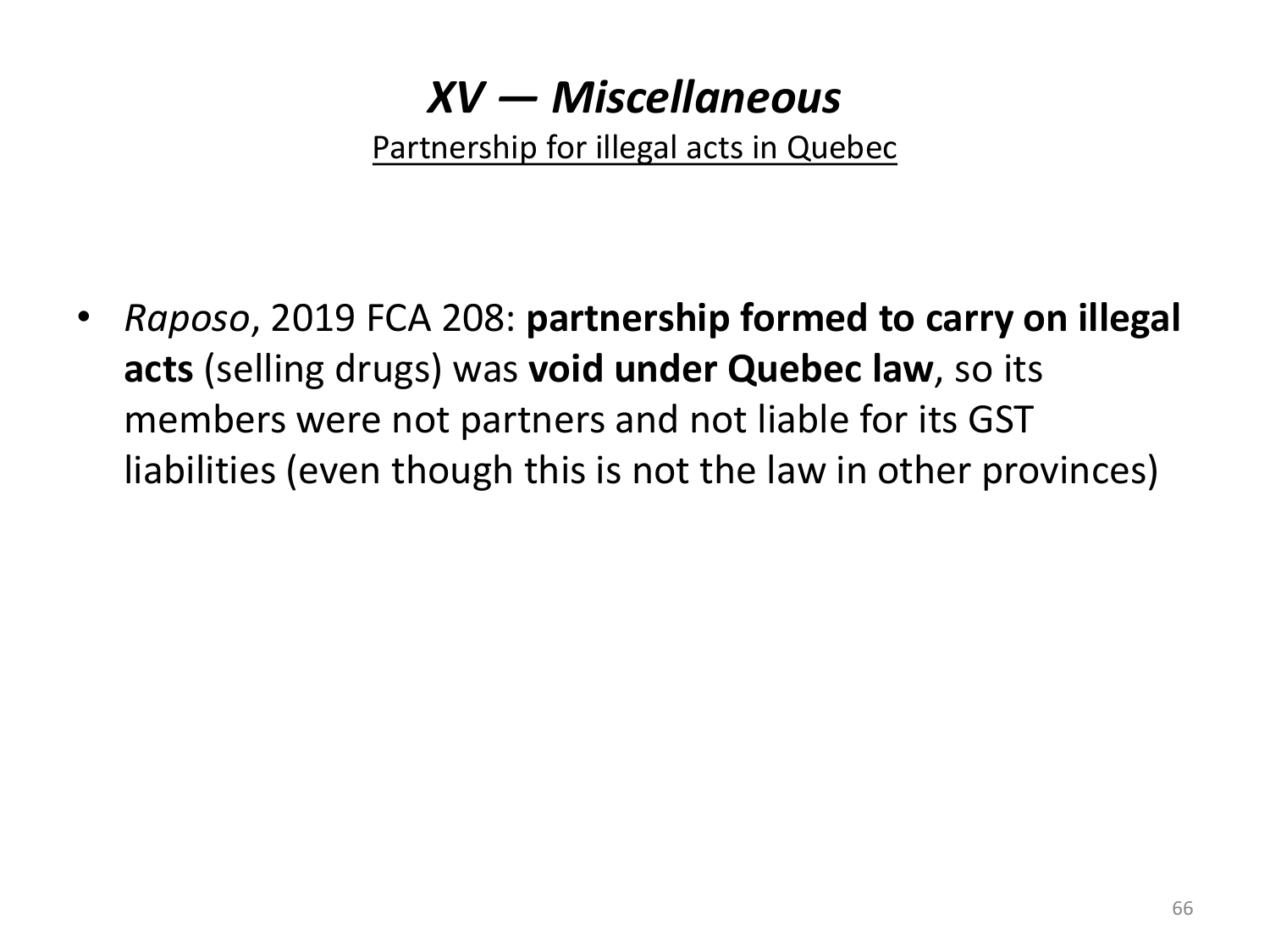Sham transactions

• *Paletta*, 2019 TCC 205, para. 127-247: **film investment**. Fox had pre-agreed to exercise option to repurchase film so this was a **sham**, and as a **"tax shelter**" under ITC 237.1(6) for which deductions were denied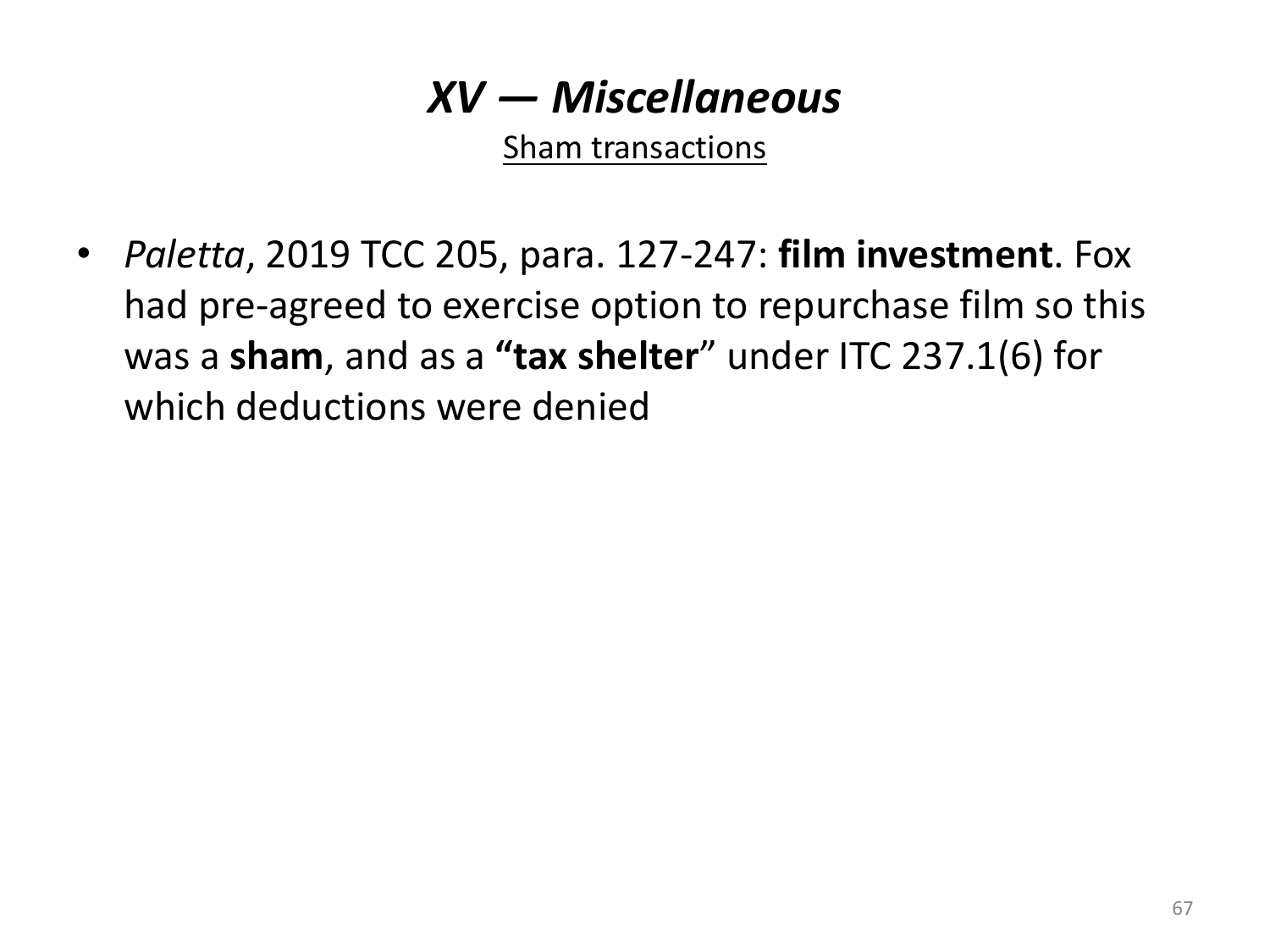125(7)"specified investment business"

• *1717398 Ontario [Lost Forest Park]*, 2019 TCC 183: **campground for RVs and mobile homes was specified investment business** — not sufficiently "active" like a hotel, even though many services were provide beyond campground rentals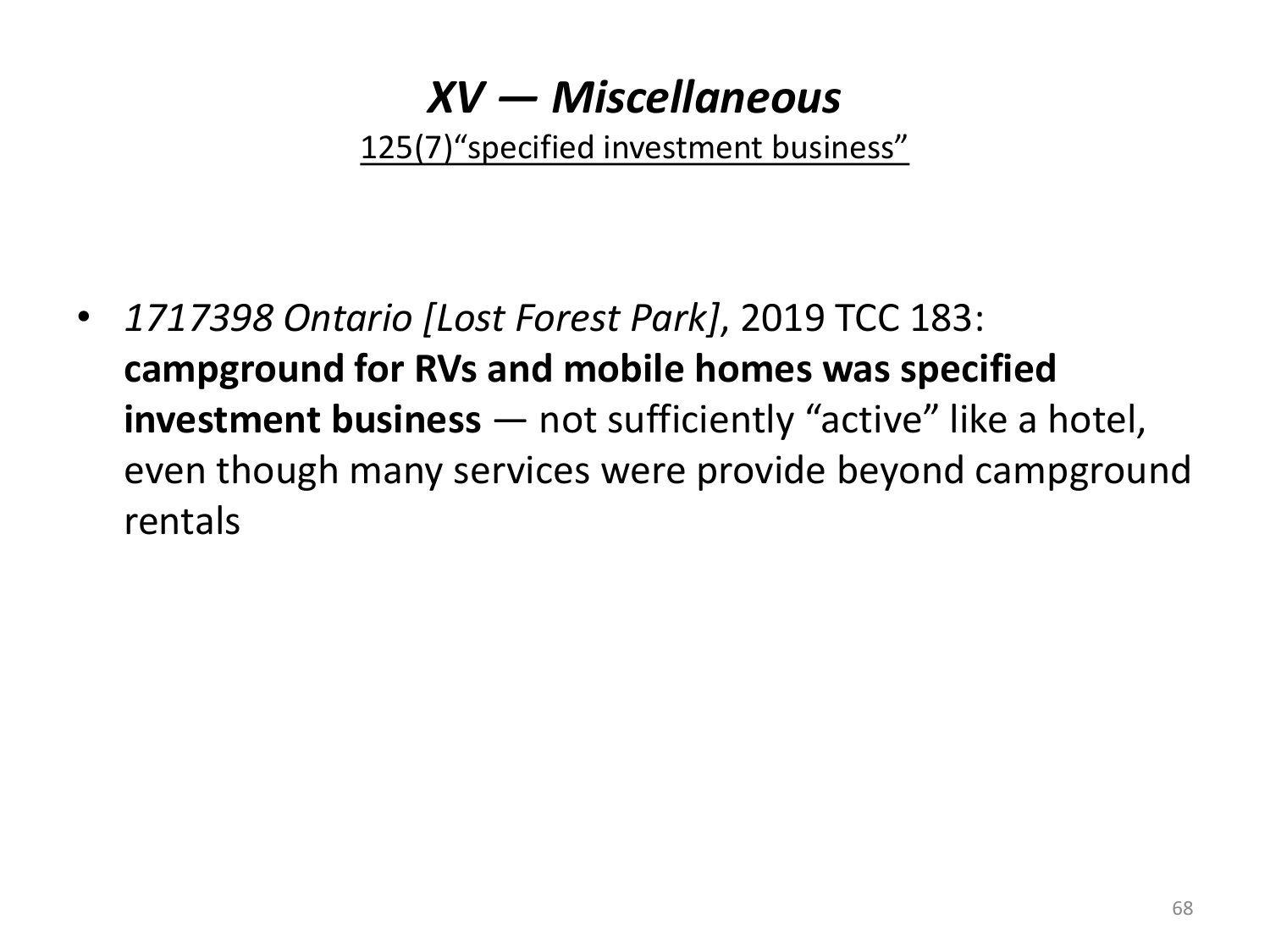127(9) "qualified property" (for investment tax credits)

- *Stark International*, 2019 TCC 248, para. 78: It is the purchaser's intention **at time of acquisition** that counts (citing earlier cases).
- Equipment whose *initial* 10 months' use was processing a customer's oil was held to be intended to process oil for sale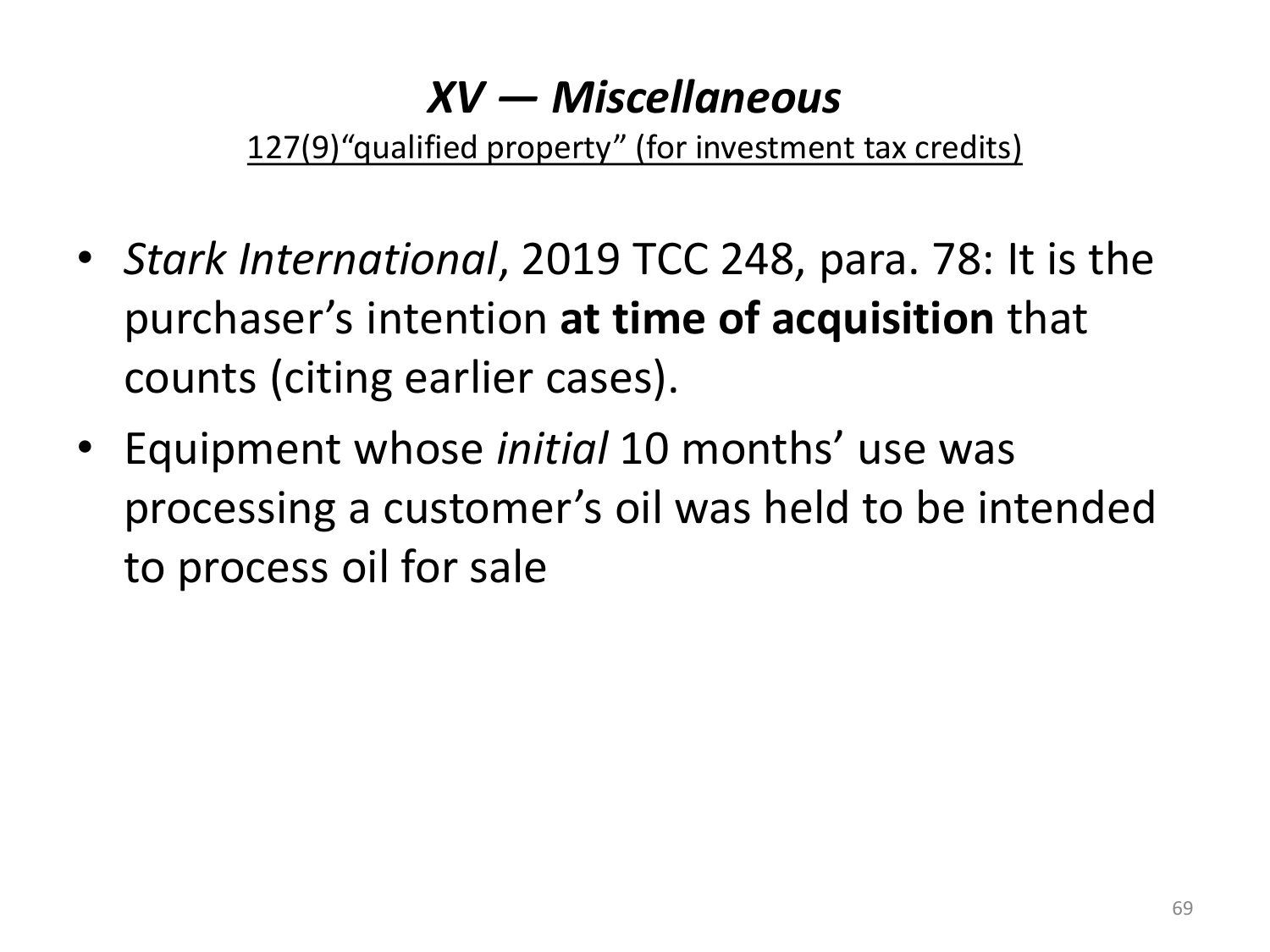160(1) liability based on transfer from 227.1-liable director

- *Colitto*, 2019 TCC 88) (rejecting previous cases *Filippazzo*, *Pliskow* and *Sheck*), the wife of a **director who transferred property to her before 227.1(2) was satisfied** (requiring CRA to prove the debt is not collectible from the corporation) was not liable under 160(1)
- Case is under appeal by Crown to  $FCA$  might be overturned, given that it makes 2-step 160(1) impossible to satisfy and conflicts with earlier cases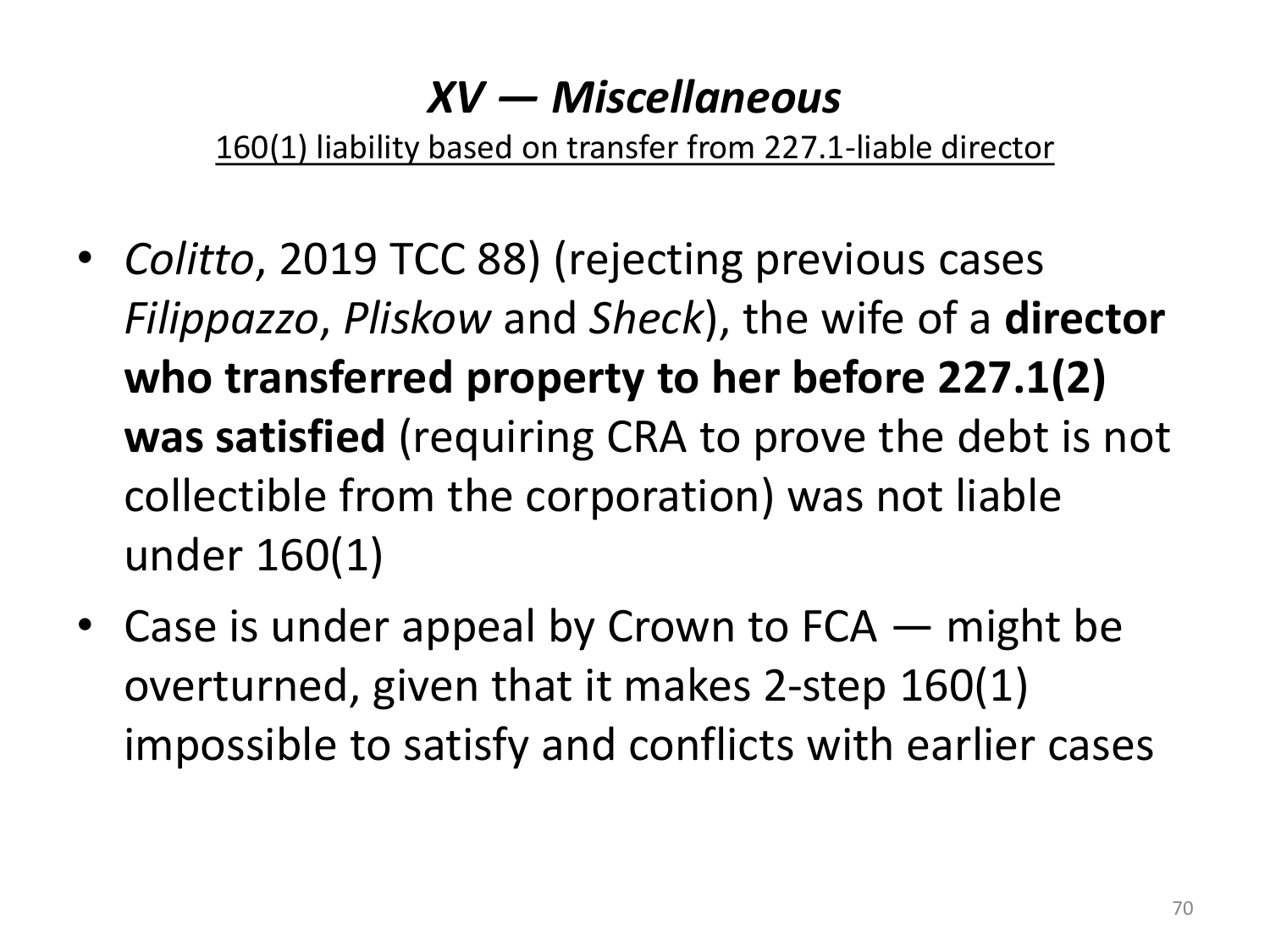160(1) liability from a 55(3) butterfly

• *Eyeball Networks*, 2019 TCC 150: **160(1) applied to a 55(3)(a) butterfly** with cross-cancellation of promissory notes (one valuable, one worthless), so CRA could collect Oldco's unpaid tax debt from Newco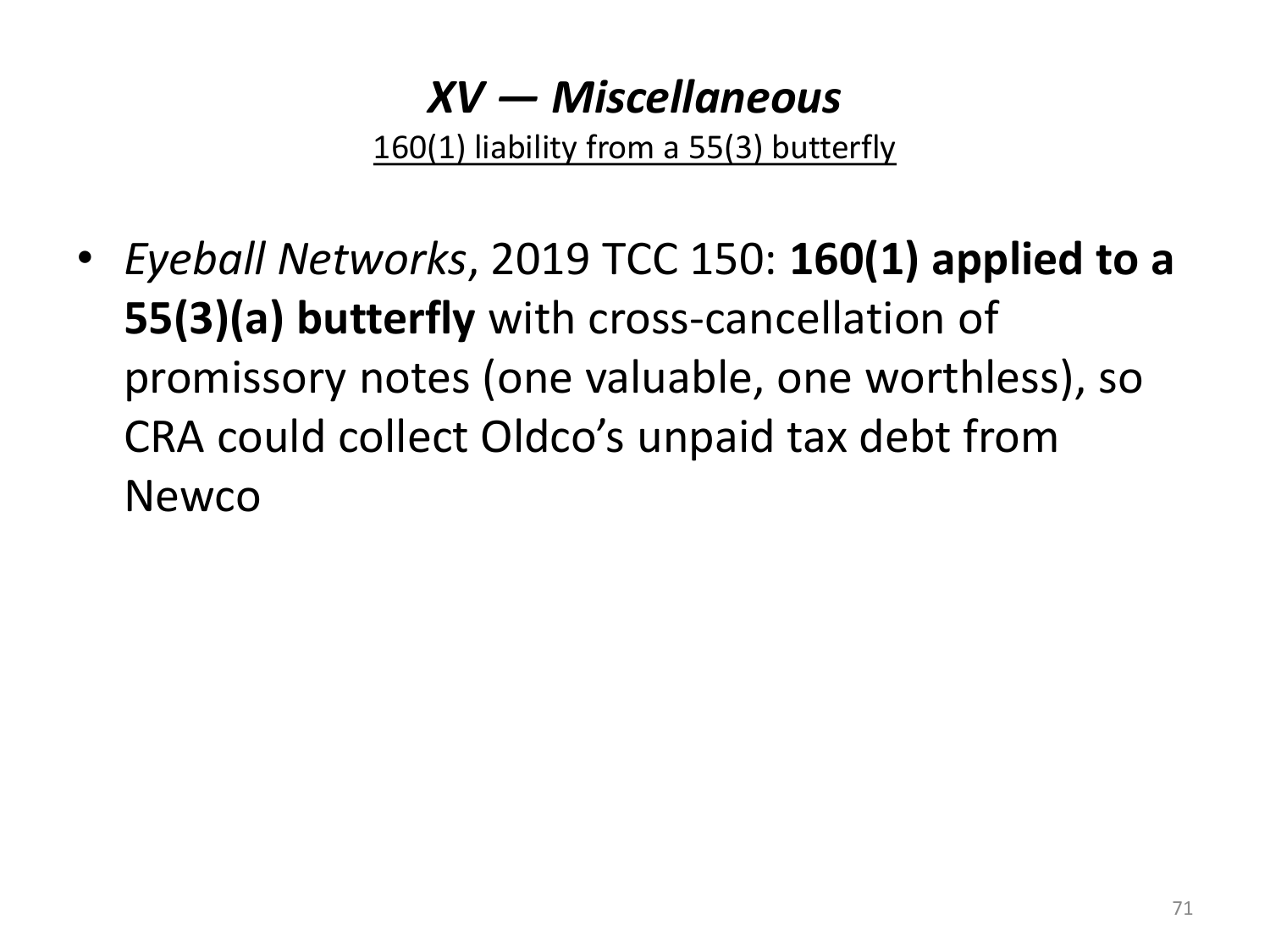### *XV — Miscellaneous* 163.2 third-party penalty

• *Glatt*, 2019 FC 738: CRA settled an appeal by conceding the penalty did not apply. CRA was ordered to **pay interest on refunding G's \$1m payment of the third-party penalty**. The "reassessment" cancelling the penalty triggered 164(3) and thus interest (CRA argued it was merely a "notice of refund" and did not apply to any taxation year)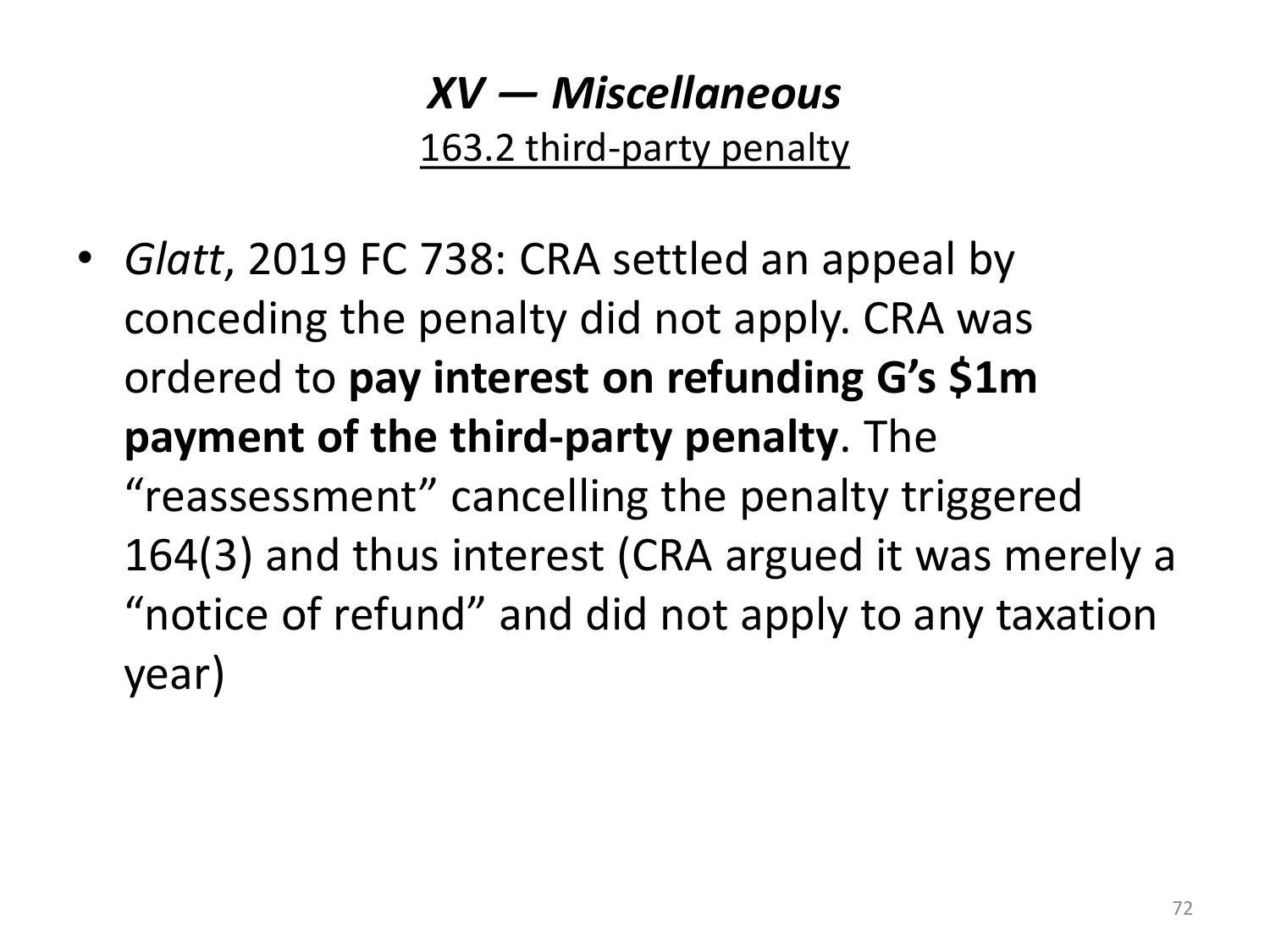184(3) Part III tax on wrongly-declared capital dividend

- The Short Cut Method is an administrative practice allowing a corp that has filed an excessive election to treat the excess as a taxable dividend without requiring assessment and reversal of Part III tax or the Reg. 2106 documentation. CRA generally allows it if it is "appropriate".
- *Morissette*, 2019 TCC 103: company **made the Short Cut election** to avoid Part III tax, but **also appealed the assessment**, claiming the excess really *was* a capital dividend. The appeal was allowed to proceed to trial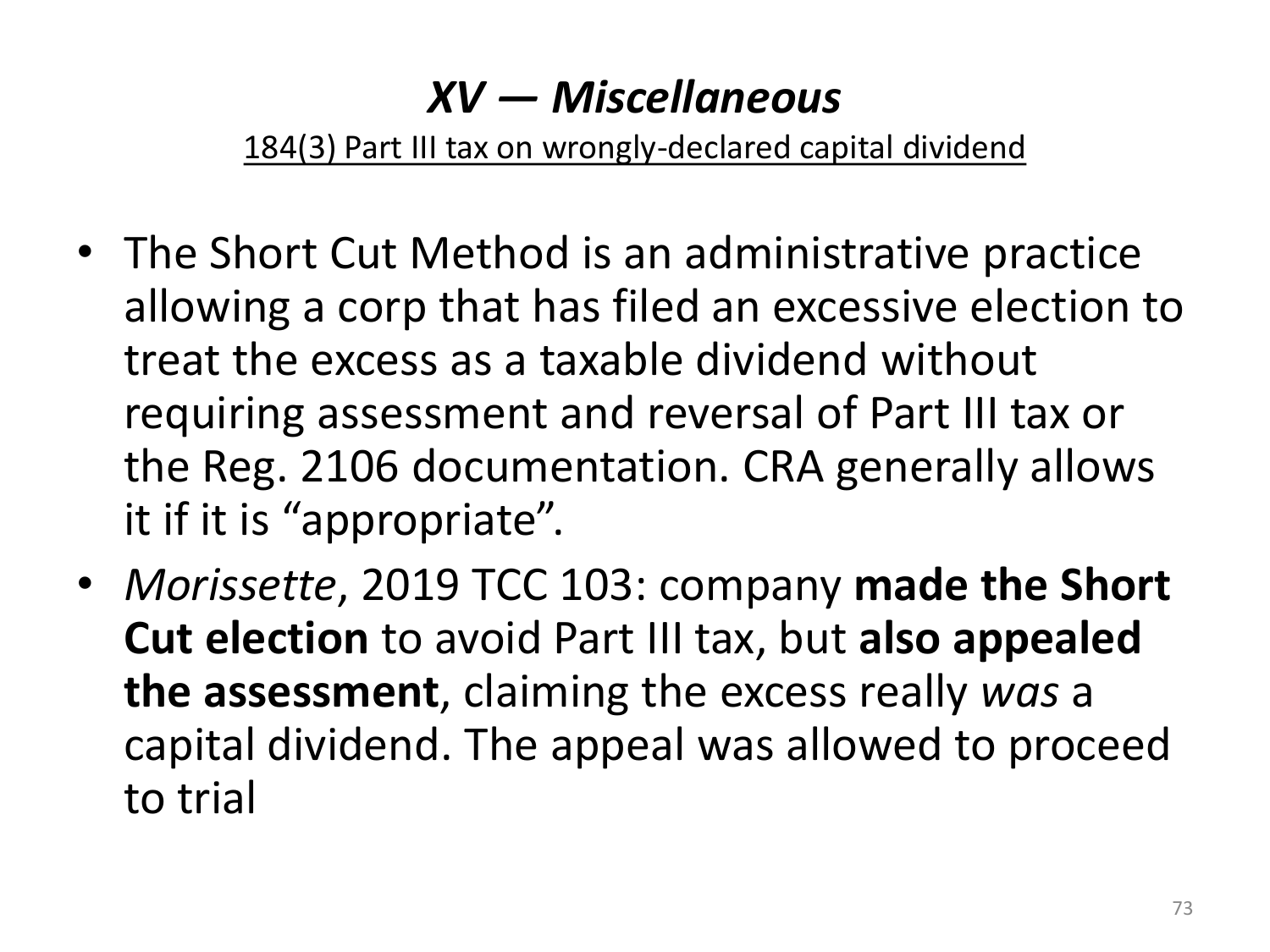256(2.1) – corps associated where no business reason for separate existence

- *Jencal Holdings*, 2019 TCC 16: **256(2.1) applied**  insufficient evidence as to reasons for corp's separate existence
- *Prairielane Holdings*, 2019 TCC 157: **256(2.1) did not apply** — corps were stacked to *defer* tax, not to access the small business deduction for 1 year. Owners apparently did not realize the deduction would multiply. *[the "dumb client" defence?]*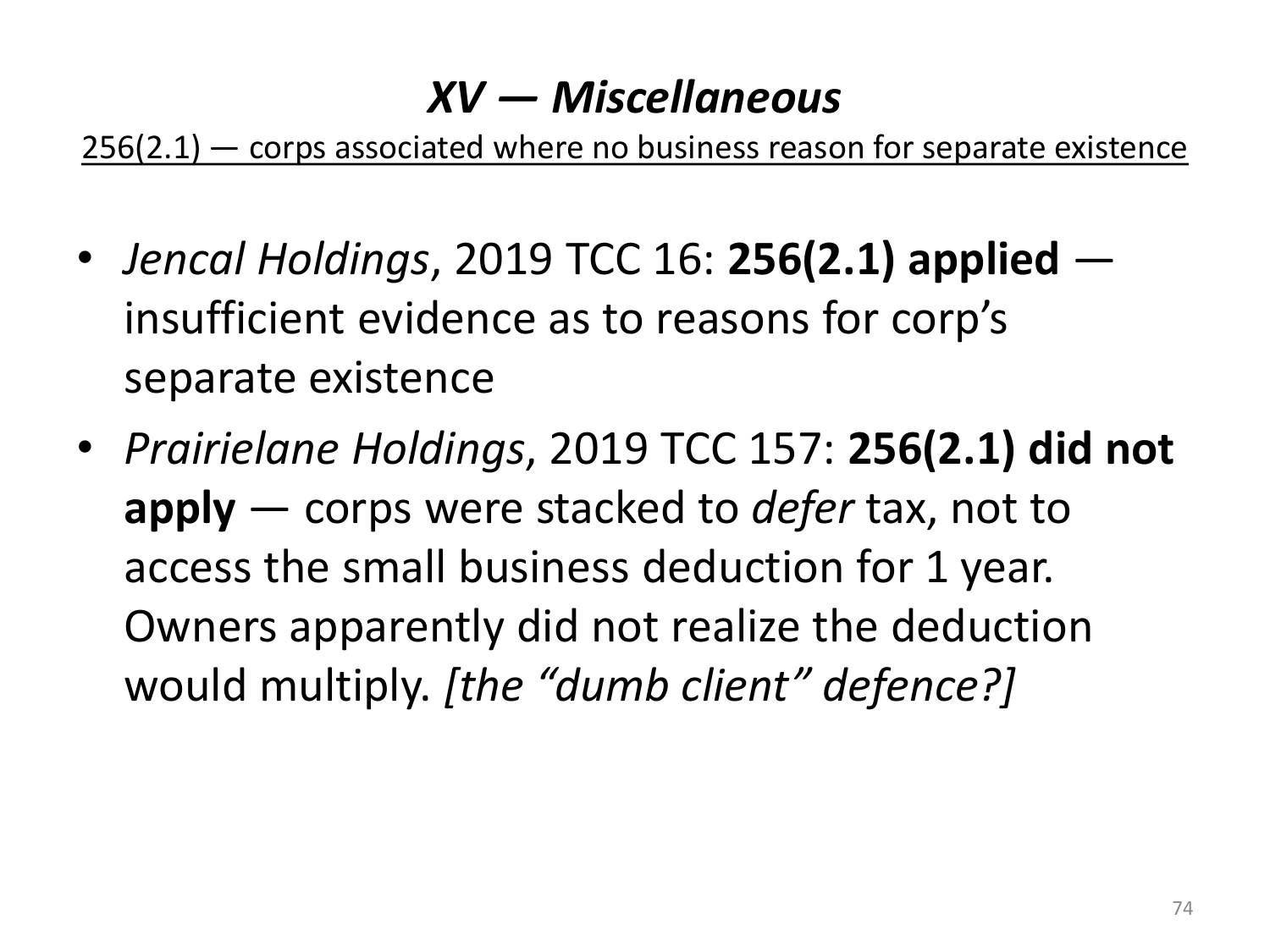256(5.1) — *de facto* control (for CCPC definition)

• *CO2 Solution*, 2019 TCC 286: public corp Pco created trust (with Pco's directors as trustees) to own R&Dco. Pco also had right to control R&Dco through trust deed. Each of these meant there **Pco had** *de facto*  **control over R&Dco**, so R&Dco was not a CCPC